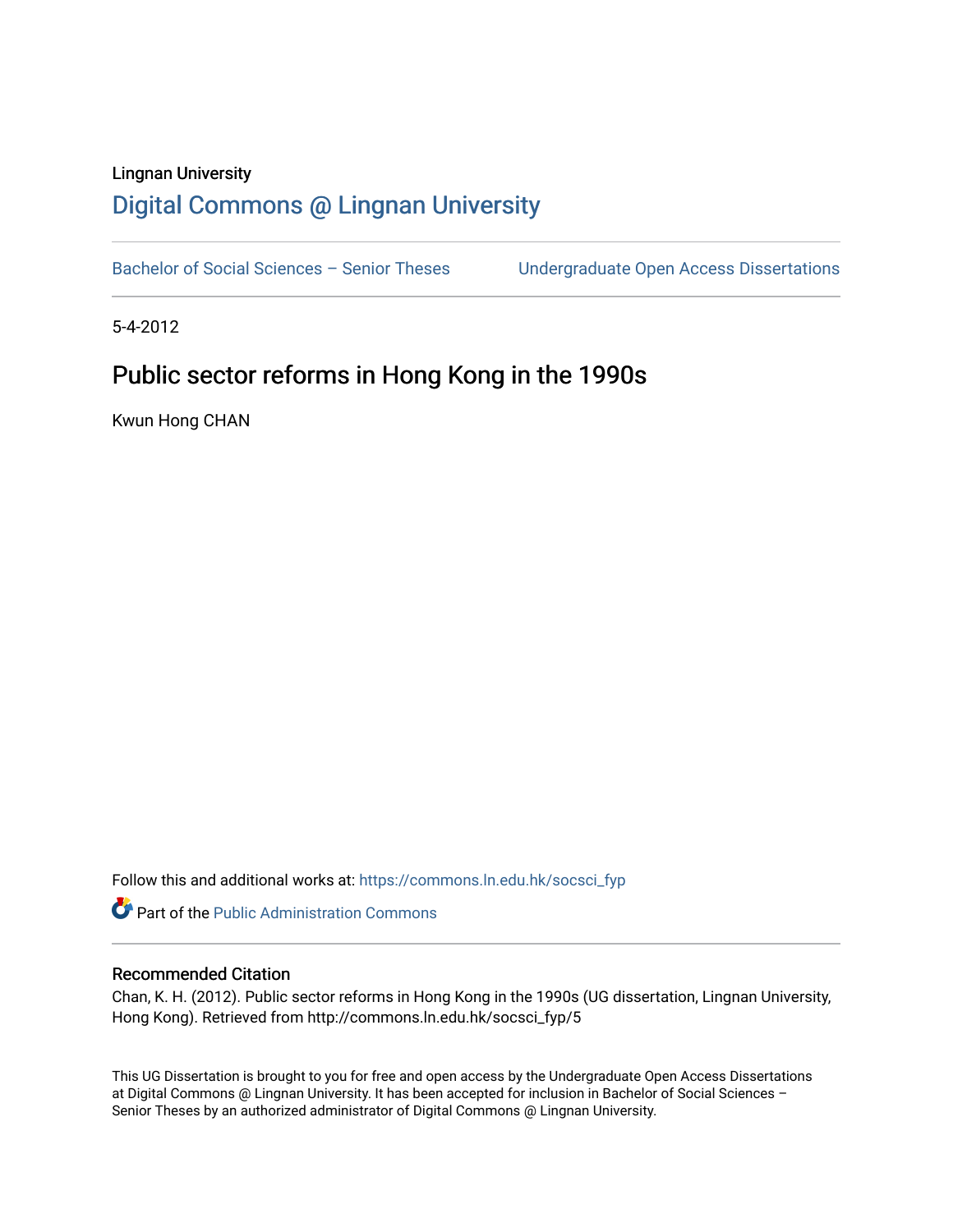# **Academic Year 2011/2012 SSC 319 Senior Thesis**

**Senior Thesis**

# **Topic: Public Sector Reforms in Hong Kong in the 1990s**

**Name: Chan Kwun Hong Student ID: 1179597 Supervisor: Prof. Wong Yiu-chung Date of submission: 4 th May 2012 Number of words: 12142 (excluded proposal and references)**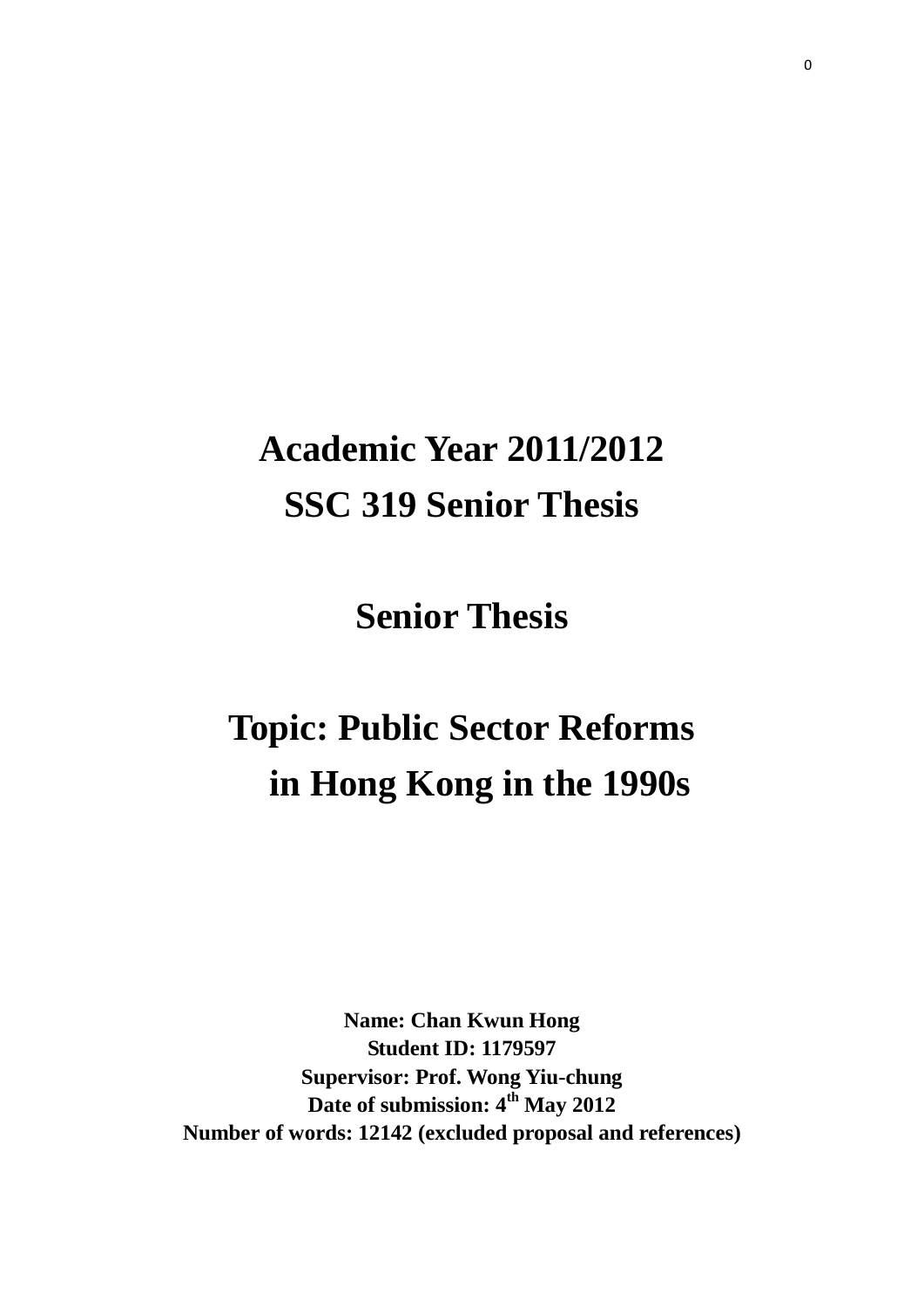## **Contents**

| 1) Introduction |                                                                                           |  |
|-----------------|-------------------------------------------------------------------------------------------|--|
| 1.1)            |                                                                                           |  |
| 1.2)            |                                                                                           |  |
| 1.3)            |                                                                                           |  |
| 1.4)            |                                                                                           |  |
|                 | 2) Theories and Frameworks                                                                |  |
| 2.1)            |                                                                                           |  |
| 2.2)            |                                                                                           |  |
|                 | 3) Public Sector Reforms in Hong Kong                                                     |  |
|                 | 3.1) Before Sovereignty Transfer in 1997                                                  |  |
|                 |                                                                                           |  |
|                 | 3.12) The Performance Pledge Programme in 1992 -----------------------------pp23-24       |  |
|                 |                                                                                           |  |
|                 | 3.2) After Sovereignty Transfer                                                           |  |
|                 | 3.21) The Target-based Management Process (TMP) in 1997-------------------------------p24 |  |
|                 |                                                                                           |  |
|                 |                                                                                           |  |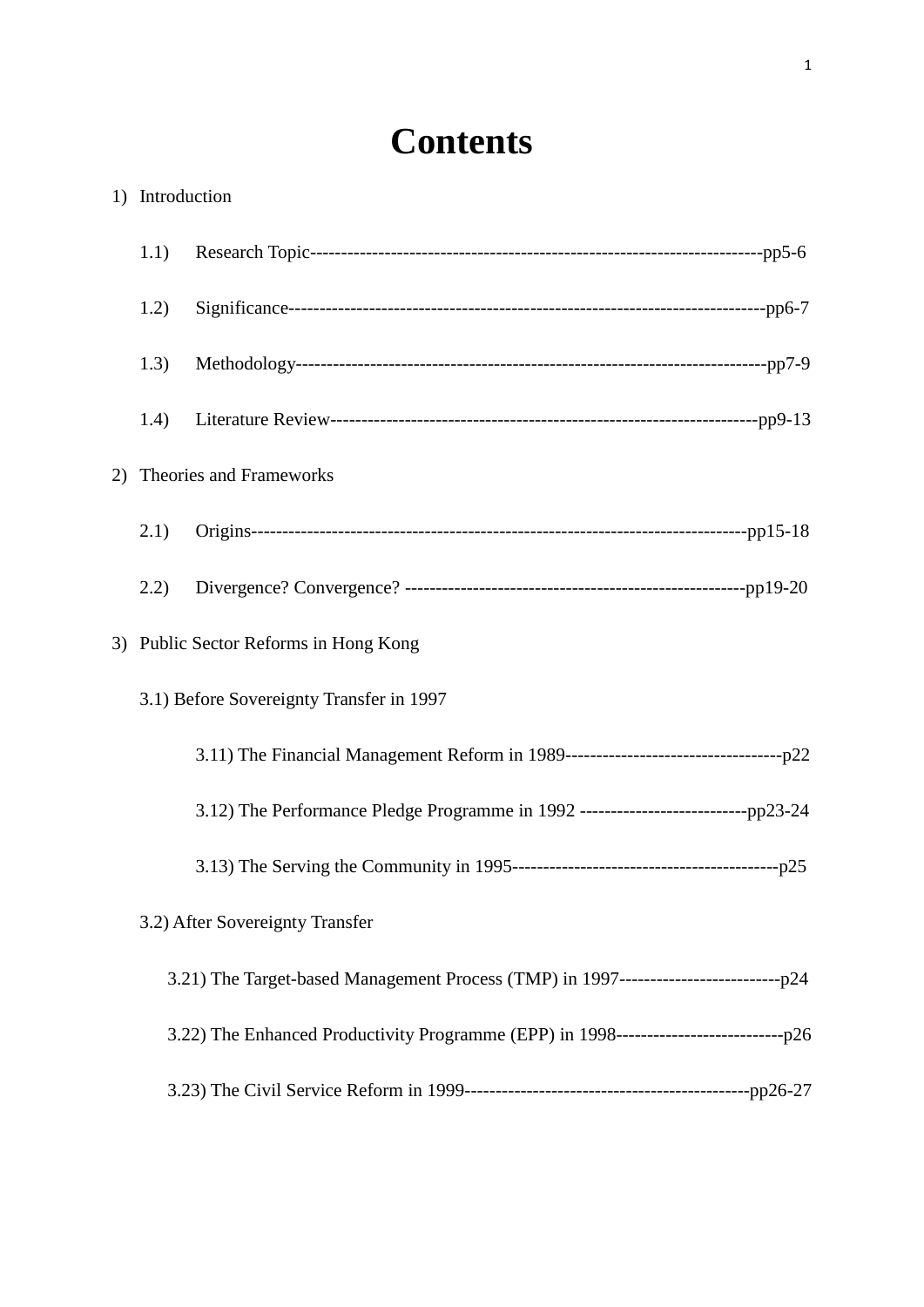| 4) | Conditions of Hong Kong to launch the reforms in different periods              |  |
|----|---------------------------------------------------------------------------------|--|
|    | 4.1) Economy                                                                    |  |
|    |                                                                                 |  |
|    |                                                                                 |  |
|    | 4.2) Extent of Government Intervention                                          |  |
|    |                                                                                 |  |
|    |                                                                                 |  |
|    |                                                                                 |  |
|    | 4.3) Reputation of the Civil Service                                            |  |
|    |                                                                                 |  |
|    |                                                                                 |  |
|    |                                                                                 |  |
|    | 5) Why did Chris Patten (the last Governor) launch the public sector reforms?   |  |
|    |                                                                                 |  |
|    |                                                                                 |  |
|    |                                                                                 |  |
|    |                                                                                 |  |
| 6) | Why did Tung Chee-hwa (the first Chief Executive) launch public sector reforms? |  |
|    |                                                                                 |  |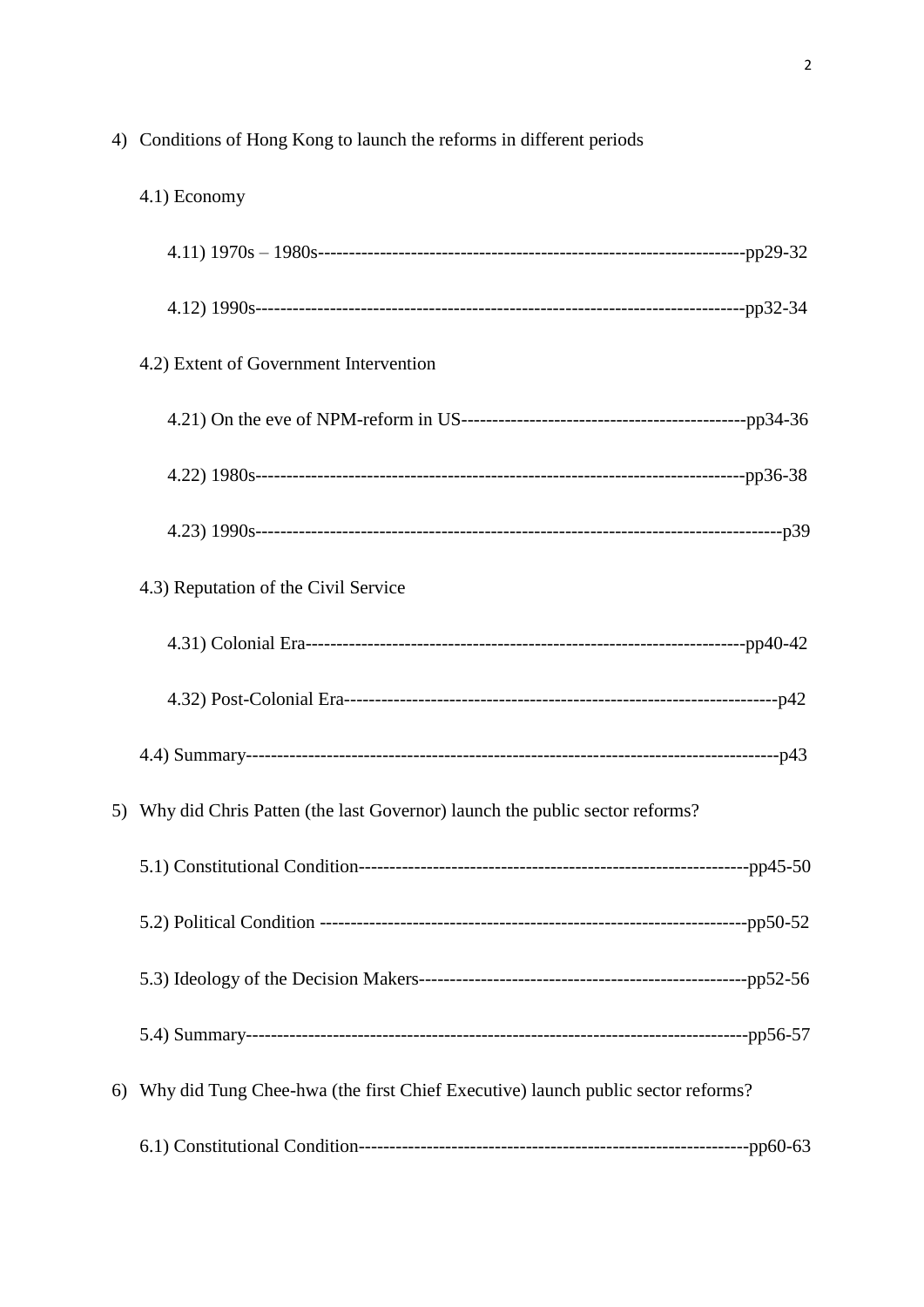| 6.4) Power-struggle between Tung Chee-hwa and Anson Chan (the Chief |          |
|---------------------------------------------------------------------|----------|
|                                                                     |          |
|                                                                     |          |
|                                                                     |          |
|                                                                     | -pp75-82 |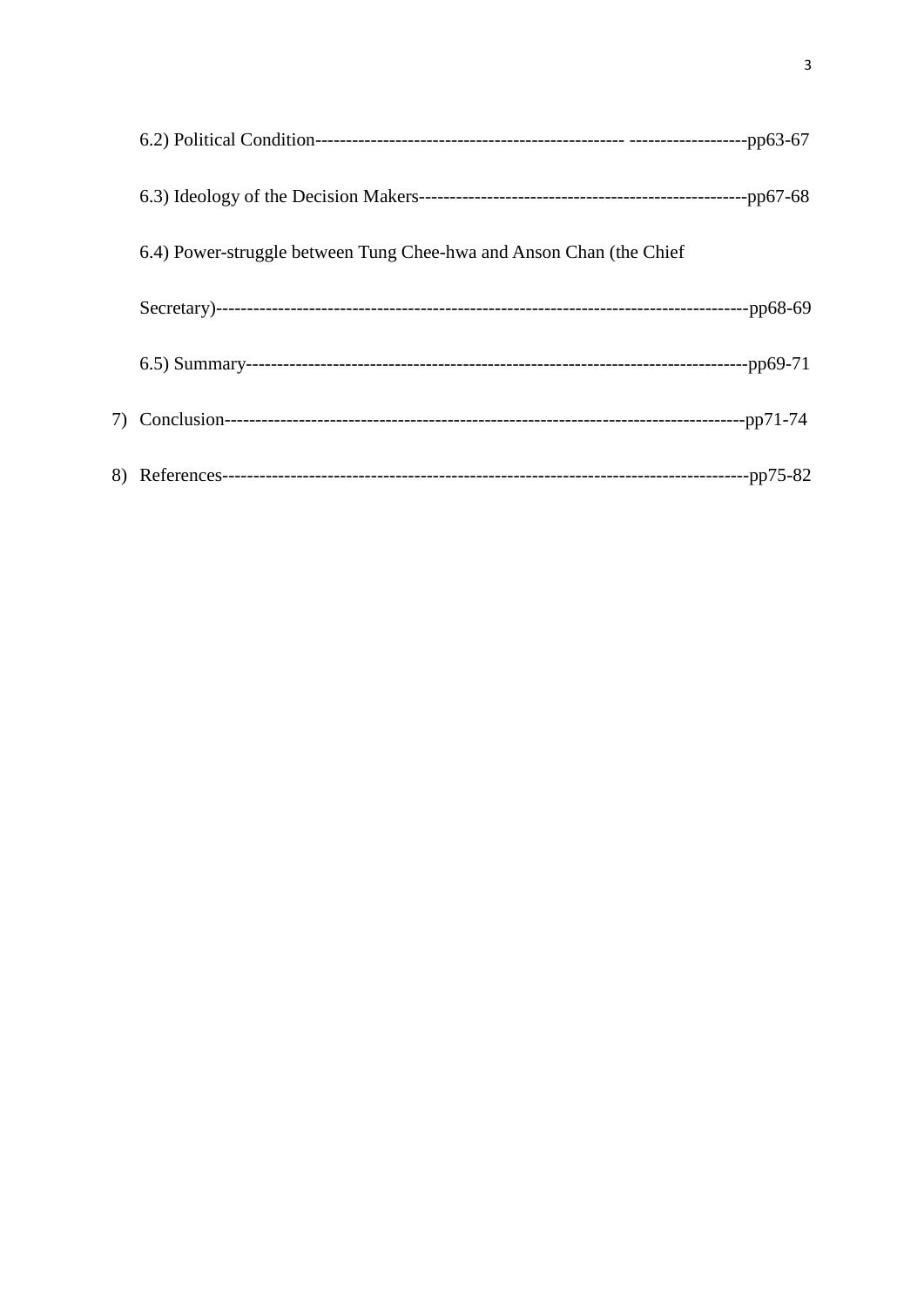# **Part I Introduction**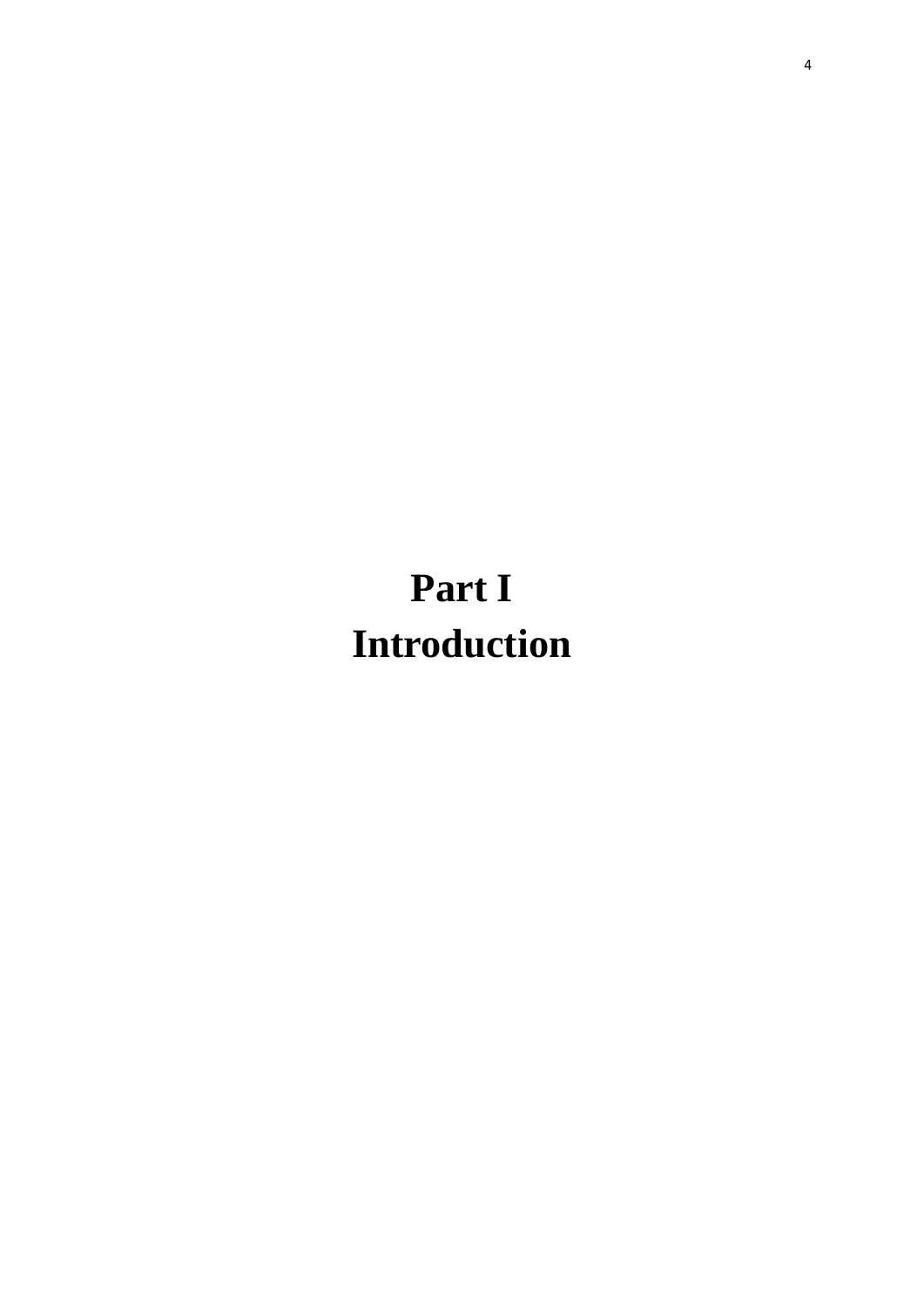### **Research topic**

 1989 was the year Hong Kong echoed to the public-sector reform or New Public Management Reform (NPM-reforms) trend among the Western developed countries. (Cheung 1996a: 31, Lee 2001: 55) Since then, public sector had been injected the ingredient of the private sector management. Citizens started to be treated as paying customers for quality services rather than receiving "one size fits all" services. (Sankey 2001: 3) "Value for money" had been emphasized in this financial management reform launched by the Finance Branch of the Hong Kong Government.

 Unlike the above reform, the public sector reform in 1992 had been more fundamental, vigorous and aroused more discussion in society. It was launched by the last Governor, Chris Patten. In response to the civil service reforms in the Britain, Patten adopted the Citizen's Charter concept in Hong Kong and named it the "Performance Pledges Programme." (Lee 2001: 57) It was more fundamental because a task force was set up and called the Efficiency Unit in 1992. Since then, the core principles and values of the later reforms have been founded by this unit.

 The last Governor had enlarged the extent of reform from solely financial to human resource management. The reform had indeed been succeeded by the first Chief Executive, Tung Chee-hwa. Continuous improvements in public services were launched with the Target-based Management Process (TMP) in 1997, Enhancement Productivity Programme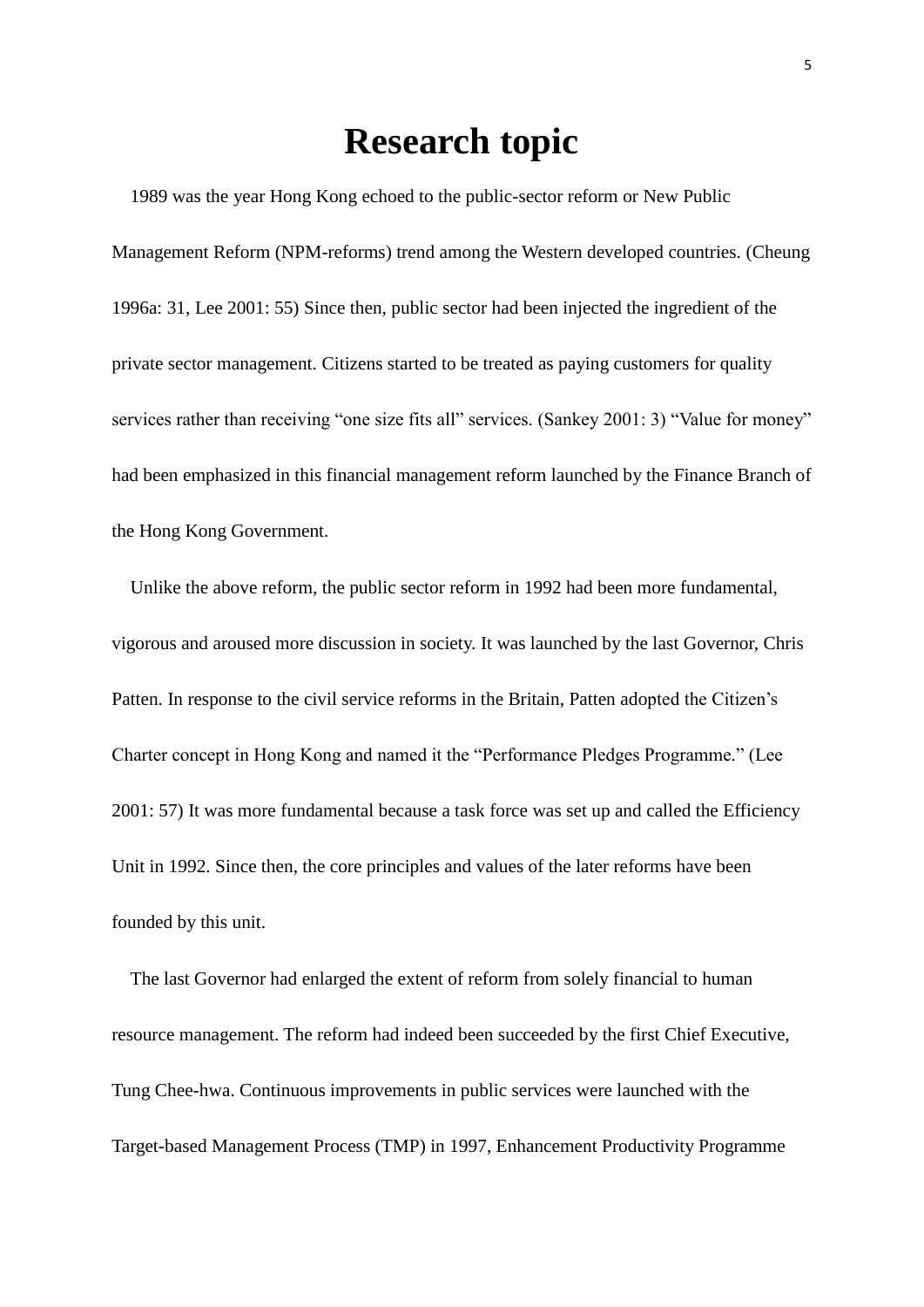(EPP) in 1998 and last but not least, the Principal Officials Accountability System (POAS) in 2002. (Lee 2001: 58-60)

 Although we see the public sector reform was conducted in a continuous manner, there must be a reason to launch a specific policy, especially those reforms bringing fundamental changes to the society. So, the aim of this research is to find out the motive(s) of both Colonial Government and HKSAR Governments on launching the public-sector reform. In the light of Cheung's study (1996a, 1996b), legitimacy would be used to argue as the main consideration of launching public sector reform.

## **Significance**

 Hong Kong has launched the public-sector reform for more than 20 years. By reforming the old, traditional, Weberian model of bureaucracy, the NPM-reforms have brought great impact on the society as a whole. It is because the civil service is such a bulk organization in which every change would be influential. For example, in the early period before any public sector reform was launched in Hong Kong, there were about 200,000 civil servants. (卜約翰 2010: 41) So, revealing the motive on the reforms launched by the biggest employer in society becomes significant.

 Also, although the NPM-reform had been the global trend started in the 1970s Britain, it is still reasonable to ask why the reform was launched in Hong Kong, as a colony of Britain,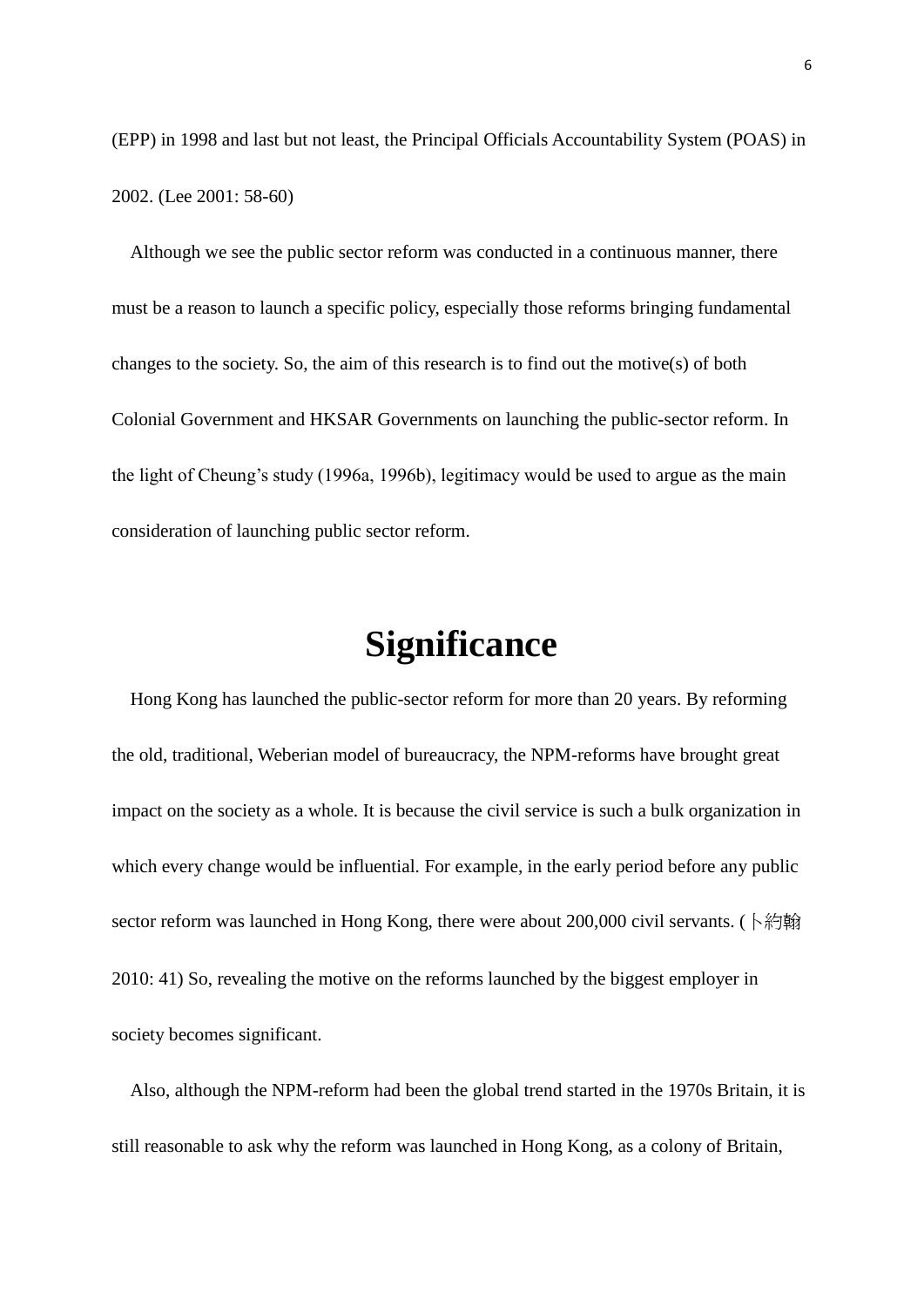after British had launched theirs in their homeland for nearly 20 years. Is there any domestic consideration for the Colonial Government to launch it at the time? And is it just the "efficiency" brought by the NPM-reform motivating the Hong Kong Government to launch such a big and fundamental reform?

 Whereas, after the sovereignty transfer in 1997, the Tung administration had not forgone the NPM-reform and even enhanced the extent and pace. What is the consideration of the governing elites from a totally different background and working in a totally different constitutional framework?

 So, by answering the above questions, the political consideration on whether launching the NPM-reform of the governing elites, before and after 1997, would be presented. So, considering every act of the Decision Makers as the political act would be the message which I want to present. Using the public sector reforms as my case studies would be significant to show "why every act of governing elites is political". It is because superficially, NPM-reform is nothing related to politics, but just efficiency. However, in the case studies followings, the NPM-reform was employed as the solution for the legitimacy crisis.

### **Methodology**

 The research will be a qualitative one, based mainly on documents, books and journals, including internet sources, guided by conceptual frameworks.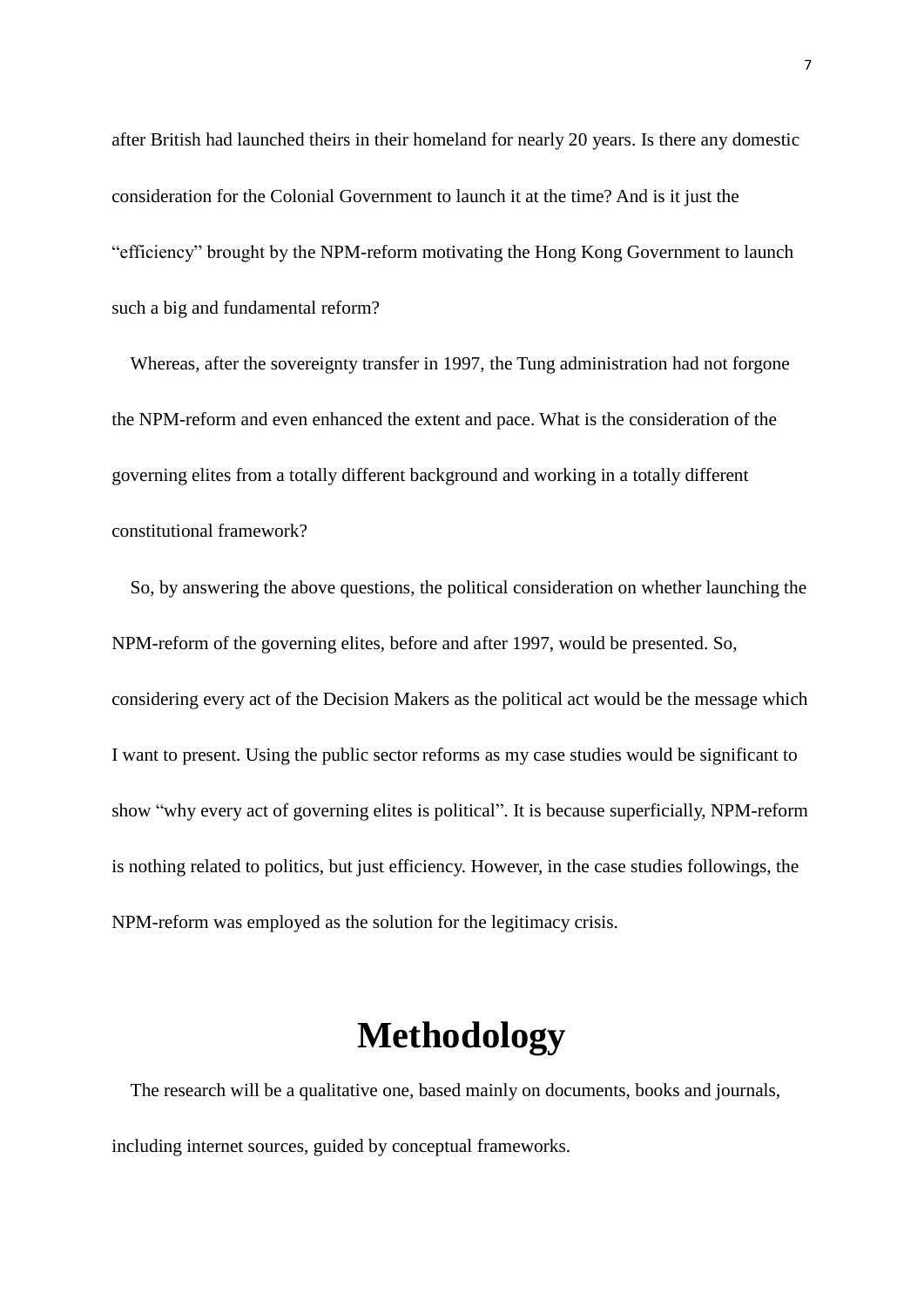Throughout the research, the conceptual framework created by John W. Kingdon will be borrowed. The approach is called the Policy Window Theory. (Kingdon 1984: 165)

 The Policy Window Theory was created to tackle the question "why are some issues put on the government agenda rather than others?" Kingdon (1984) had summarized the factors affecting the possibility of an issue being put on the agenda into three streams. They are Problem stream, Policy stream and Politics stream.

 The Problem stream means that the problems related to the issues likely to be put on agenda will be indicated by some obvious indicators. For example, the inflation rate, GDP etc. It would be more likely to be prioritized when crisis is involved.

 The Policy stream means that the issues likely to be considered and discussed by the government are usually accompanied with the policy alternatives. The logic is simple. When a question was provided with some solutions, the question will be likely tackled beforehand. The solutions (policy alternatives) are generated by the community of specialists.

 The Politics stream means that when the national mood, the organized political forces or the ideology of administrators and decision makers are eager to solve the specific problems, the issues related to the problems will be likely included in the government agenda rather than others.

Kingdon (1984: 172) argued that when the above three independent streams are "coupled" by the "policy entrepreneurs" who invested their resources, time and effort on pushing the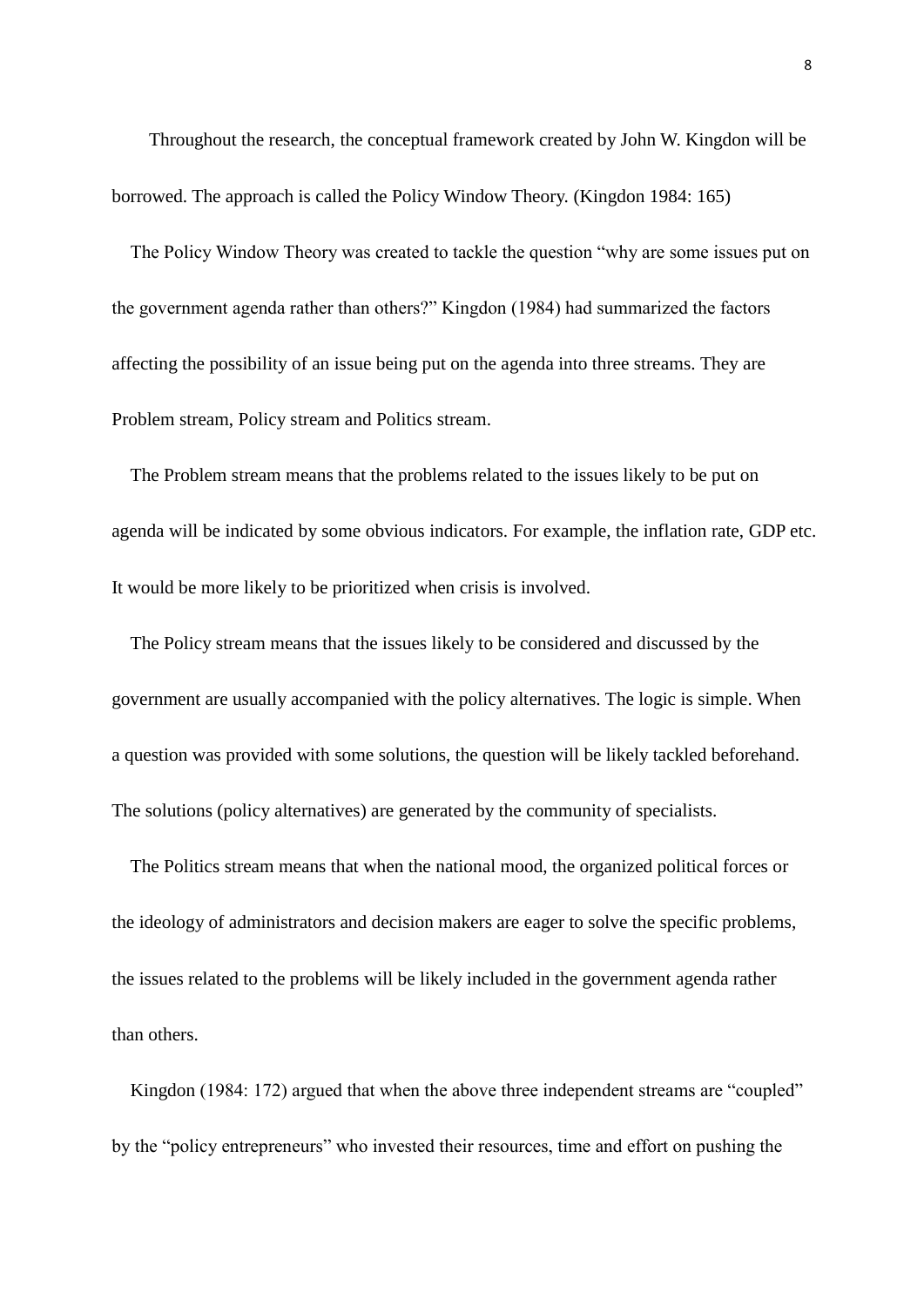proposals on the agenda, the "policy window" will be opened. And then, the issues concerned by the policy entrepreneurs can be placed on the agenda.

 To simplify the model using throughout the research, the politics stream and the role of policy entrepreneurs will be focused, because in my opinion, policy entrepreneurs have the power on coupling the three streams. Then, problems and policy alternatives can be coupled by them. Also, politics stream should dominate the process rather than the two, because issues are often to be put on agenda before any solution is figured out. In this research, the ideology of the decision makers will be emphasized on the process of agenda setting.

 By borrowing the framework, the rationale of the governing elites in 1989-1992, 1992-1997 and 1997-2002 will be explored.

## **Literature review**

 According to Cheung (1995: 40, 1996a: 32, 1996b: 37, 2001: 44), Hong Kong public-sector reforms were not launched in the Western/Global lineage. In other words, decision makers in Hong Kong had their domestic factors to consider in launching the public sector reforms.

Cheung (1996a: 32) has questioned the explanatory power of the "efficiency discourse" on various NPM-reform countries. He had summarized the Western experience and the political discourses. The conditions to launch such public-sector reforms are with the special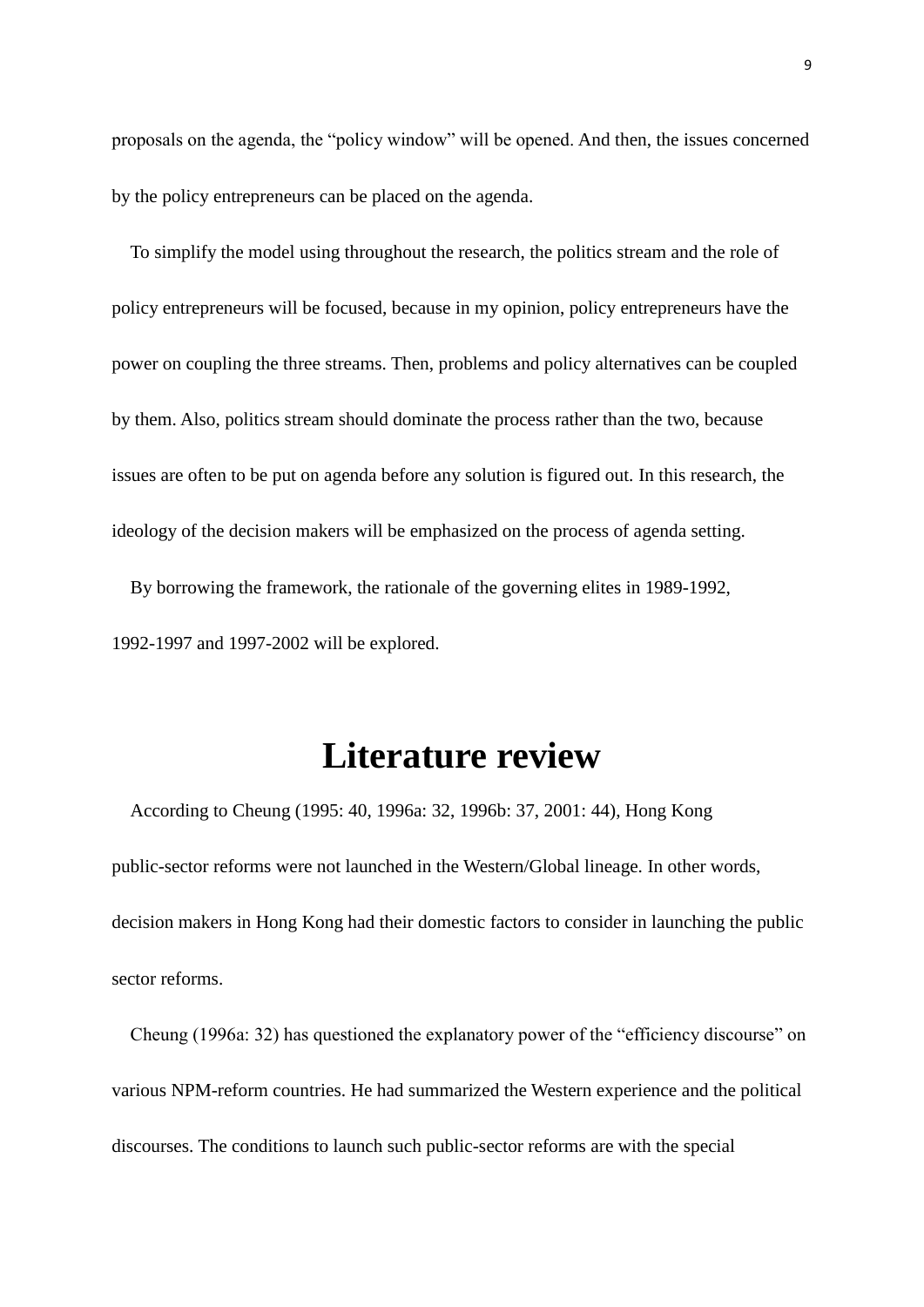historical-political origin. (Cheung 1996a: 32) The public sector reforms were launched in the context of prolonged economic slowdown, government crisis and expenditure cutbacks in the experience of the West.

 The specific historical-political origin of the NPM-reform was consistent with the history of the Western World. During the post-war period, the non-governmental organizations subsidized by the governments and the governments themselves were experiencing a rapid expansion to rescue the feeble economy inspired by the Keynesian school of thought. The "New Deal" was probably one of the examples.

 However, when the neo-liberalism rose in the 1970s, the attack on the "overload" government was spearheaded by two economic theories, the new institutional economics and the public choice theory. (Cheung 1996b: 38) The "newly" invented approach was called "managerialism", "new public management", market-based public administration" and "entrepreneurial government". (Cheung 1996b: 38) The spread of this thought was accompanied by the Oil Crisis in 1973.

 So, with this special historical-political origin, "Big" government which is overloading and vigorous demand from the people will be the common ground for NPM-reform to be launched.

 Cheung had made a comparison between the conditions of Hong Kong before the launch and the conditions summed up from the Western history. However, Hong Kong experience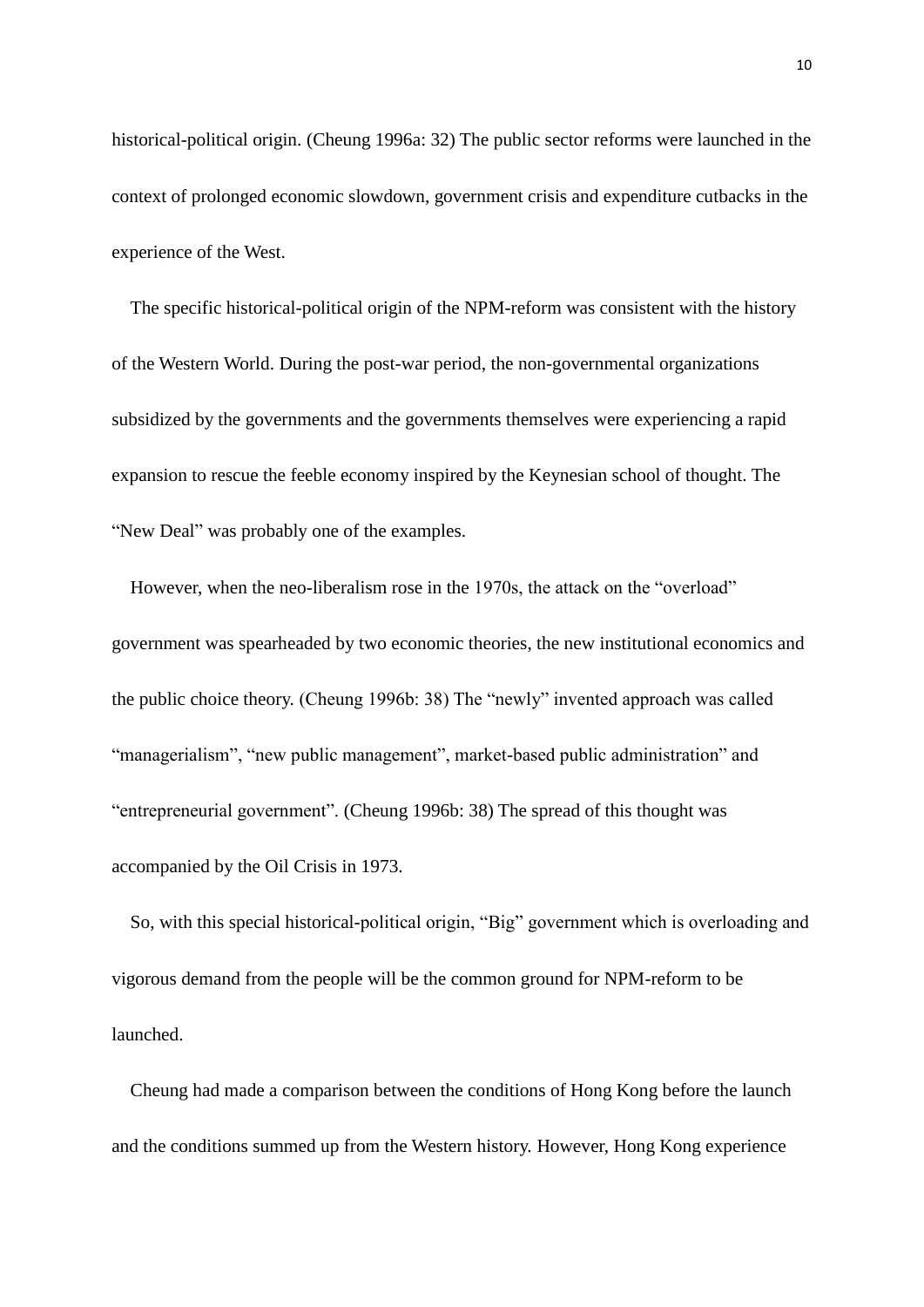does not match with those "external" factors. So, Cheung (1996a: 33) had chosen Hong Kong to show that the common ground shared by the NPM-reform launched in the West was not enough to explain the change of public sector in various countries. So, there is no "global conditions" for launching the NPM-reform.

 The near-myth "efficiency" brought by NPM was examined by him. He argued that in every stage of change in public administration, for example from the patronage system to the Weberian traditional bureaucracy, "efficiency" can still be enhanced and achieved by the Weberian system. The "efficiency" was then relatively high. (Cheung 1996a: 34) In order words, the definition of efficiency will be changed over time.

 He also examined the "anti-bureaucratic" character which is used to portray NPM when the pros of it are being presented. He called this "anti-bureaucratic" character as the "near-myth". (Cheung 1996a: 38) He criticized the validity of the character by saying, "…privatization policies and their supporting theories can be seen as paving both the ideological as well as the practical way for the subsequent evolution of NPM." (Cheung 1996a: 39) In the light of this saying, the NPM-reform can act as the "rhetoric" to rescue the government rather than reforming it with the private management skills and values fundamentally.

 After proving that there are some domestic factors affecting the import of NPM and clarifying the two near-myths, Cheung made his argument that "the NPM-reform was just the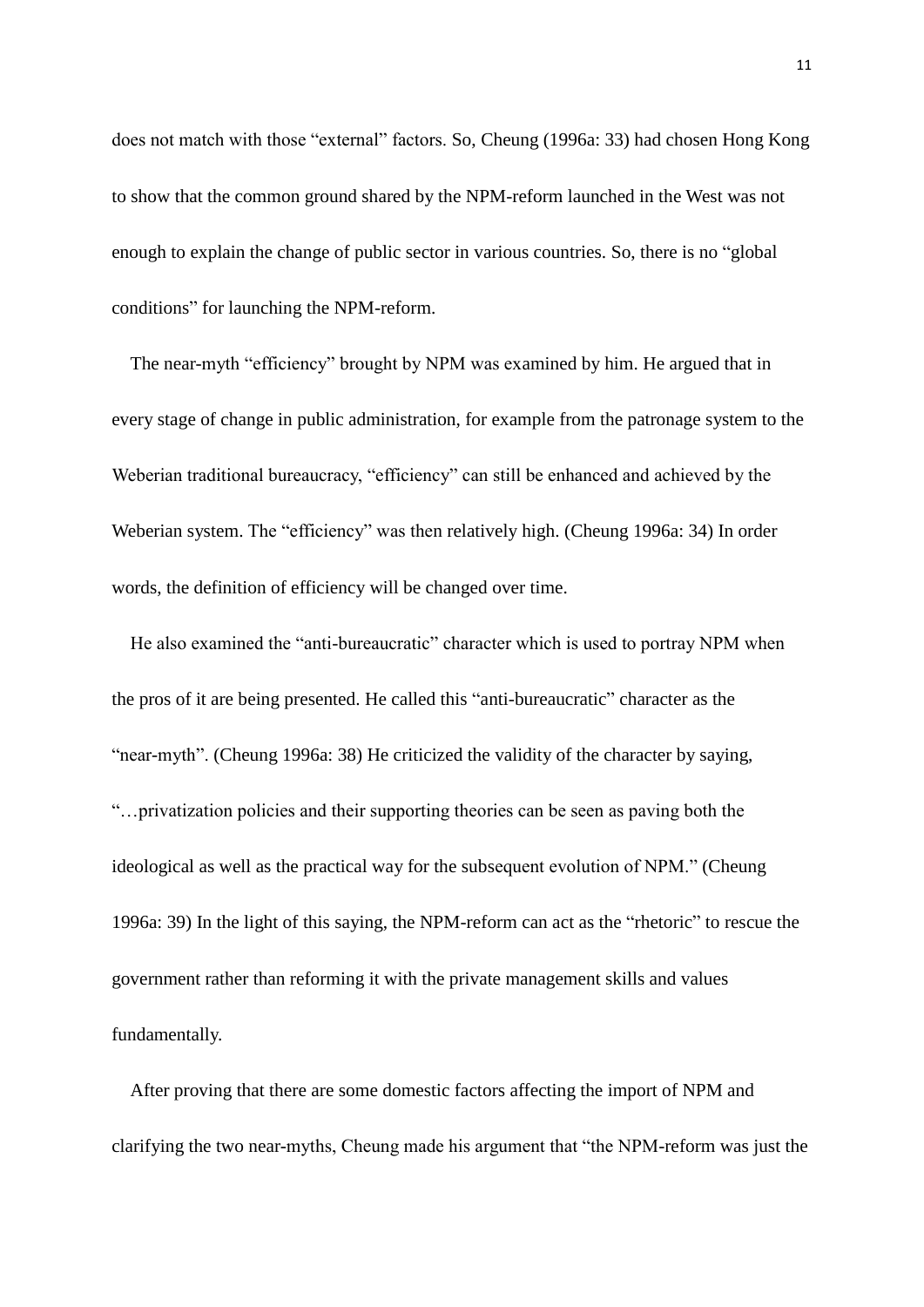managerial solution to deal with a political question." (Cheung 1996a: 39) Apart from this, he claimed that the "efficiency" is "defined, articulated and legitimated." (Cheung 1996a: 40)

 Cheung (1996b: 40) quoted Liou K. T.'s observation on Taiwan. Liou (1992) said that Taiwan was not experiencing economic downturn nor facing any pressure from the West when she began to privatize the state-owned enterprises in the early 1990s. Cheung (1996b) wanted to show the institutional factors in the country or place may contribute to the import of NPM-reform. In Taiwan case, the reform accompanied with the political democratization and internationalization as the policy goals. In other words, to get the international reputation is the main consideration rather than the relative "efficiency" brought by the private management skills.

 Using the same logic in Hong Kong, the institutional factors can be examined. The background of the public sector reforms launched was the transitional period. The sovereignty of Hong Kong was going to hand in to China after  $1<sup>st</sup>$  July 1997. With the background that the administrative power was going to change after 1997, the Colonial Government would make sure that British will leave gloriously. In other words, the legitimacy-crisis faced by the Colonial Government would be eliminated as much as possible. As Cheung (1996a: 41) mentioned, the authority and autonomy of the government to rule had been adversely affected, and the ability to bargain, cooperate and integrate with the society was weakened also. In this context, the efficiency and managerial values would not become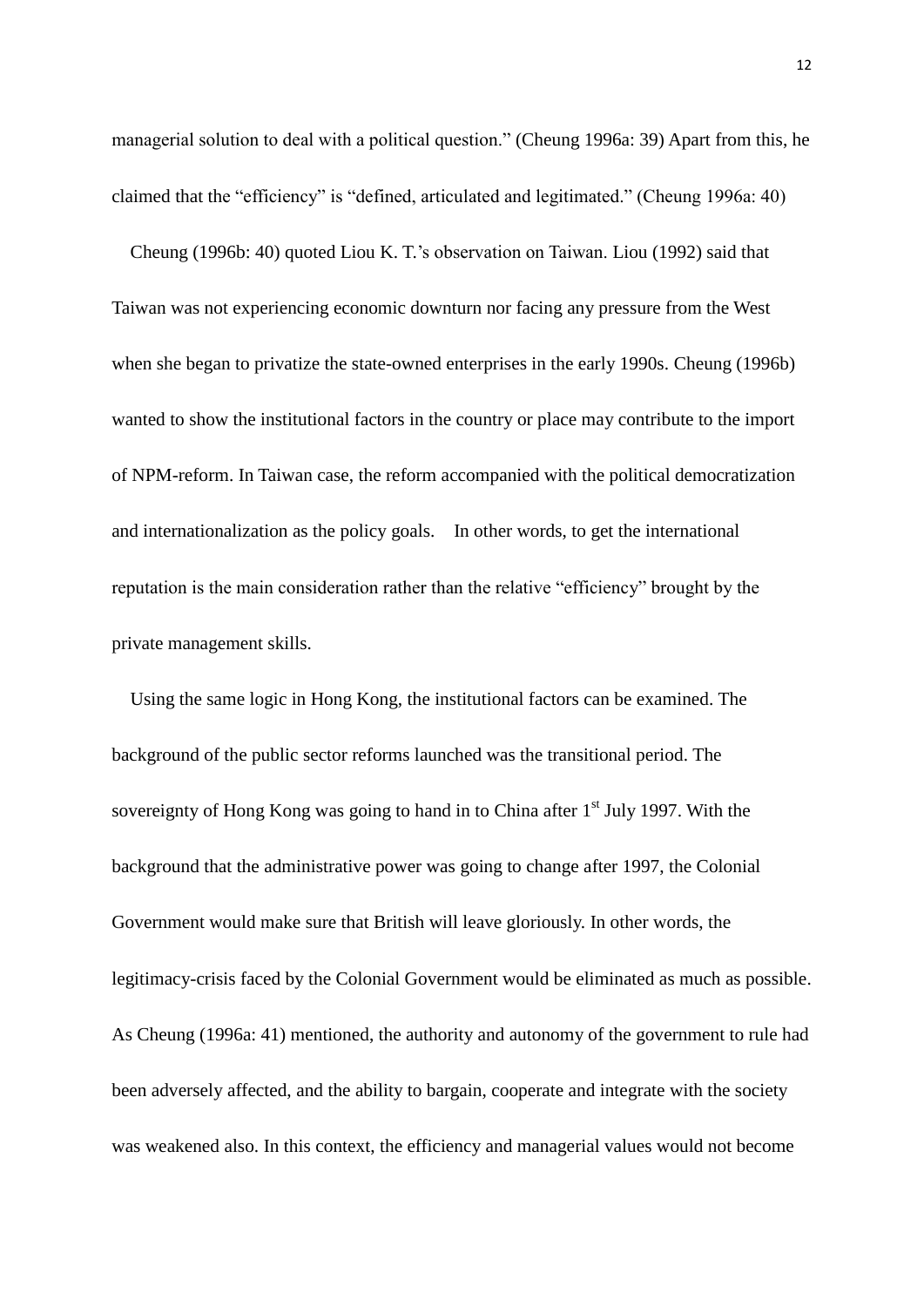the main consideration. They just worked for the legitimacy. The legitimacy of the governance, then instead was in the first priority.

 Anything would be able to restore the legitimacy may become the institutional choice. At this moment, Cheung (1996a: 41) argued that the employment of the reform advocated by the NPM would help depoliticizing the "performance evaluation" of public administration. Then, the public pressure on the government would be smaller. In this regard, the import of the NPM-reform would be acted as the "cosmetic" role of the legitimacy consideration. (Cheung 1996a: 43) With Cheung's perspective, the mismatch between the conditions of Hong Kong and the Western background before the reforms can be explained.

 The perspective of Cheung will be borrowed throughout the research as the assumption. It is assumed that the reform continued by the post-97 government was under the cosmetic of efficiency, again. Other factors will be considered as the motive for Tung, as a policy entrepreneur, to launch the reform.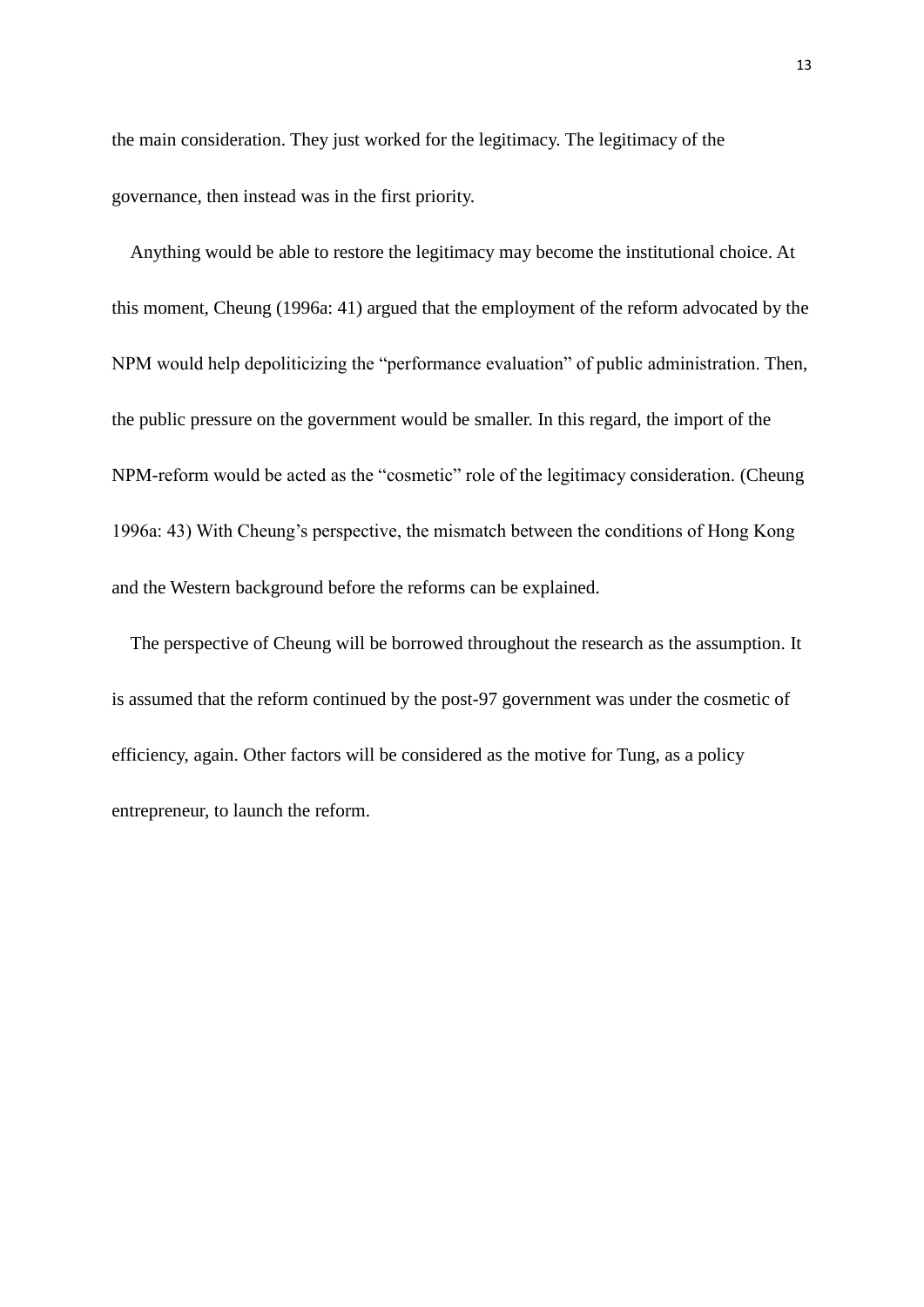# **Part II Theories and Frameworks**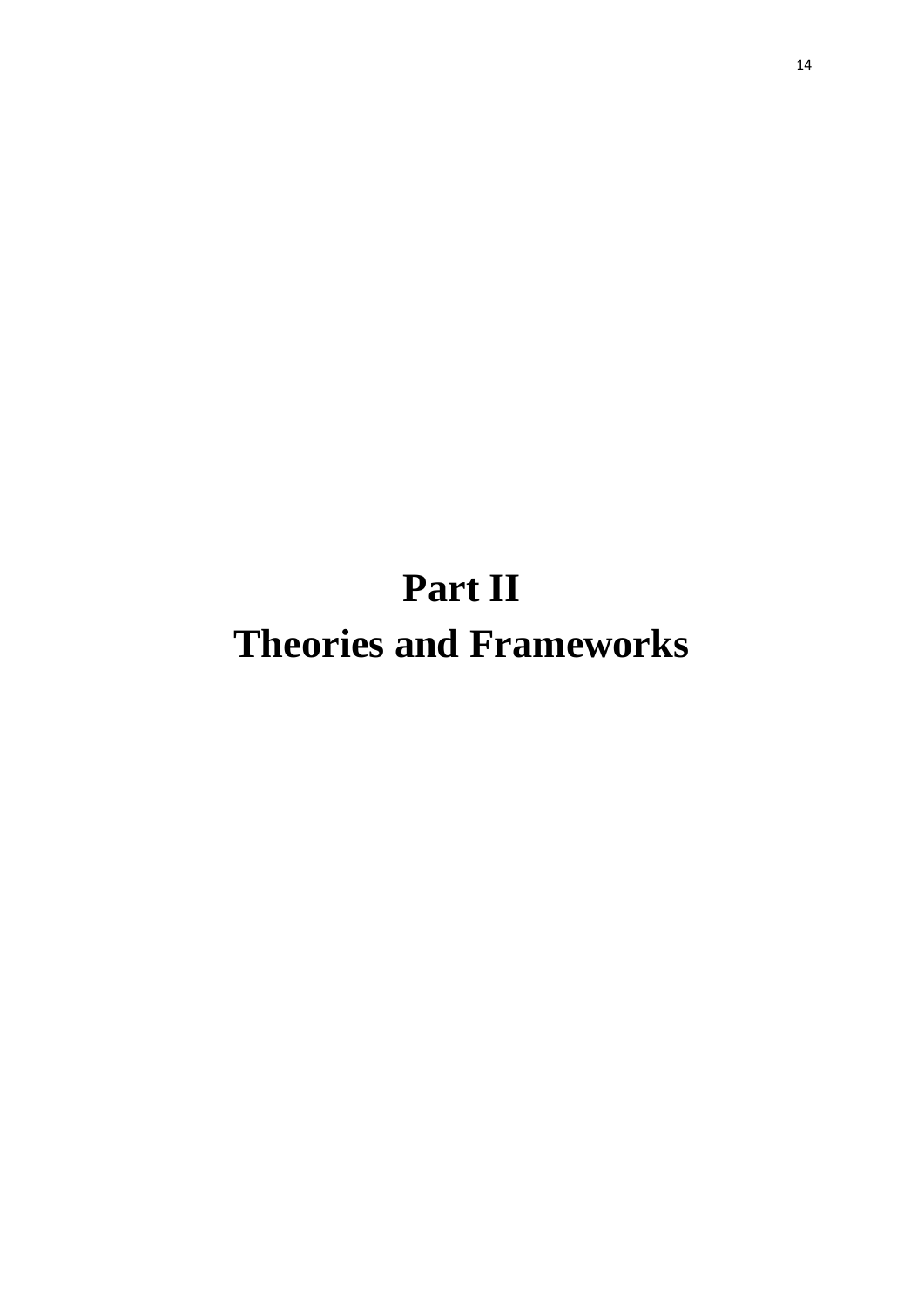## **Origins**

 The term, New Public Management (NPM), was first coined by Christopher Hood in 1991 (Hood 1991) to describe the reform on public sector in the 1980s. The ideas of the reform were introduced by Margaret Thatcher in UK and Ronald Reagan in the USA in 1979/80. (Christensen & Laegreid 2011) The notion was then spread widely to Australia, New Zealand and even East Asia in mid-1980s and 1990s respectively. (Christensen & Laegreid 2011)

 Although there is some critique on NPM that the reform lacks of robust philosophical or theoretical foundations, the reform somehow shared some common origins intellectually.

 According to Boston (2011: 17), there were at least three analytical traditions affecting the government officials who crafted the NPM reform. They are "Manageralism", Agency Theory and Transaction Cost Economics (TCE). Also, the widespread ideology, Neo-liberalism contributed to the shift from public administration to public management.

#### *Neo-liberalism*

 Facing the stagflation, the Organization for Economic Co-operation and Development (OECD) countries were leaving their doctrine of Keynesian Economics. Milton Friedman and Friedrich von Hayek rather became the "big names" in the intellectual field. Their ideas were implemented by the Thatcher's and Reagan's administration. With the accompaniment of the international organizations, for instance, the World Bank, Organizaiton of Economic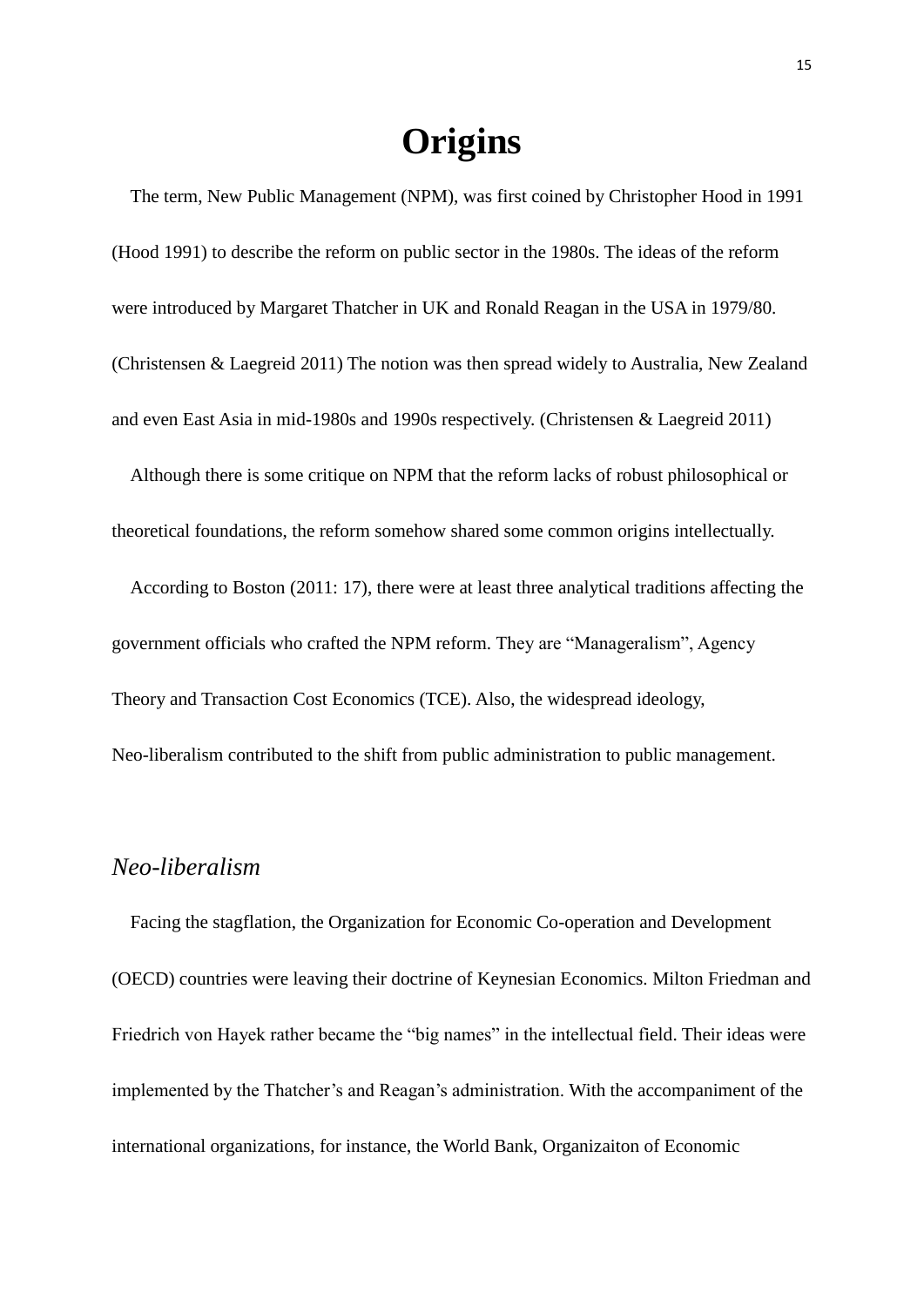Cooperation and Development and International Monetary Fund, the neo-liberalism was influential among the Western countries, if not the whole world.

### *Manageralism*

 Manageralists advocated the slogans like "Managing for Results", "Let the Managers Manage" and "Make the Mangaers Manage". (Boston 2011: 22) In other words, specific and measurable duty would substitute the vague duty. Performance-based pay rather than fixed remuneration would be employed. Managers would have more financial autonomy. Also, fixed-term labour contracts would be used to provide incentive for managers to strive for the benefit of the department.

 The theory contributed to the "devolution" and "privatization" within the idea of NPM. The relationship between the company and the manager was precisely defined and no longer tenure.

### *Public Choice Theory*

 This theory was based on the assumption that all human behavior is motivated by self-interest. (Buchanan 1978: 17, cited in Boston 2011: 23) Niskanen (1971, cited in Boston 2011: 23), as one of the public choice theorists, focused on the behavior of bureaucracy. He examined the possible goals of bureaucrats, for example, the salaries, power and public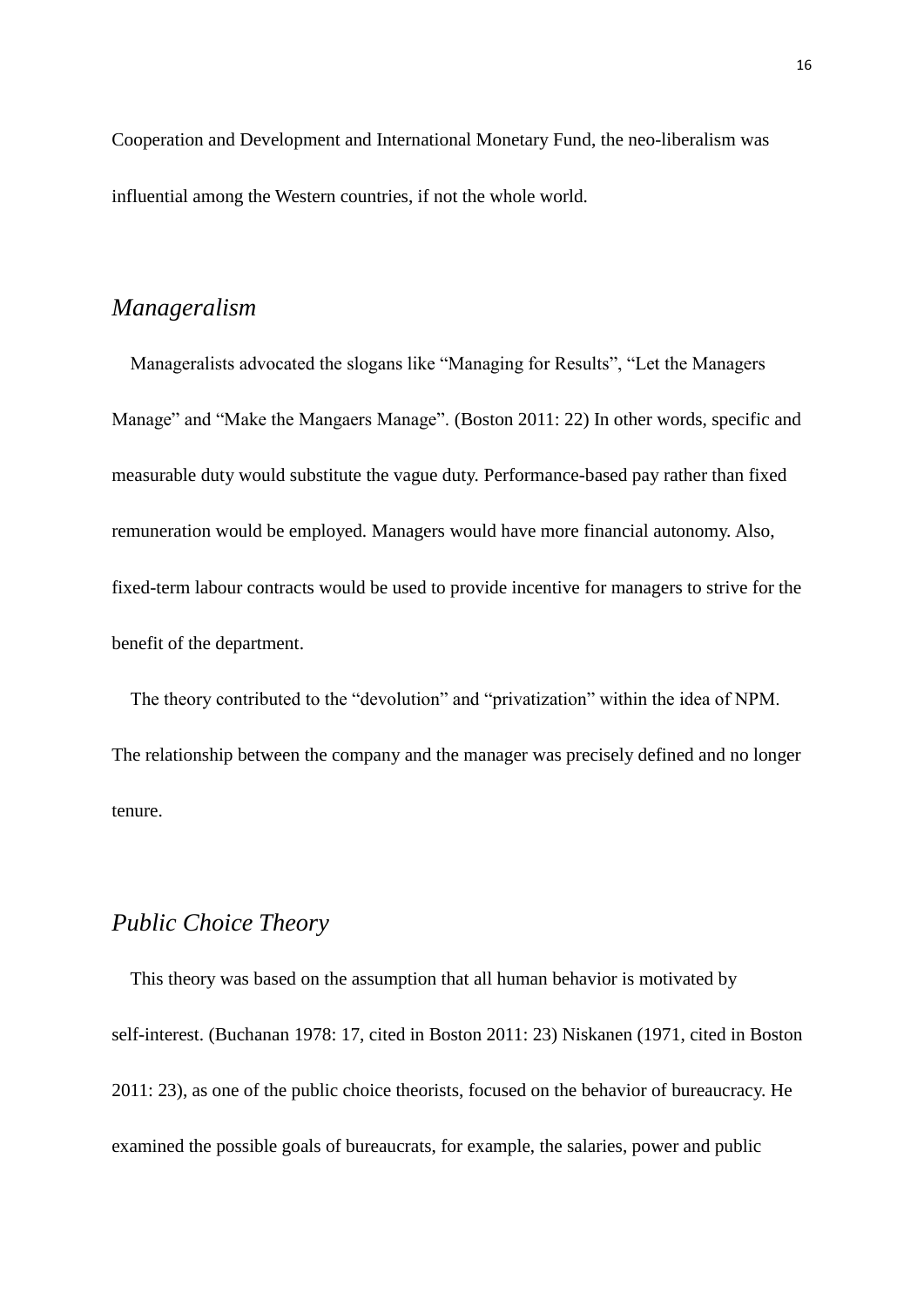reputation. However, he advocated the first among these goals is to maximize the budgets. It is because more budgets is the pre-requisite to further pursue another goal. The influence of Niskanen was significant even Thatcher urged her senior officials to read his work. (Boston 2011: 24)

### *Agency Theory*

 Eisenhardt (1989: 58, cited in Boston 2011: 25) described the Agency Theory as the focus on the relationship between the principal, who delegates work to other, and the agent who performs the work. The relationship was substituted with a metaphor of a contract.

 The contract was divided by the agency theorists into two, one is formal and legally-binding and another is "relational". (Williamson 1985: 72, cited in Boston 2011: 25)

 Eisenhardt, the agency theorist, contributed to NPM in the way that the "contract" between the principal and agents should be negotiated, specified and monitored. By doing so, the chance of violation of the agents would be minimized. The opportunistic behavior of the agents is called the Agency Problem. (Boston 2011: 26)

### *Transaction Cost Economics*

 Transaction Cost Economists (TCE) addresses the organizational boundary of government which can lower the transaction cost when government is providing and exchanging goods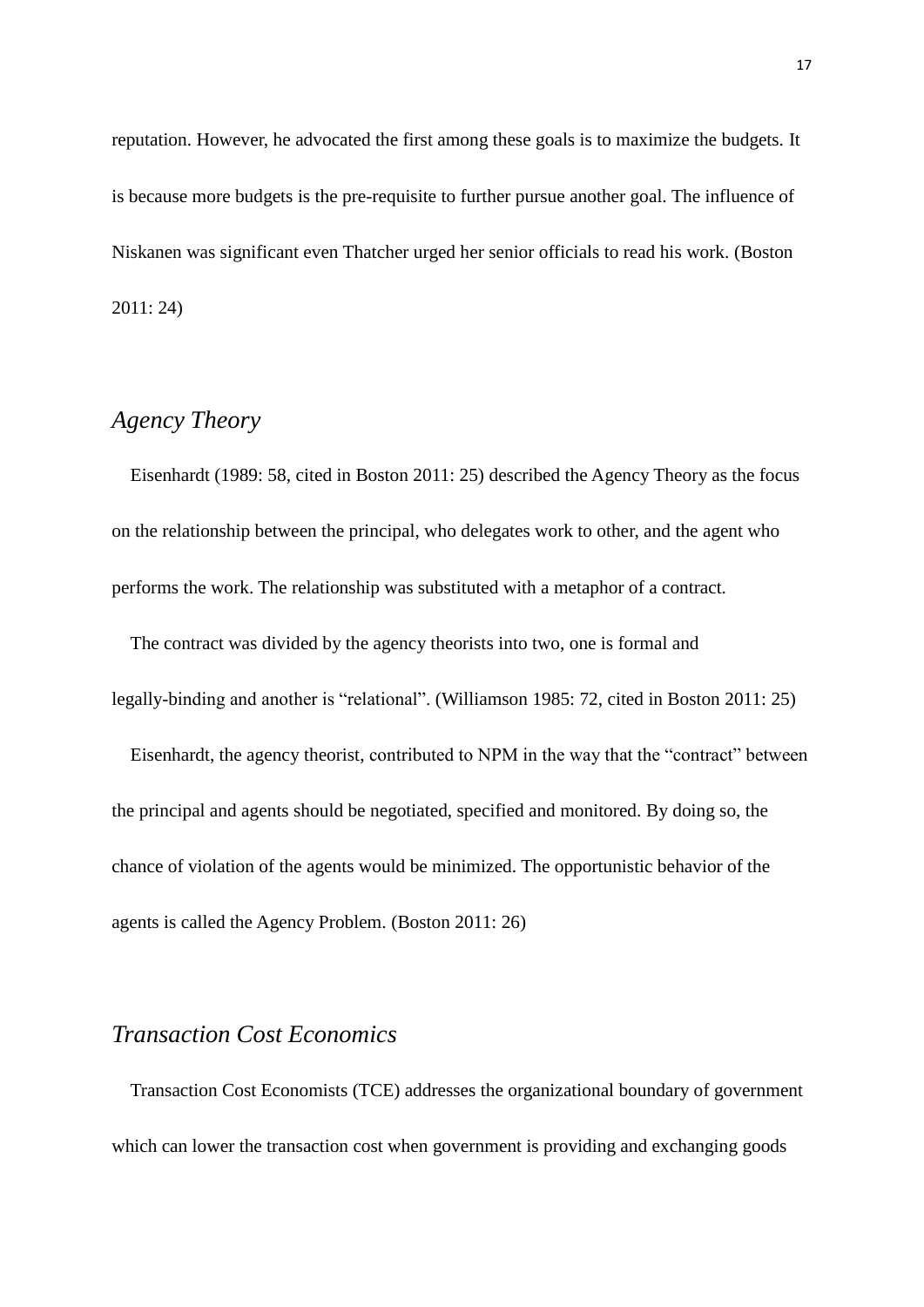and services.

 TCE advocated that the specificity of the duty should be the factor affecting the choice of institutional arrangements. In other words, if the job nature is not specific like cleaning, laundry services and rubbish collection, it should be "contracted-out". On the other hand, policing, diplomacy, national defence and tax collection should be provided in-house. (Boston 2011: 29)

 So, TCE helps defining the organizational boundary which justified the privatization of some relatively easy jobs.

#### *Summary*

 The theories above and the neo-liberalism helped the spreading of the ideas of NPM reforms. Although NPM reforms were being criticized lacking of theoretical framework on the one hand, the above theories constituted the framework of the reforms. Public Choice Theory explored the maximizing behavior of bureaucrats which was claimed inefficient. Manageralism revealed the role of managers which can be plugged into government structure to enhance efficiency. Agency Theory helped the rule of the managers by bringing the well-defined, measureable contracts in. TCE helped defining the organizational boundary which beyond that can be privatized. And last but not least, the spread of Neo-liberalism among governments helped the implementation of the ideas.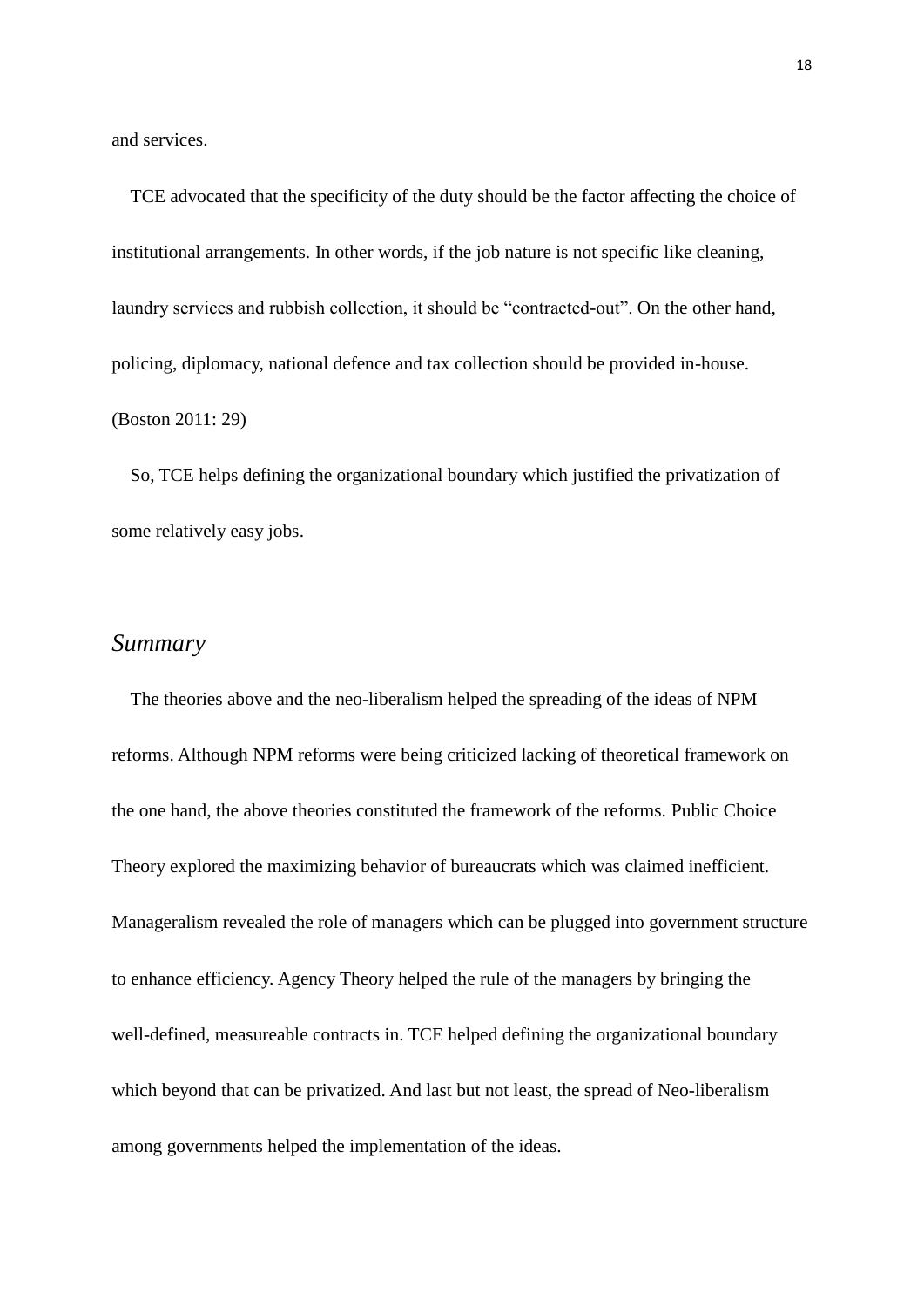## **Divergence? Convergence?**

 Although the NPM-reforms were wide-spread in the past few decades, it was criticized whether there is a "universalist" agenda to launch the reforms.

 Cheung (2001: 30) questioned the significance on claiming that there is a "global" agenda on public sector reform. Taken the OECD countries as examples, the paths of the reforms are different. Halligan (2011: 83-84) scrutinized the paths within the Anglo-Saxon countries and concluded that even though the four countries (the United Kingdom, the Australia, the Canada and the New Zealand) shared common historical tradition and continuing interaction, the national factor and the politics of the countries also contributed to the approaches and pace of the reforms. That's why Cheung (2001: 37) concluded that the "different combinations of various internal and external factors" could diverse the "configurations of public sector reforms". In my words, I would say "external factor" as the "global agenda" and "internal factor" as the "domestic agenda".

Without the "globalist" formula, regional convergence has been discovered. Cheung (2011: 131) revealed that the Asian countries which shared similar historical traditions (the Western Colonialism and military ruling) would have paved their Asian NPM reforms. Without democracy, the countries imported the Western NPM reforms to sustain and strengthen the existing "pro-state" and also "pro-bureaucracy" regime. In other words, administrative reforms advocated on "efficiency" rather than political reform advocated on "democracy"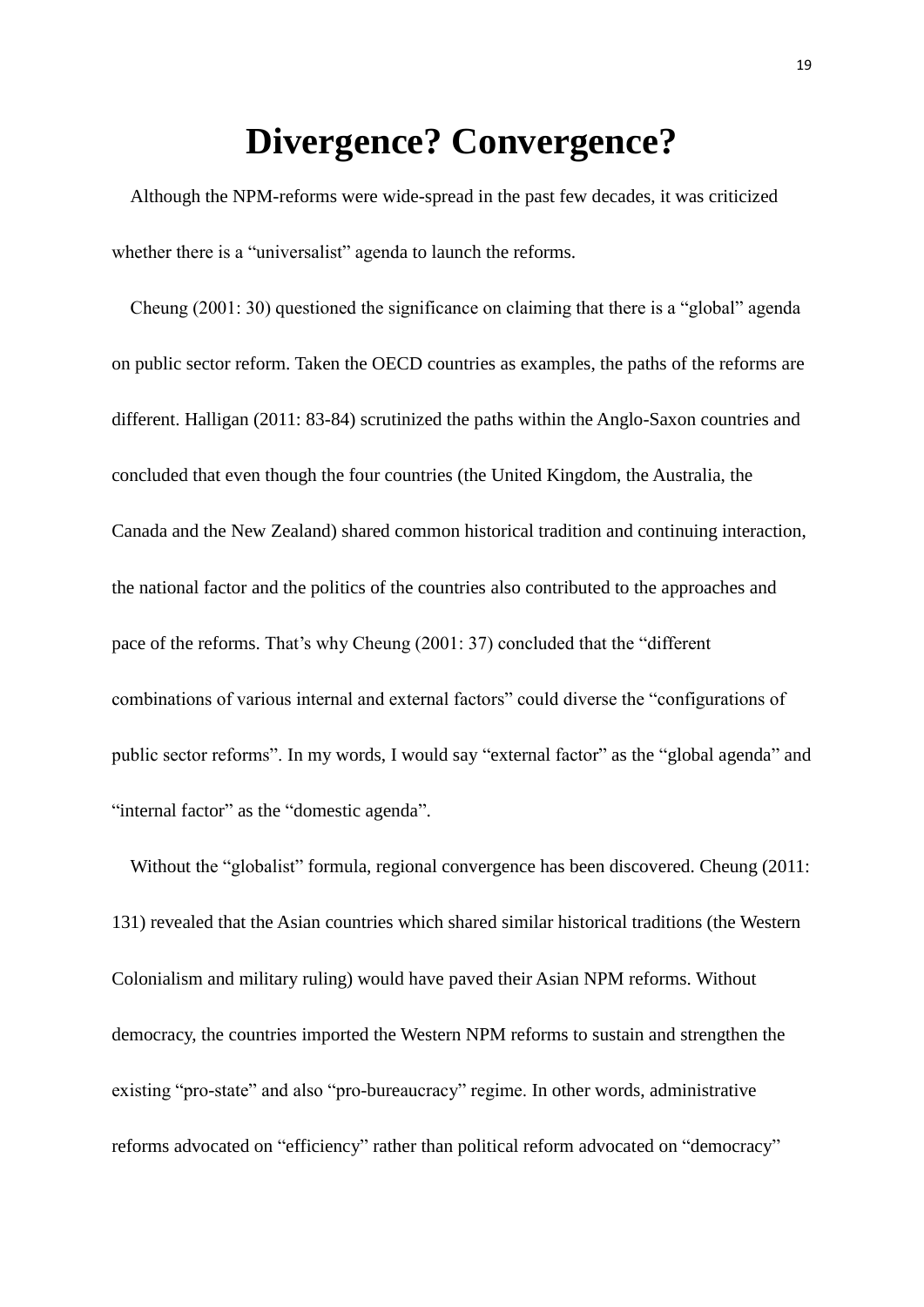was employed to relief the rising public expectation on better accountability and political power. So, in the cases of the Asian NPM-reform, the notion of NPM-reform was just expediently employed to sustain their non-democratic governance.

 The global divergence of NPM reform illustrated that both the exogenous and endogenous factors would be considered by the state before importing the NPM reforms from the West. The claim advocating the "universal formula" would be fallen short to explain the cases in Asian NPM-reform due to the different conditions in Asia. The states did not suffer from the criticism from private sector. For instance, in the 1980s, Japan was undergoing administrative reforms. However, the reforms were launched top-down, but not bottom-up, given the strong politicians-bureaucrats-entrepreneurs alliance. (Cheung 2011: 141) The top-down nature of administrative reforms can give us some insight. Why was the NPM-reform employed by the state to limit her own financial autonomy?

With the insight brought by the Asian NPM-reform cases, the "universal formula" was obviously limited in its explanatory power. Domestic factors have to be included to explain the cases in Asia. Under this framework, the internal factors contributing to the public sector reforms in Hong Kong before and after Sovereignty Transfer would be examined in the followings, with the help of Kingdon's theory.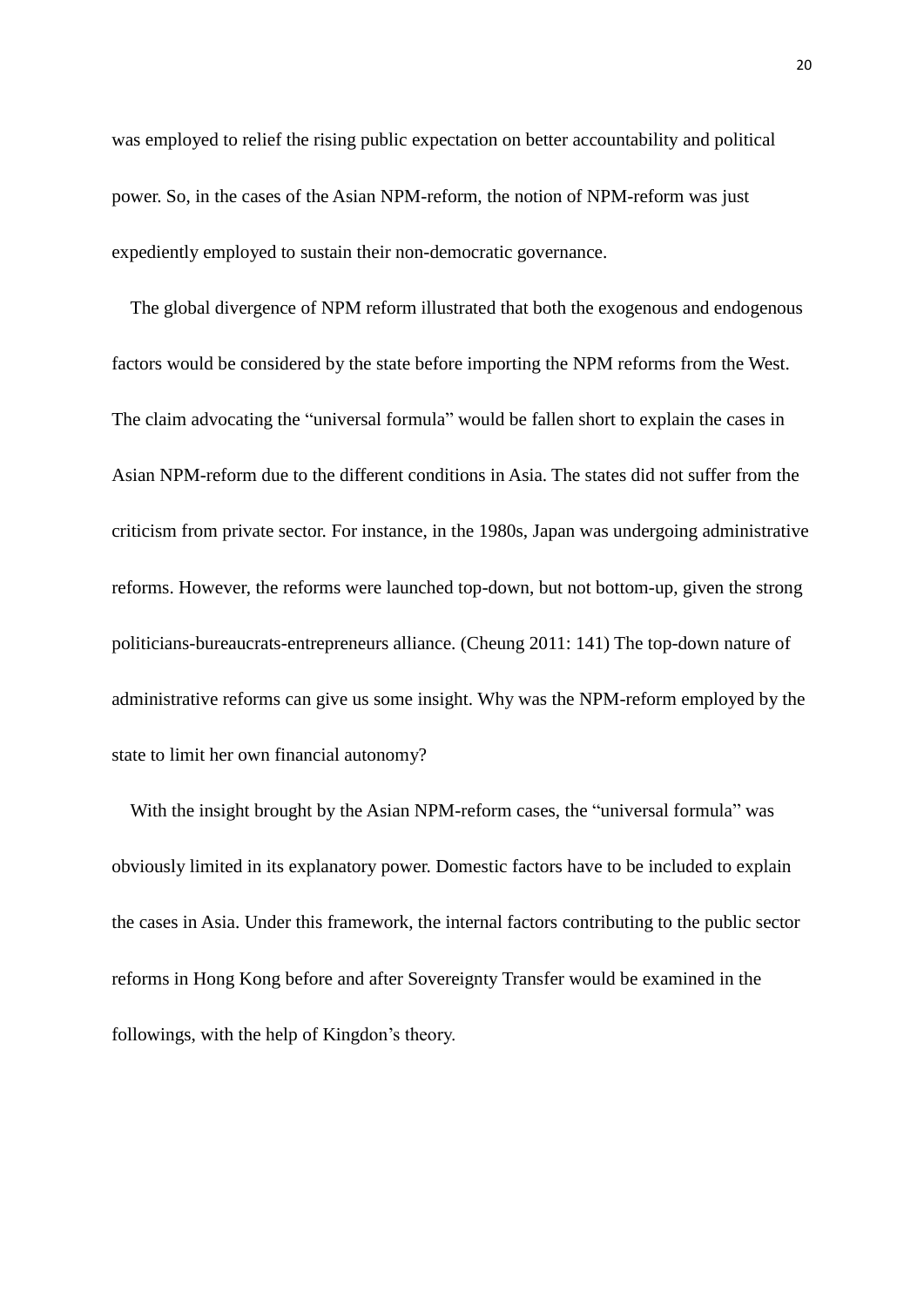**Part III Public Sector Reforms in Hong Kong**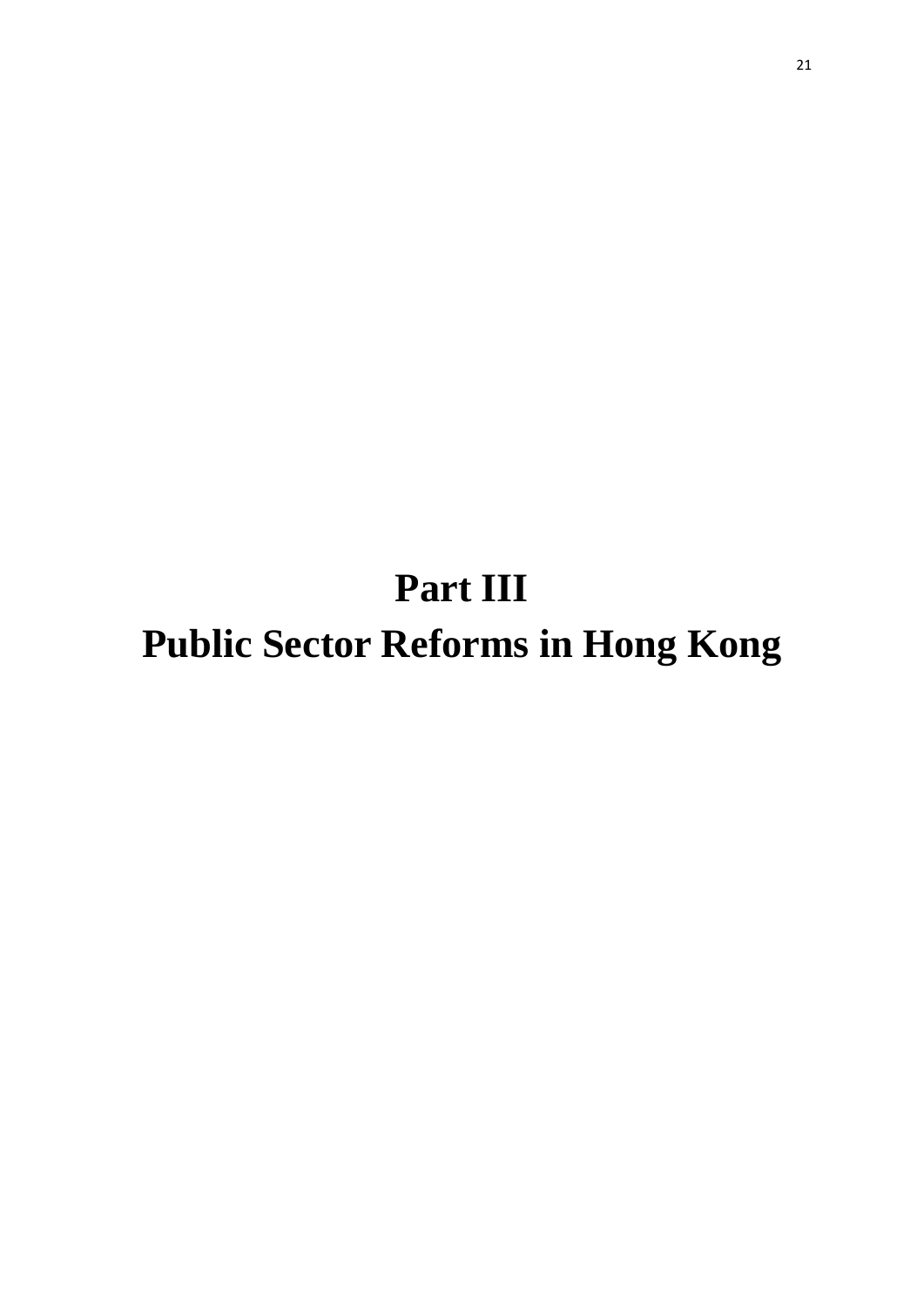### **Before Sovereignty Transfer in 1997**

### *The Financial Management Reform in 1989*

According to the document published by the Finance Branch in 1989, the aim of the reform is "to improve the quality of management within the civil service by promoting an increased awareness of what results are actually being achieved by the government and at what cost".

 It is obvious that at least three significances were latent beneath the aim. The first thing is the performance of the civil servant is fallen short. The second is to enhance the accountability of the civil service to the public. And the third is the cost-benefit analysis.

 To attain the aims, there were some emphases by the reform. They were "Cash Limiting", "Value for Money" and "Top Down Reviews". (孫同文 1999: 7, Sankey 1995: 18-20) They contributed to the decreased budget, streamlined the system, more precise definition on what the departments are doing and what are they for. Especially the "Top Down Reviews" required the departments to set politcy aims and objectives, and "identified business needs and desired levels of services". (Sankey 1995: 19-20)

 This Financial Management Reform laid the background in providing the broad financial management philosophy which can be used for further development. And these values would be explained in the following reforms.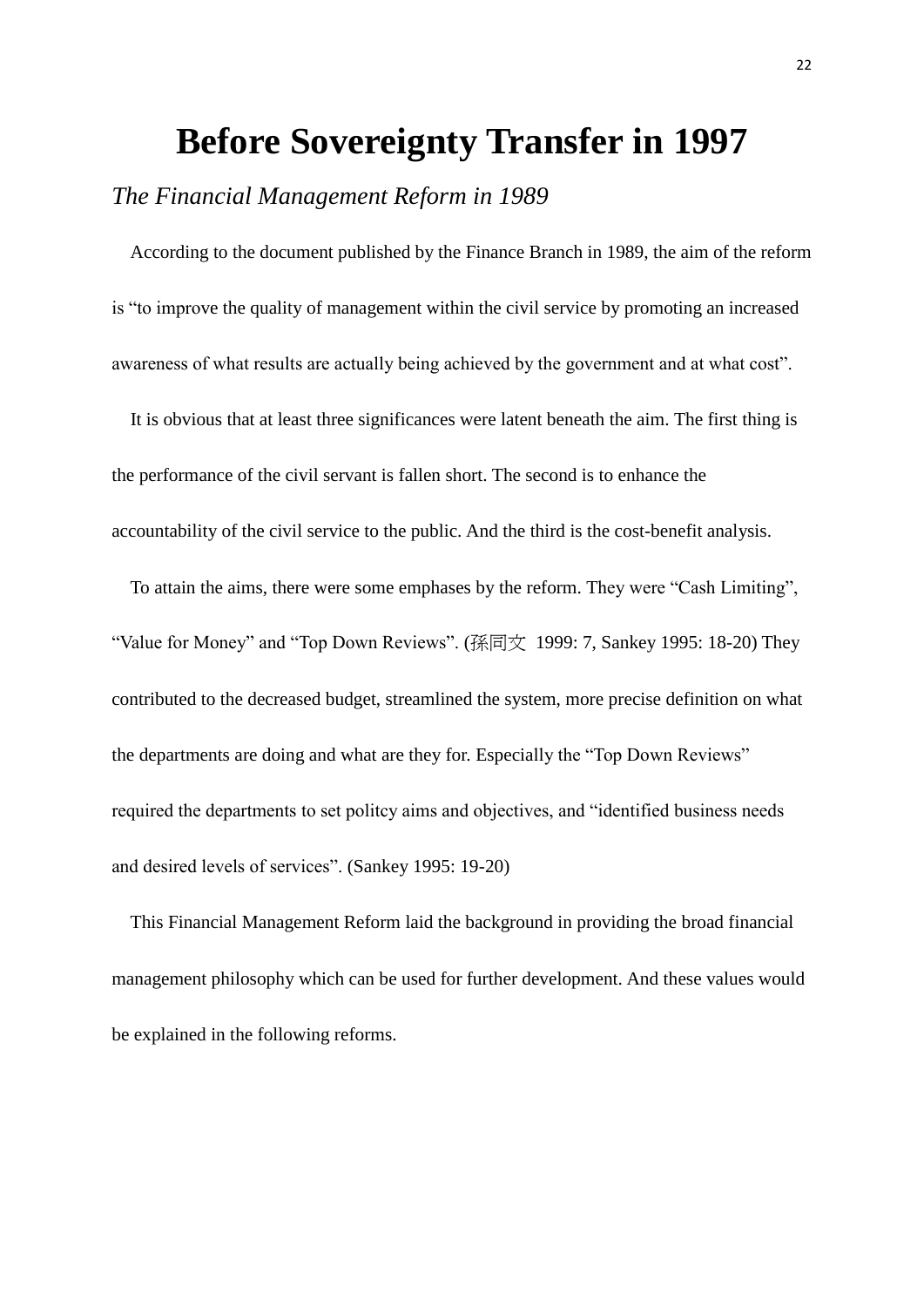### *The Performance Pledge Programme in 1992*

 Inspired by the Citizen's Charter in Britain (Scott 2005: 300), the last Governor, Chris Patten, had illustrated his idea on public sector reform in his opening address of the 1992/93 Session of the Legislative Council in Oct. 1992. According to Sankey (1995: 26-27), Chris Patten had addressed the problem of the government at that time by saying that "Good government is about much more than simply finding the wherewithal to upgrade our programmes, to improve our social services or enhance our infrastructure." Also, he said that the public services should "go beyond the provision of the bare minimum".

 To bring the statements into concise actions, the Efficiency Unit (EU) was set up. The EU has been charged with the mission to achieve the objective by introducing the "Performance Pledges." (Sankey 1995: 27)

 By launching the Performance Pledges, the following objectives would be attained: (Scott 2005: 300)

1) the provision for effective monitoring of actual performance against the standards pledged

- 2) the right of appeal
- 3) a full and prompt explanation when standards were not achieved
- 4) disclosure of the criteria which determined the individual's entitlement to benefits and services

 In other words, the citizens would now be treated as the customers and the departments would be treated as the service providers. So, right after the Performance Pledges, the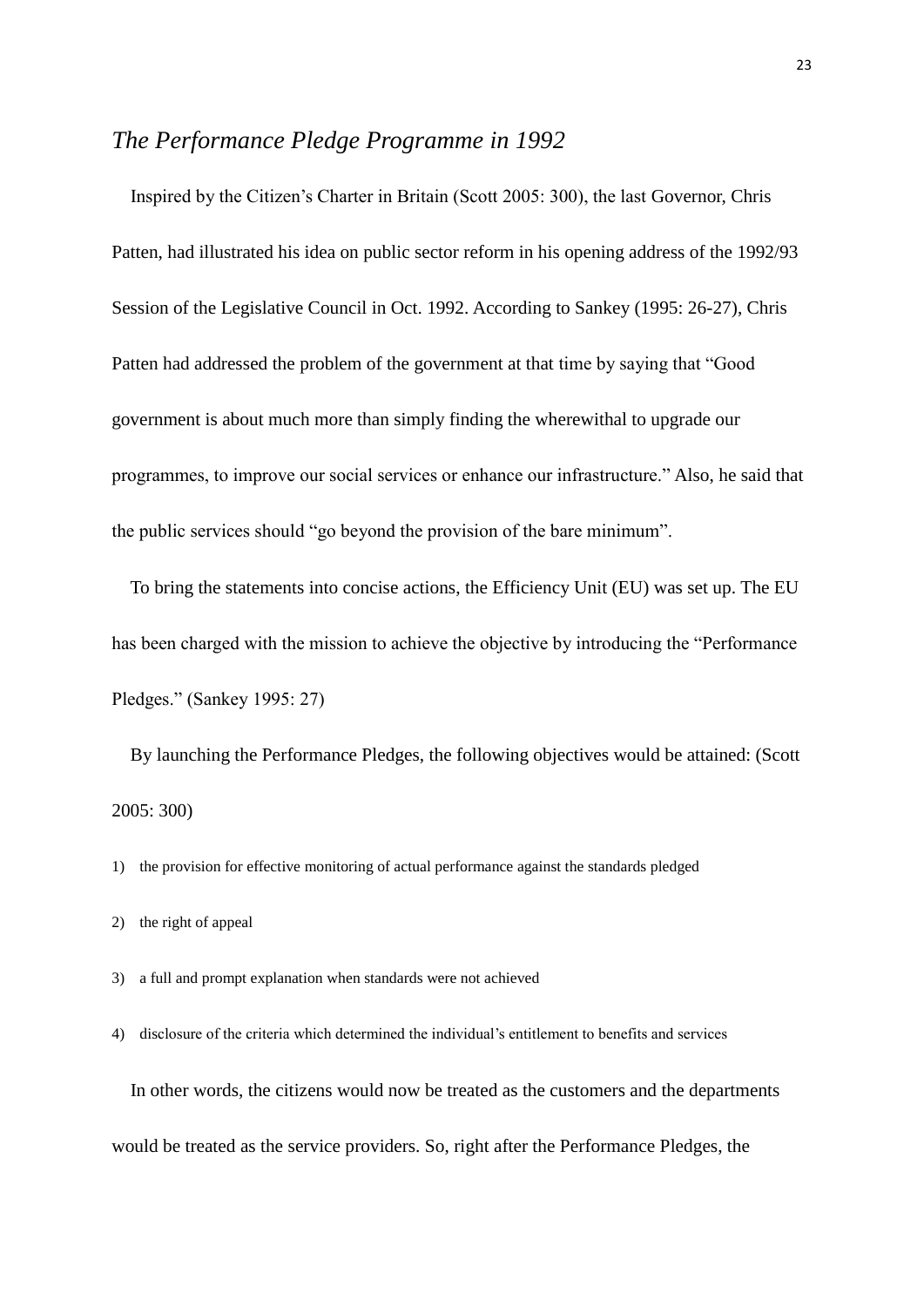departments which had the most contact with the public, for instance, the police and the fire and ambulance emergency services would be required to draft their pledges. According to Scott (2005: 300), 30 out of 50 government departments had drafted their pledges. The production of "Performance Pledges" was later spread to the non-civil service public sector, for example the Mass Transit Railway and the Kowloon-Canton Railway. (Scott 2005; 300)

### *The Serving the Community in 1995*

 On the basis of the "Performance Pledge", the EU further developed the public sector reform by launching the "Serving the Community" programme. This programme included four big principles. They are: (孫同文 1999: 9, Efficiency Unit 1995)

- 1) Being Accountable the government has an obligation to answer to the community which it exists to serve
- 2) Living within our means the government must determine how best to meet the community's needs within the resources available
- 3) Managing for performance the government must deliver the best possible services for public money
- 4) Developing our culture of service the government must be a responsive organization, committed to quality service.

This programme had summed up the experience of the public sector reform and clarified the changes that the public sector should follow.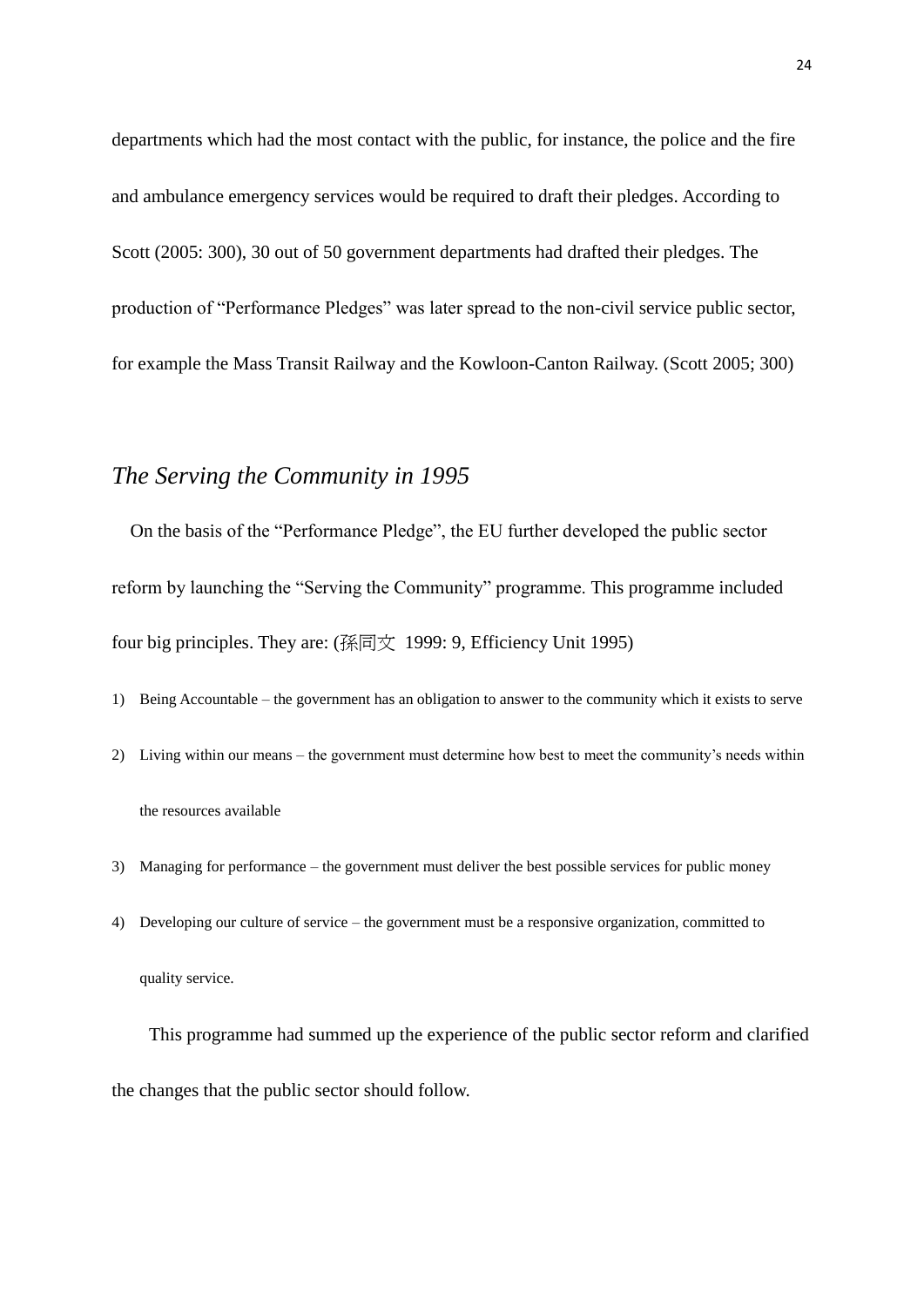### **After Sovereignty Transfer**

### *The Target-based Performance Process (TMP) in 1997*

In the 1997 Policy Address, C. H. Tung (1997) had addressed the issue of the executive-led government. "We want to assure the community that your Government remains committed to listening to community views and responding by setting out clearly how we plan to meet our long term objectives." This statement showed that the first Chief Executive wanted to build / remain an accountable government to the citizens and wanted things to be done with clear, long-term and well-planned objectives.

C. H. Tung further mentioned that "I have tasked the Secretary for the Treasury to lead a special group to develop and implement a target-based management process to achieve continuous improvement in public services." (Tung 1997) To bring the statement down to earth, the government had stated the detailed implementation of the ideas of C. H. Tung. The government had proposed the Target-based Management Process (TMP) to "focus Government on managing for results by results". (Efficiency Unit 2005) Under this programme, aims and objectives of departments had to be well-defined. Outcome-based implementation was the credo of the whole government. Apart from focusing on the outcome, the resources were also being shed some light on during the delivery process. (Efficiency Unit 2005)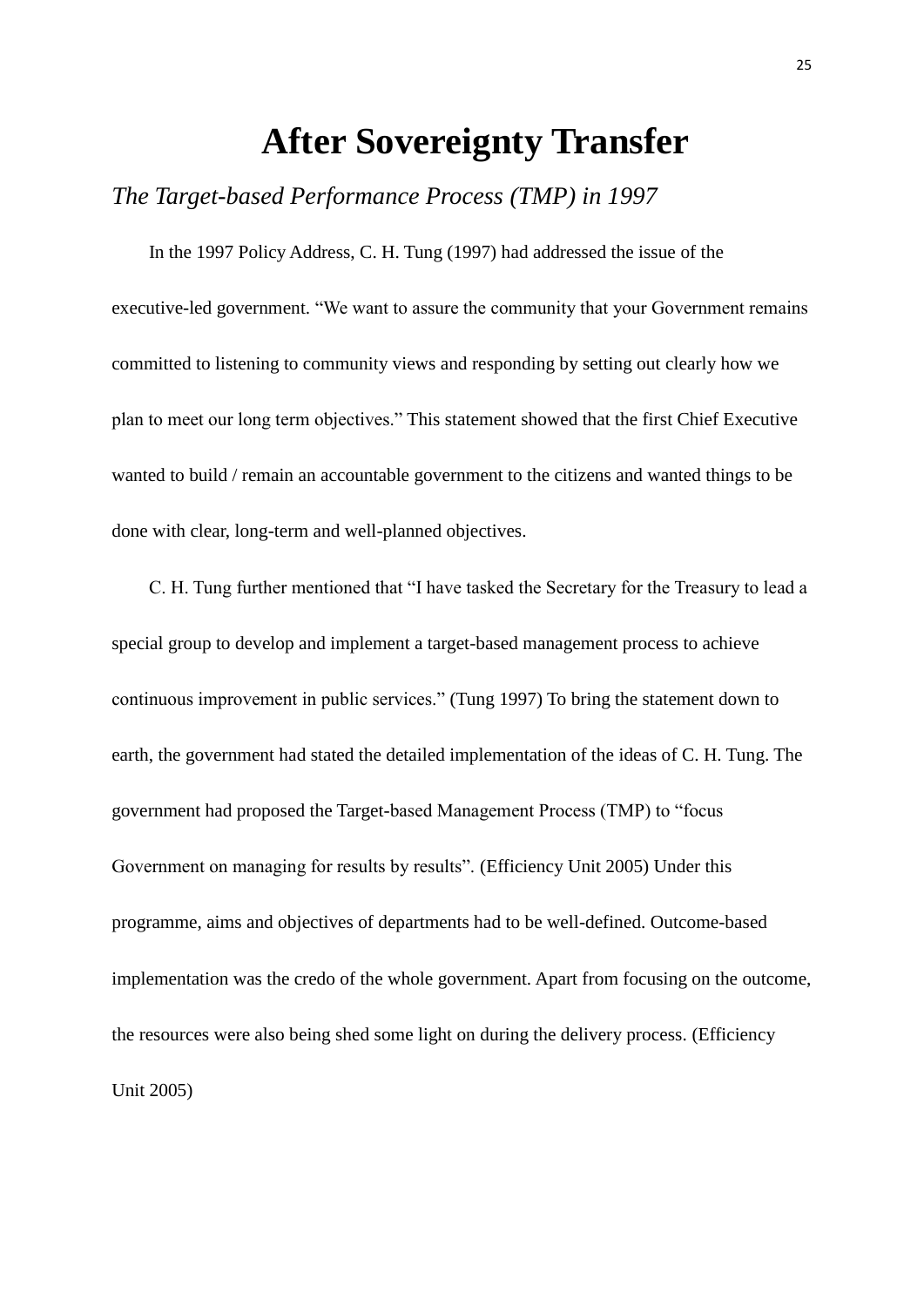#### *The Enhanced Productivity Programme (EPP) in 1998*

In the 1998 Policy Address, the rationale of "Managerialism" was clearly reflected. C.H. Tung clearly stated "For us to be able to serve the people of Hong Kong properly, we must ensure that we operate efficiently and cost-effectively, maintaining high standards and yet controlling growth in the bureaucracy." (Tung 1998)

In line with the TMP, the Enhanced Productivity Programme aimed at improving the services of the departments and agencies. It was driven by the Chief Secretary for Administration. With the targets set by the TMP, the departments and agencies had the obligation to review their "baseline expenditure to ensure that it is directed to Government's main priorities." (Tung 1998) Without giving the departments and agencies additional financial resources, the "managers" were required to improve the "productivity gains" for 5% of their expenditure between now and 2002. (Tung 1998) It is obviously more market-oriented rather then just setting pledges and slogans. So, besides setting targets and objectives for the departments, what Tung did was one step further comparing with the colonial Governors.

#### *The Civil Service Reform in 1999*

In 1998, Tung indeed had made his prelude of the Civil Service Reform. "We must also ensure that we have the best possible structure for the effective delivery of services." (Tung,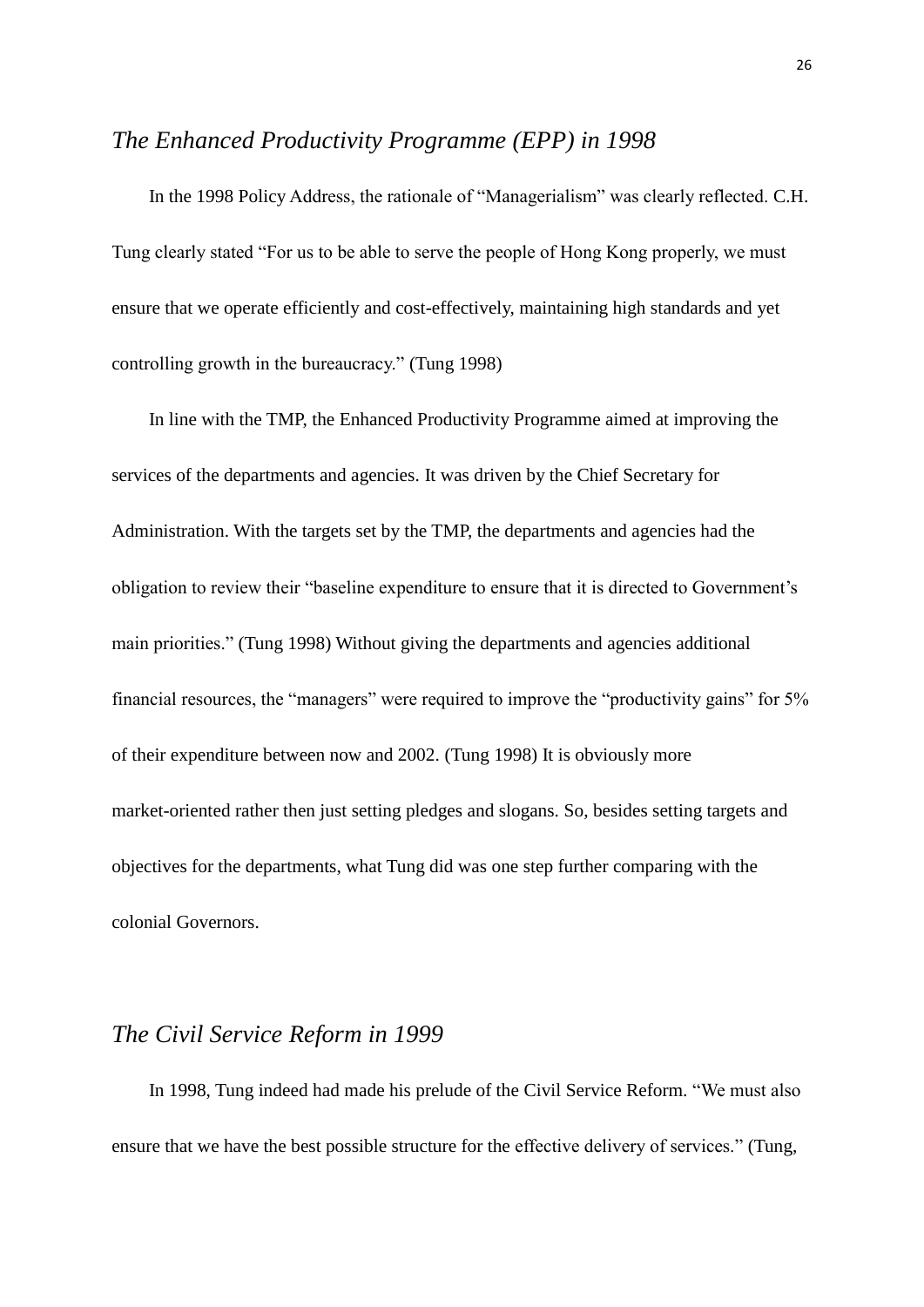1998) And one year later, the detail of the reform was put in "the modernization of the civil service, productivity enhancement, and entry pay adjustment". (Tung 1999) The efficiency rhetoric was put forward. What's worth-mentioning is under this rhetoric, the "general public supports" were claimed to be gained and the process was claimed to be smoothly proceeded. (Tung 1999) The "morale" and the "stability" of civil service were also emphasized by Tung.

Although the morale of civil service was said to be emphasized, the reform would more or less harm it on the other hand. The 1999 reform mainly concentrated in the following policy areas. They are "entry and exit mechanism", "pay and fringe benefits", "disciplinary procedures" and "performance management, professional training and personal development". (Civil Service Bureau 1999: 7) After this reform, there were a lot of changes, for instance, the compulsory retirement scheme, the 3+3 years contract, outsourcing, fringe benefits, performance-based pay system and result-oriented management culture. Simply put, the benefits enjoyed by civil servants were cut in a quite large degree.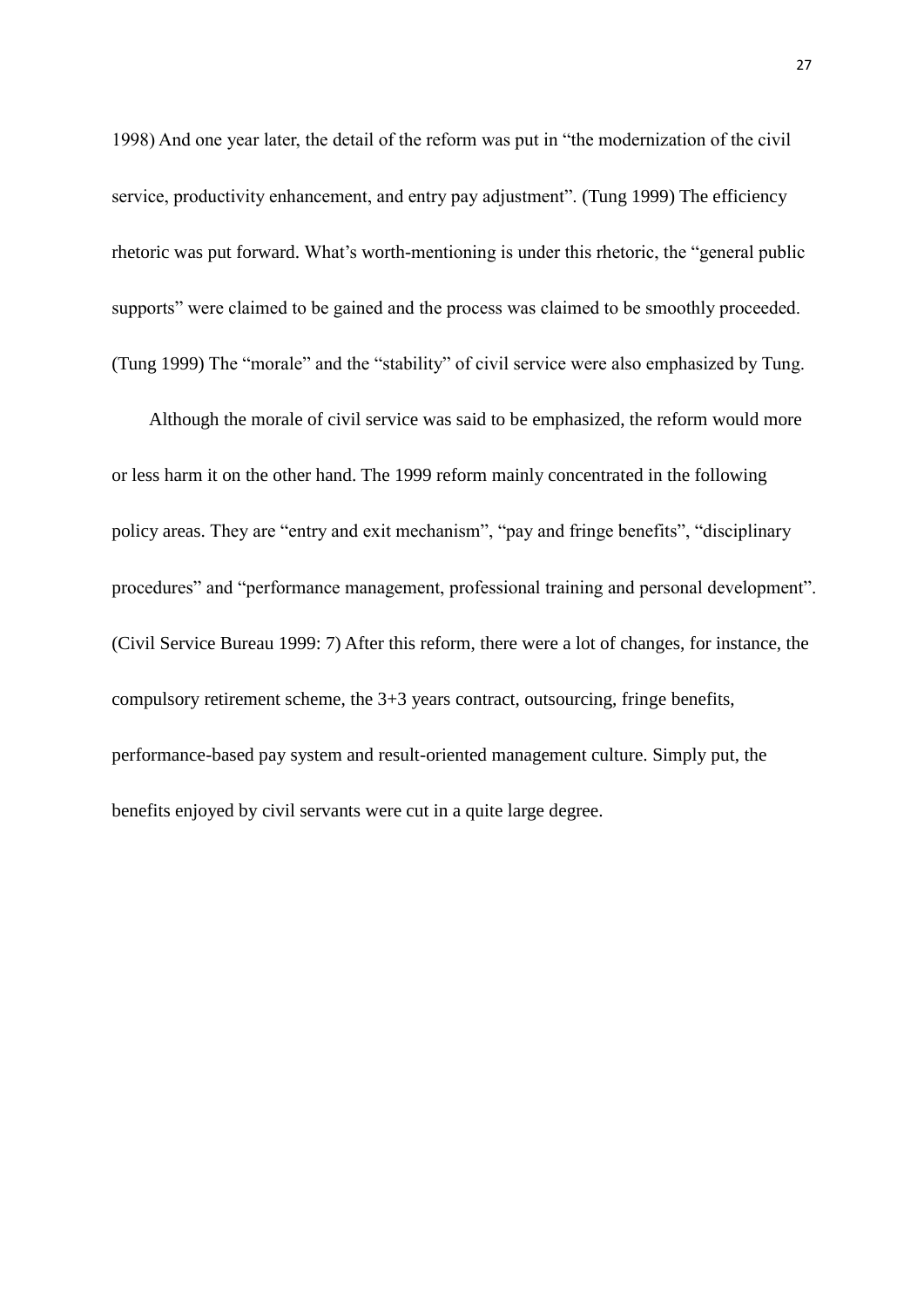## **Part IV**

# **Conditions of Hong Kong to launch the reform in different periods**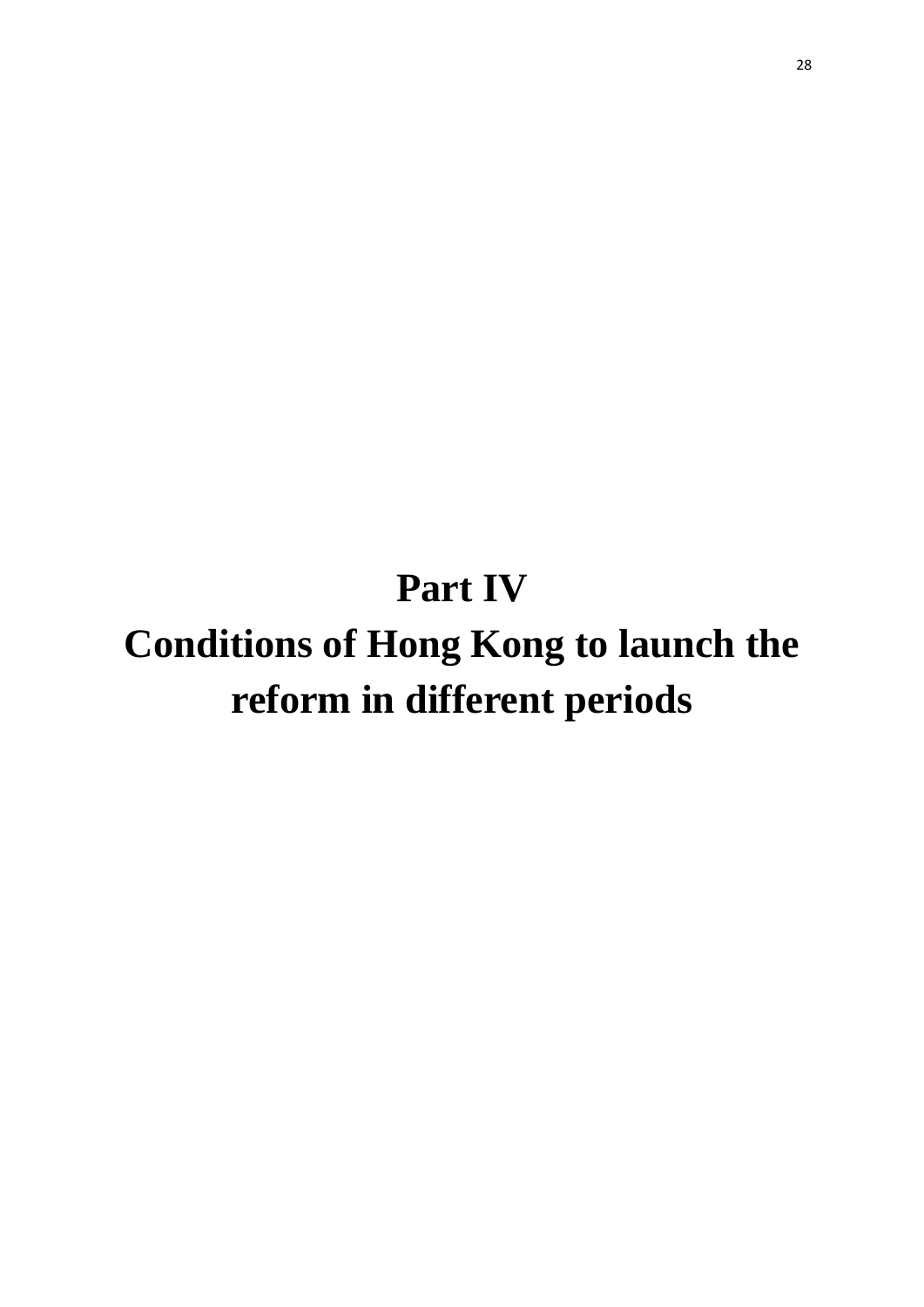According to Cheung (1996a: 32), the NPM reforms in the Western world had been launched in the context of economic slowdown, government crisis and expenditure cutbacks. Facing the oil crisis in 1973, the western countries suffered from stagflation. On the one hand, the economy slowed down, but on the other hand, inflation simultaneously existed. So, under this circumstance, fiscal policies which the Keynesian economists advocated seemed to be useless. It is because the expansionary policy should be used to tackle the recession, but at the same time, contractionary policy has to be used to relief the inflation. So, there must be some other way out. Neo-liberalism then came out from the back stage.

The strategy, NPM reforms, was then regarded as the "reaction" to this "over-expanded" government which was earlier pushed by those "Keynesian economists".

In the followings, the economy of both colonial and post-colonial Hong Kong, the size of the government and the government reputation would be scrutinized to see whether Hong Kong shared similar conditions for NPM reforms with the western countries or not.

#### *Economy*

#### 1970s – 1980s

 After the nightmare, the 1967 riot, the colonial government had learnt a lesson. In the following decade, the rapid socio-economic development had impressed the scholars studying Hong Kong. In the "golden ten years" of the Murray MacLehose, manufacturing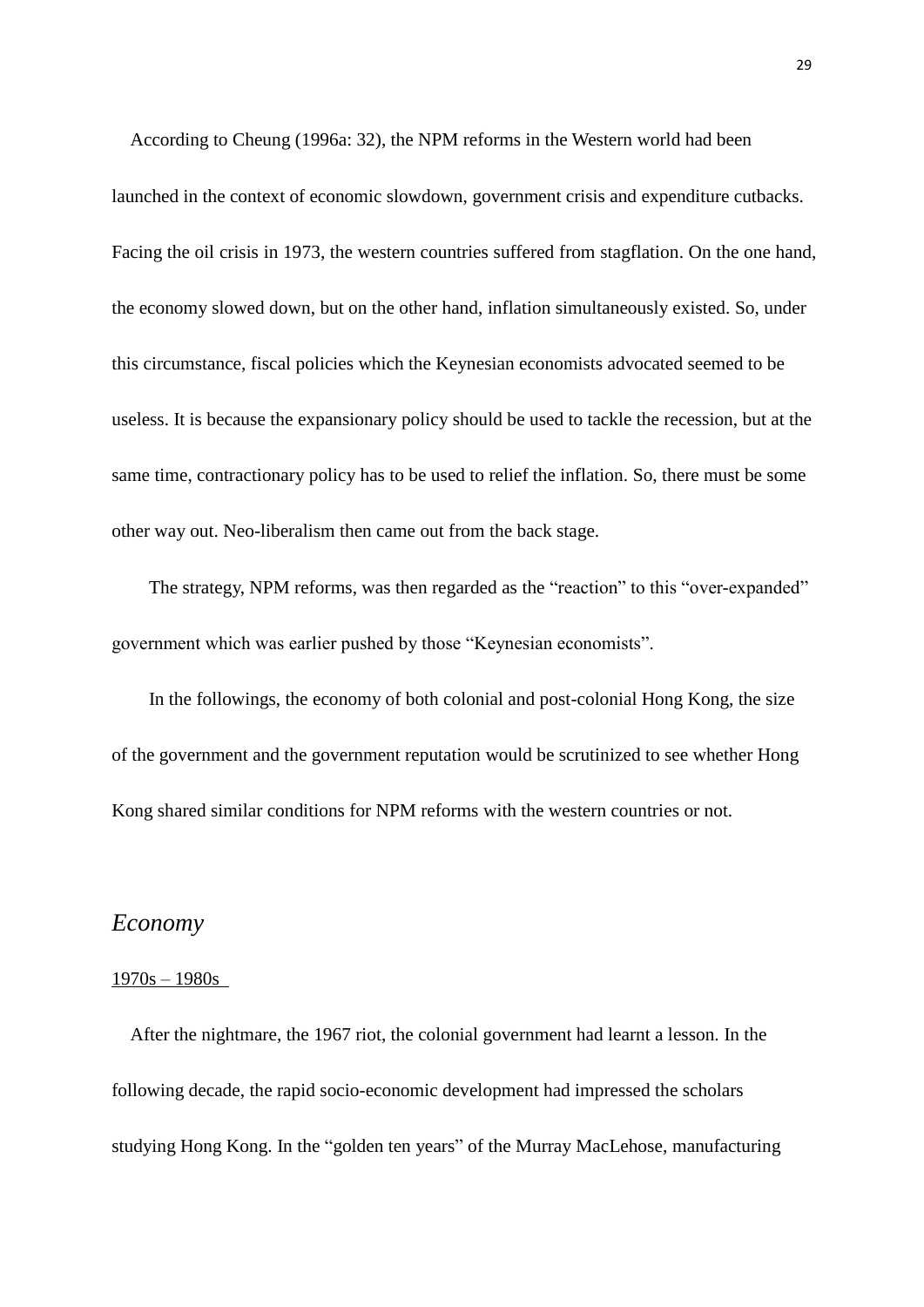sector, foreign export, banking, finance, housing, education and even identity of "Hong Kong people" were impressively developed. (陳昕 1998: 114-115)

 Banking and Finance, real estate and tourism were the sectors enjoying astonishing development in the 1970s and 80s. In 1980, there were 115 Hong Kong licensed banks with some worldwide investors inside, for instance, the Chase Manhattan Bank from US and the Fuji Bank from Japan. (陳昕 1998:114) Besides, the very first three stock exchange corporations were established. They were the Far-East Exchange Limited, the Kam Ngan Stock Exchange Limited and the Kowloon Stock Exchange Limited. This marked the birth of Hong Kong as a financial center. (陳昕 1998: 114) Also, tourism was contributing a lot to the growth of GDP. In 1972, there were one million tourists. After six years, the number increased one more time. And in 1984, there were four million tourists. (陳昕 1998: 114)

 "Growing astonishingly" was the perfect description on the economic development of the 1970s. In the Figure 1 below, the average growth rate of the GDP in from 1972 to 1981 is 10.29%. Census and Statistics Department 1982: 89)

| Year                                                                              |  |  |  | 1972   1973   1974   1975   1976   1977   1978   1979   1980   1981 |  |  |
|-----------------------------------------------------------------------------------|--|--|--|---------------------------------------------------------------------|--|--|
| GDP growth (%)   9.7   15.8   1.8   2.2   18.8   10.2   10.3   12.8   10.3   11.0 |  |  |  |                                                                     |  |  |

Figure 1. GDP growth (1972-1981)

\*at constant market prices (1973)

(from Census and Statistics Department 1982. *Hong Kong Annual Digest of Statistics*, p89)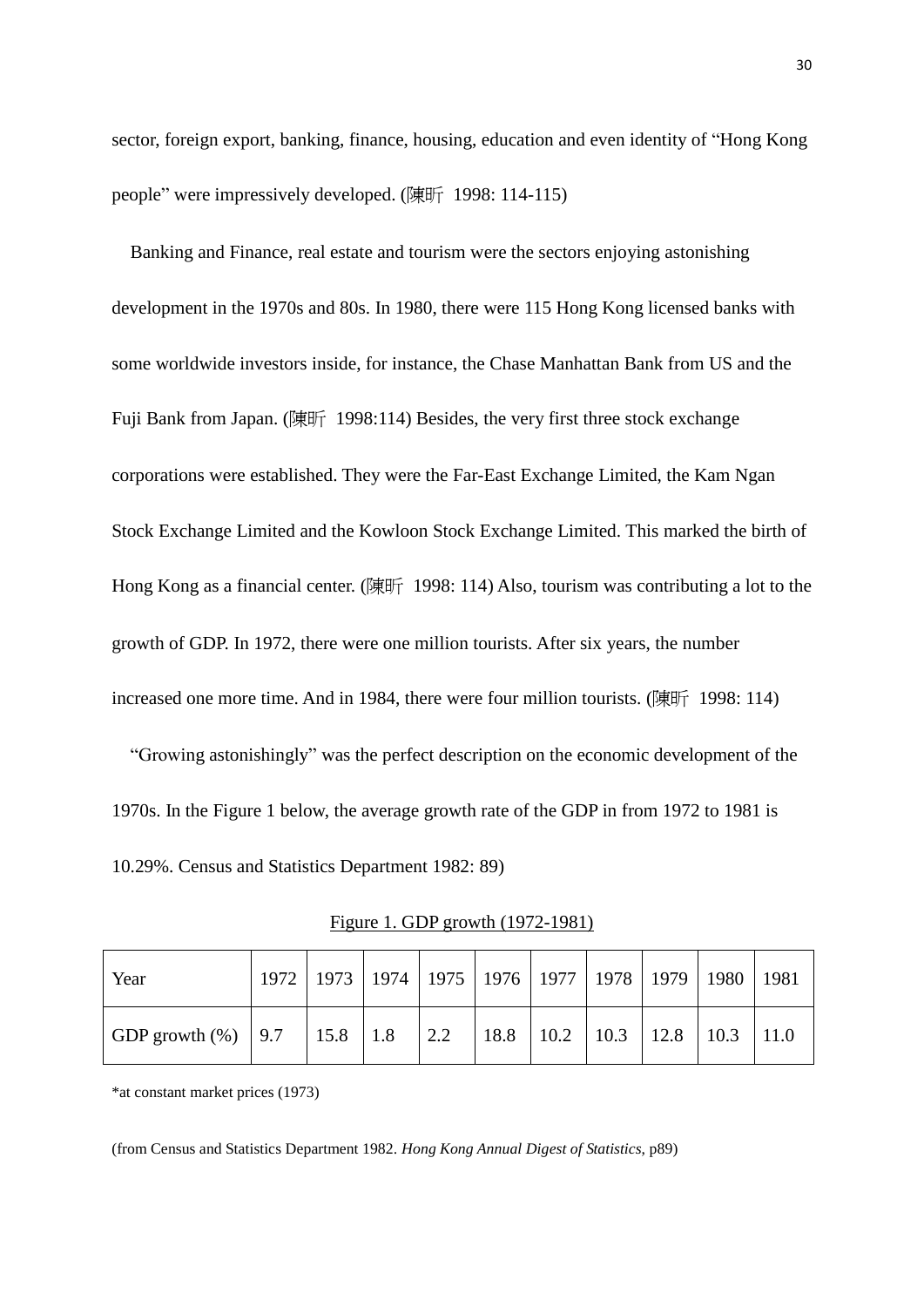Also, taking the economic growth of 1980s into account, the average annual growth rate of the GDP was about 6.8%. (Census and Statistics Department 1989: 111, Census and Statistics Department 1999: xiii)

| Year                    |  |  |  | 1982   1983   1984   1985   1986   1987   1988   1989   1990   1991 |  |  |
|-------------------------|--|--|--|---------------------------------------------------------------------|--|--|
| GDP growth $(\%)$   3.0 |  |  |  |                                                                     |  |  |

Figure 2.GDP growth (1982-1991)

\*at constant market prices (1980)

 $11990$  market price was used.

(from Census and Statistics Department 1989. Hong Kong Annual Digest of Statistics, p111 and Census and Statistics Department 1999. Hong Kong Annual Digest of Statistics, pxiii)

Although the average growth rate of the 1980s was relatively lower than the 1970s', it is not convincing enough to argue that public sector reform had to be launched under this extent of economic slowdown, which were the experiences of the Western countries before the public sector reform. (Cheung 1996a: 32) To support this argument, the average annual growth rates of the GNP in the western countries will be provided.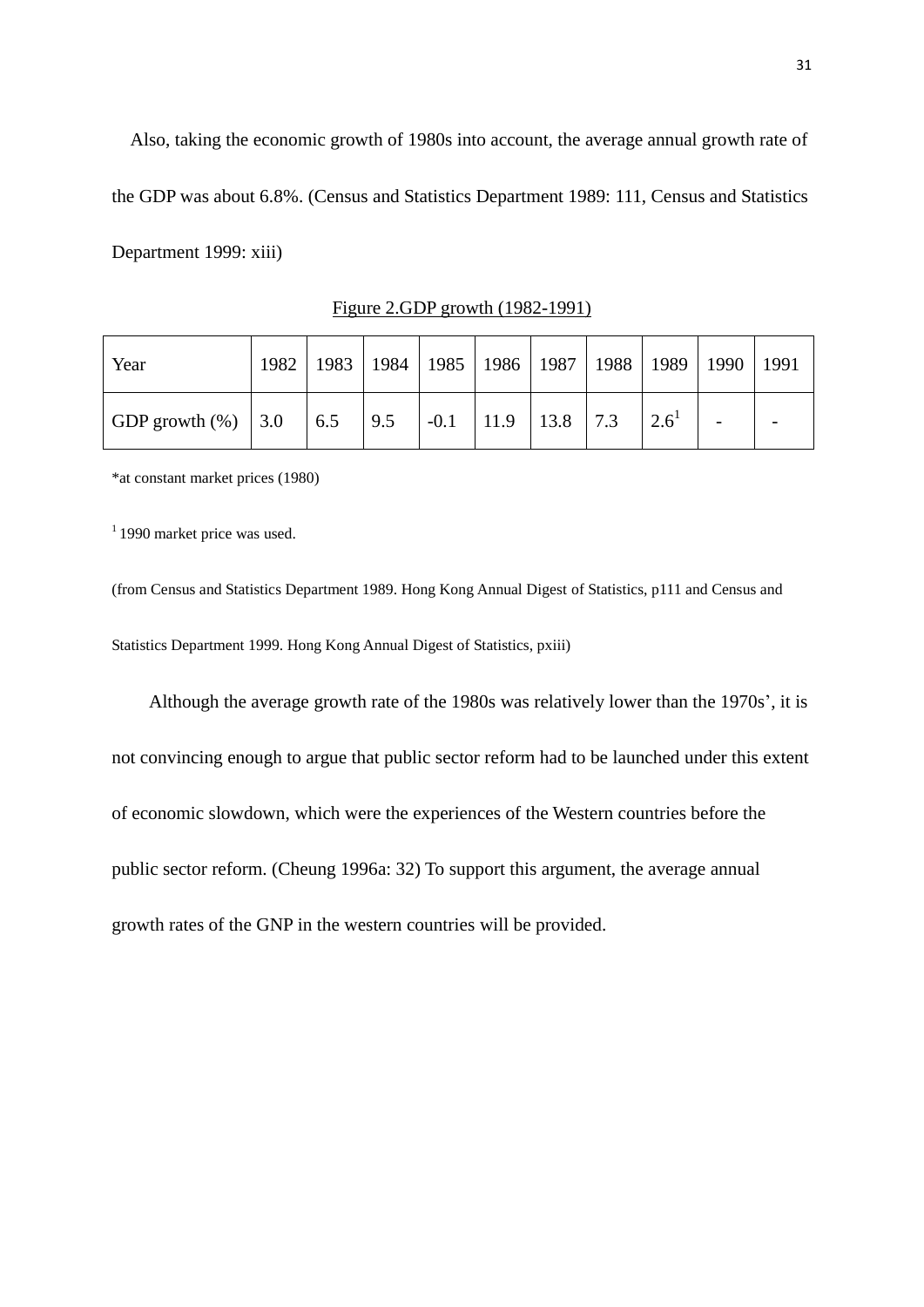|                                          | 1960-70 | 1970-80 |
|------------------------------------------|---------|---------|
| U.S. (% annual growth rates of real GDP) | 3.3     | 2.7     |
| U.K. (% annual growth rates of real GDP) | 2.5     | 1.9     |

Figure 3. GDP growth rates of USA & UK

(from Treasury Department 1991. Statistical Abstract of the United States 1991, p842)

From Figure 3 , we can see that the economic growth of both U.S. and U.K slowed down from 1960s to 1980s, which were the two decades preceding the public sector reforms. (Treasury Department 1991: 842) The reason contributing to the slowing economic growth are the developed economies. Comparing with the situation of Hong Kong in the 1970s and 1980s, the two decades preceding the reforms, it is ridiculous to say the developing economy was sharing the similar economic development pace with the U.S. and U.K.

#### 1990s

 Banking and Finance, real estate, external trade, tourism were still the major economic pillars of the decade. In the banking sector, until 1996, there were 182 licensed banks in Hong Kong, including 157 foreign banks. What is worth mentioning is 85 of the first 100 banks were established with their branches in Hong Kong, making Hong Kong as the third banking center in the whole world, following London and New York. (陳昕 1998: 376 - 377) In the

A similar way can be used to explain the economic development of Hong Kong in 1990s.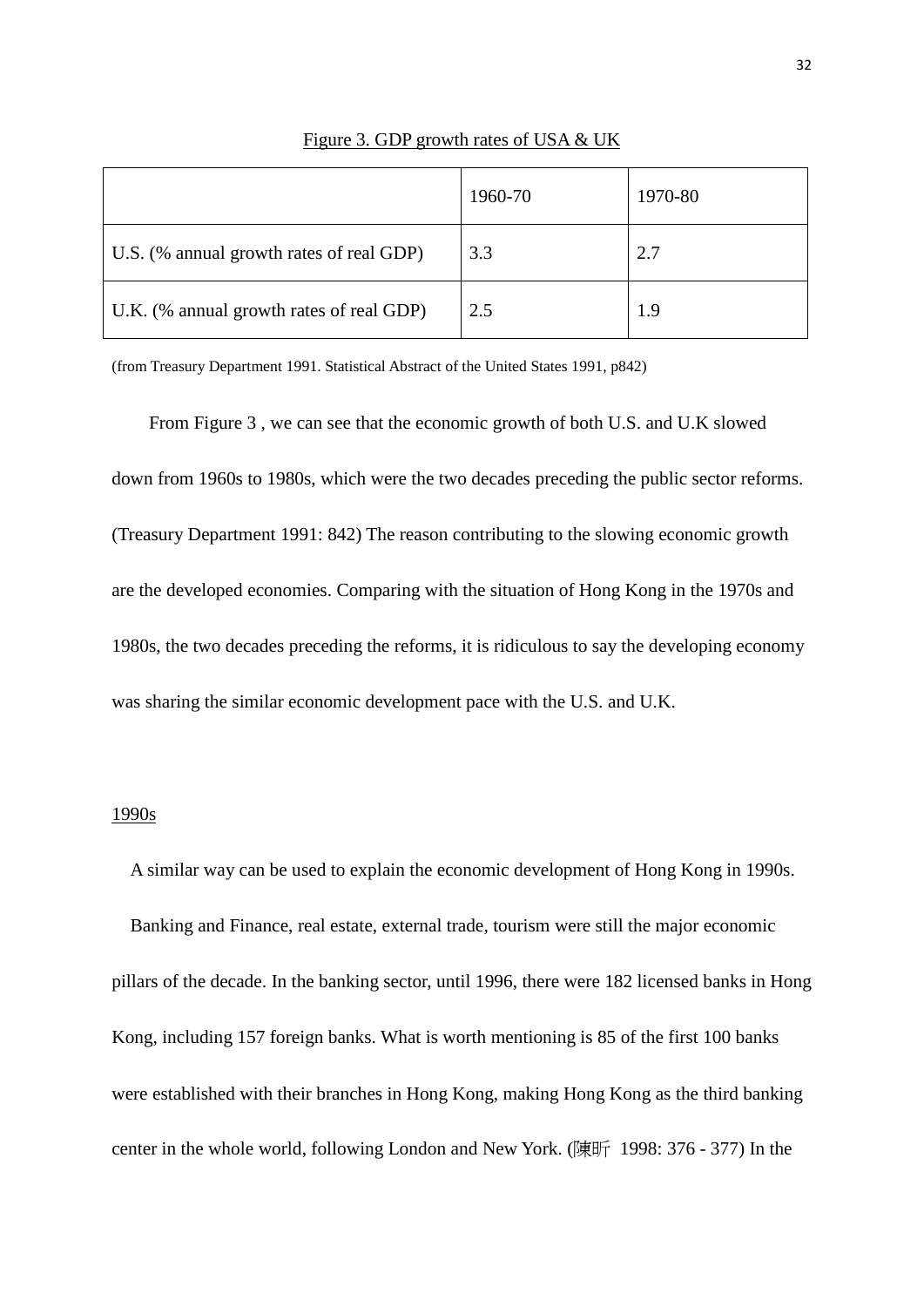Finance Sector, until 1996, there were 522 listed companies with 2715.8 billion dollars as their market value, and more than 1000 listed securities. With this converging effect of hot money, the finance market at the time was one of the five busiest security markets in the world. (陳昕 1998: 377)

 In the foreign trade sector, Hong Kong was ranked as the eighth trading center in the world with total trade valuing 2934 billion HKD. (陳昕 1998: 377) Also, tourism kept contributing to the economic growth. In 1995, there were 10 million people travelling in Hong Kong and in the next year, the record was broken with 11.7 million tourists. It was the very sector attracting most foreign currency. (陳昕 1998: 377)

 By reviewing the annual growth rate of GDP from 1989 to 1997, it can be discovered that the average growth rate was 4.86%. (Census and Statistics Department 1999: xiii, Census and Statistics Department 1996: 300) Comparing with 10.29% and 6.8% of 1970s and 1980s respectively, the growth rate of GDP from 1989 to 1997 was a bit slower than the two decades preceding. However, when comparing with the economic growth rate of the decade before reforms in U.S and U.K., 4.86% was still satisfactory.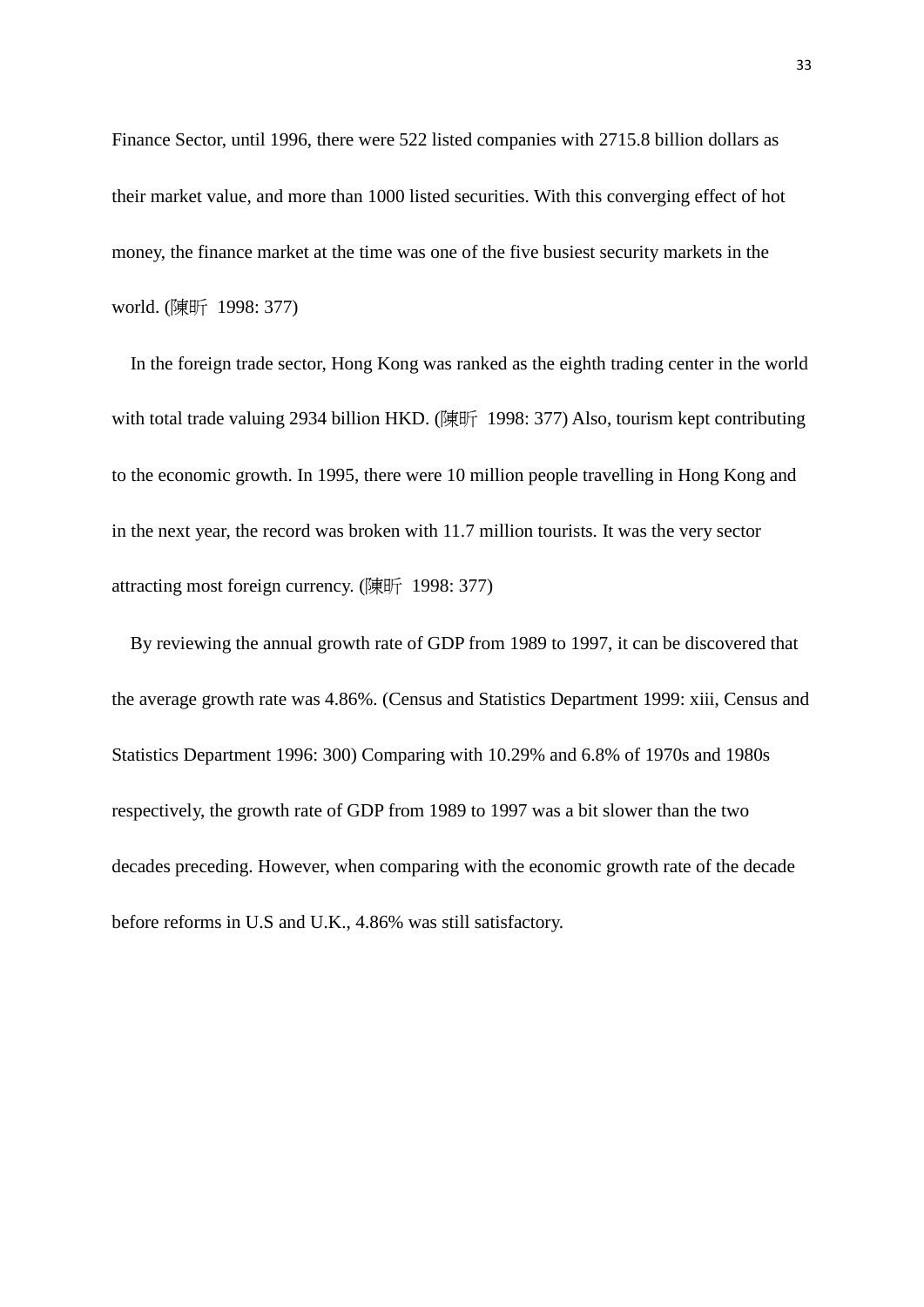| Year                  | 1989 |   |     |     |     | 1990   1991   1992   1993   1994   1995   1996 |     |     | 1997 |
|-----------------------|------|---|-----|-----|-----|------------------------------------------------|-----|-----|------|
| GDP growth $(\%)$ 2.6 |      | - | 5.1 | 6.3 | 6.1 | 5.4                                            | 3.9 | 4.5 | 5.0  |

Figure 4. GDP growth (1989-1997)

\*at constant market price (1990)

(from Census and Statistics Department 1999. Hong Kong Annual Digest of Statistics, pxiii and Census and Statistics Department 1996. Hong Kong Annual Digest of Statistics, p300)

What's more are the soaring of the Hang Seng Index to the "record levels" in the second half of 1996, blooming of property market, HKD remained on the strong side of the linked exchange rate with USD and growth of employment (Perkin 1997: 229), under these optimism, it is hard to argue the economic development was slowing down significantly.

### *Extent of Government Intervention*

#### On the eve of NPM reform in the US

The Western practice of the NPM had their particular historical-political origin. (Cheung 1996a: 32) In the 1930s, the Keynesian Economics was employed to revitalize the economy. Facing the slowdown of economy, the government was invited to step in, increasing the government spending and cutting the taxes, in order to increase the aggregate expenditures. The "New Deal" boosted by Franklin Delano Roosevelt was on this track. "Relief", "Recovery" and "Reform" were the essences. Government spending had to act as the hub for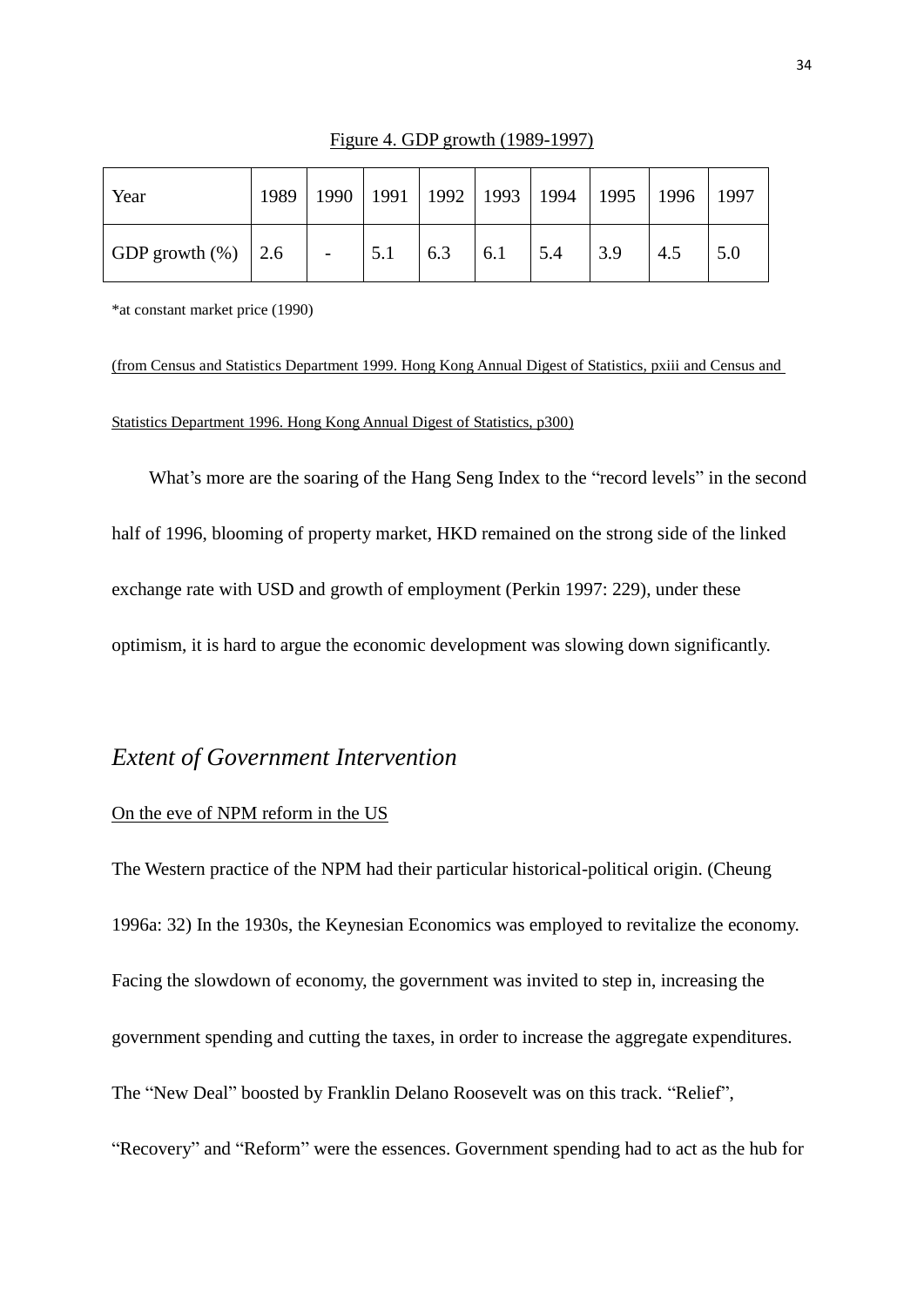the relief of the unemployed and poor and recover the economy. The multiplier effect in turn

would increase the aggregate demand. (Chantrill 2012)



Figure 5. US Government Spending

(from: http://usgovernmentspending.com)

 The above graph had clearly shown that the US Government spending in the past century. In 1930, there was an obvious increase in the government spending, about 10% of GDP to about 20% of GDP in the few years. It was even reached the astonishing 50 % of GDP in 1945. During the war years, the government spending was at the peak of 53%. (Chantrill 2012)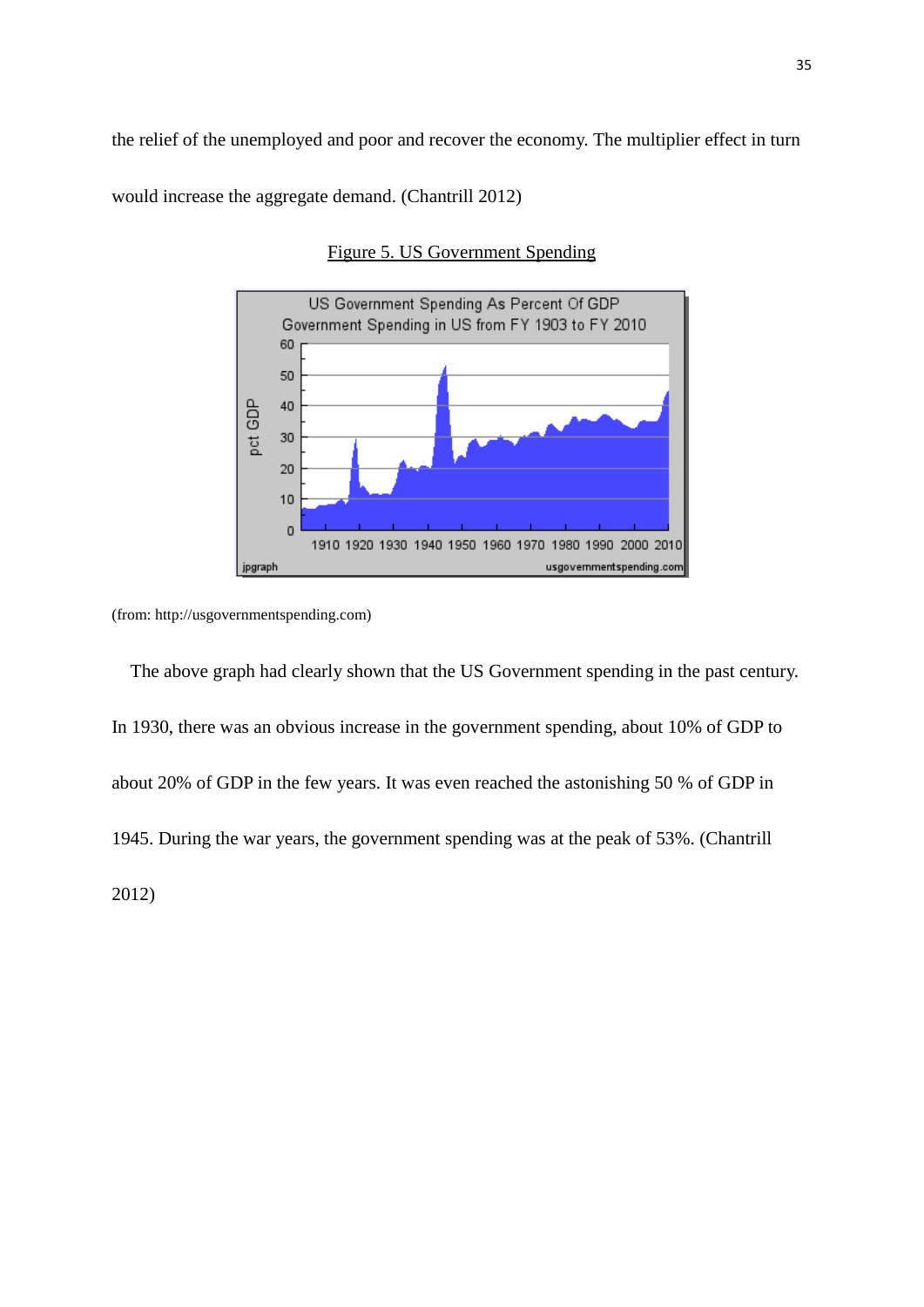

Figure 6. US Defense Spending

(from: http://usgovernmentspending.com)

 Even on the eve of the NPM reform, the US Government spending was still about 35% of GDP (still about 30% if the defense spending was reduced). Now, the government spending of both the Hong Kong Colonial and SAR Government would be compared to show the necessity of load-shedding.

#### 1980s

 Although Hong Kong had experienced the "golden era" of the 1970s in which interventionist proposals were launched, it is still a generally agreed discourse that the Hong Kong Government practised Laissez-faire and/or Positive non-interventionism.

 According to Tsang (2006), Sir Philip Haddon-cave, the Financial Secretary of Murray MacLehose, said in 1980:

"I have frequently described the Government's economic policy stance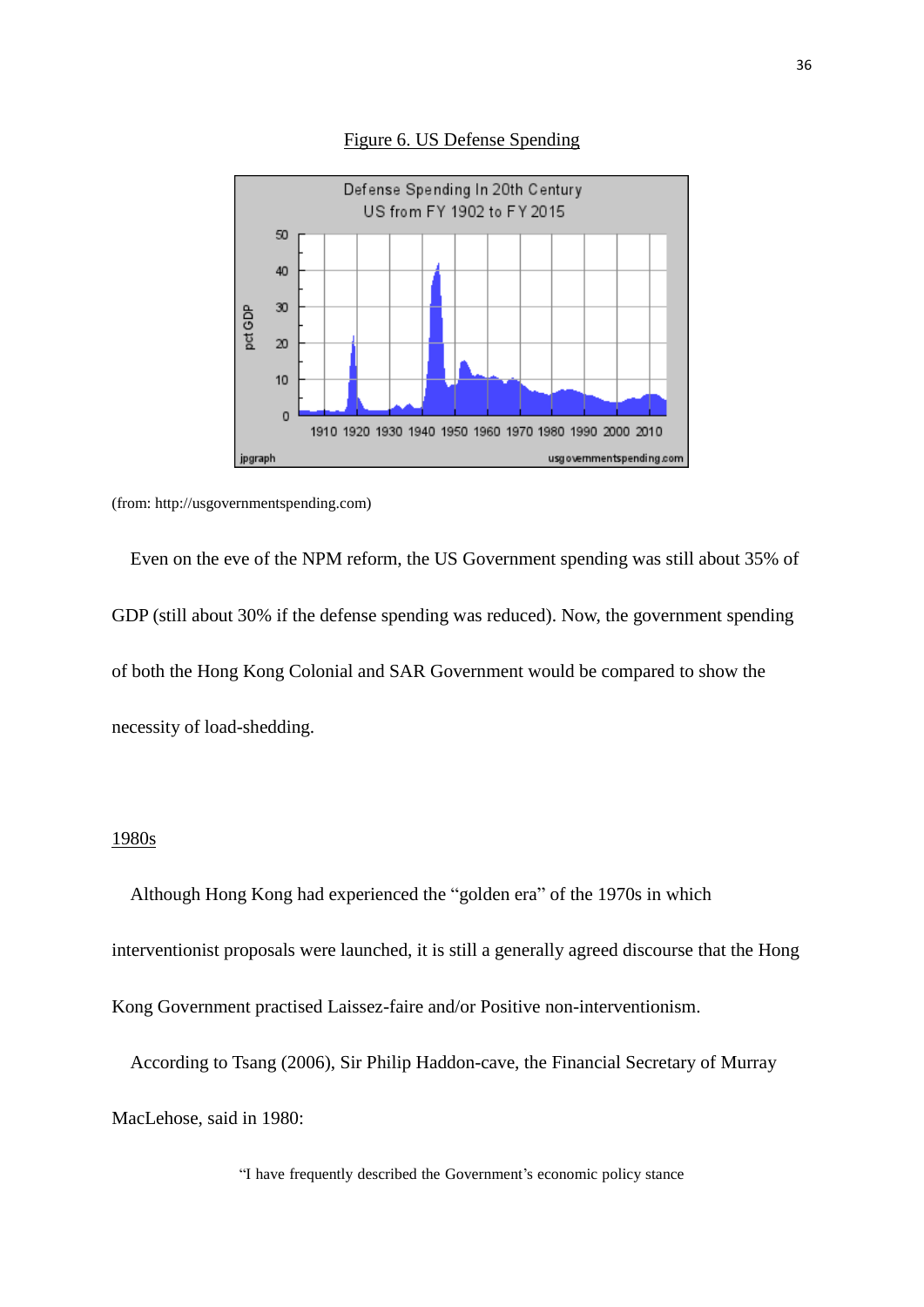as being one of 'positive non-interventionism'. Some have claimed that this is just a fancy term for laissez-faire. Others have equated it to 'do-nothing' approach. This is simply not so: … I do qualify the term 'non-interventionism' with the adjective 'positive'… What it means is this: that the Government, when faced with an interventionist proposal, does not simply respond that such a proposal must, by definition, be incorrect…and…comes to a positive decision as to where the balance of advantages lies"

 Tsang (2006) went on saying that Sir Philip's "positive non-interventionism" was used at the time when the global economic thoughts were dominated by Keynesian economists. The global pressure was the reason why he put "positive" before "non-intervention". Sir Philip indeed believed the market forces were able to absorb and adjust the challenges faced. (Tsang, 2006)

 It is a fact that government had indeed intervened in the economy rather than "doing-nothing". Tsang (2006) even used "general consensus" to describe the well-known of the basic role of the Hong Kong Government, which is "to provide the frameworks for markets to operate effectively."

 To show how "small" the Hong Kong Government is, the government expenditure from 1979 to 1988 and the GDP in the same period would be compared.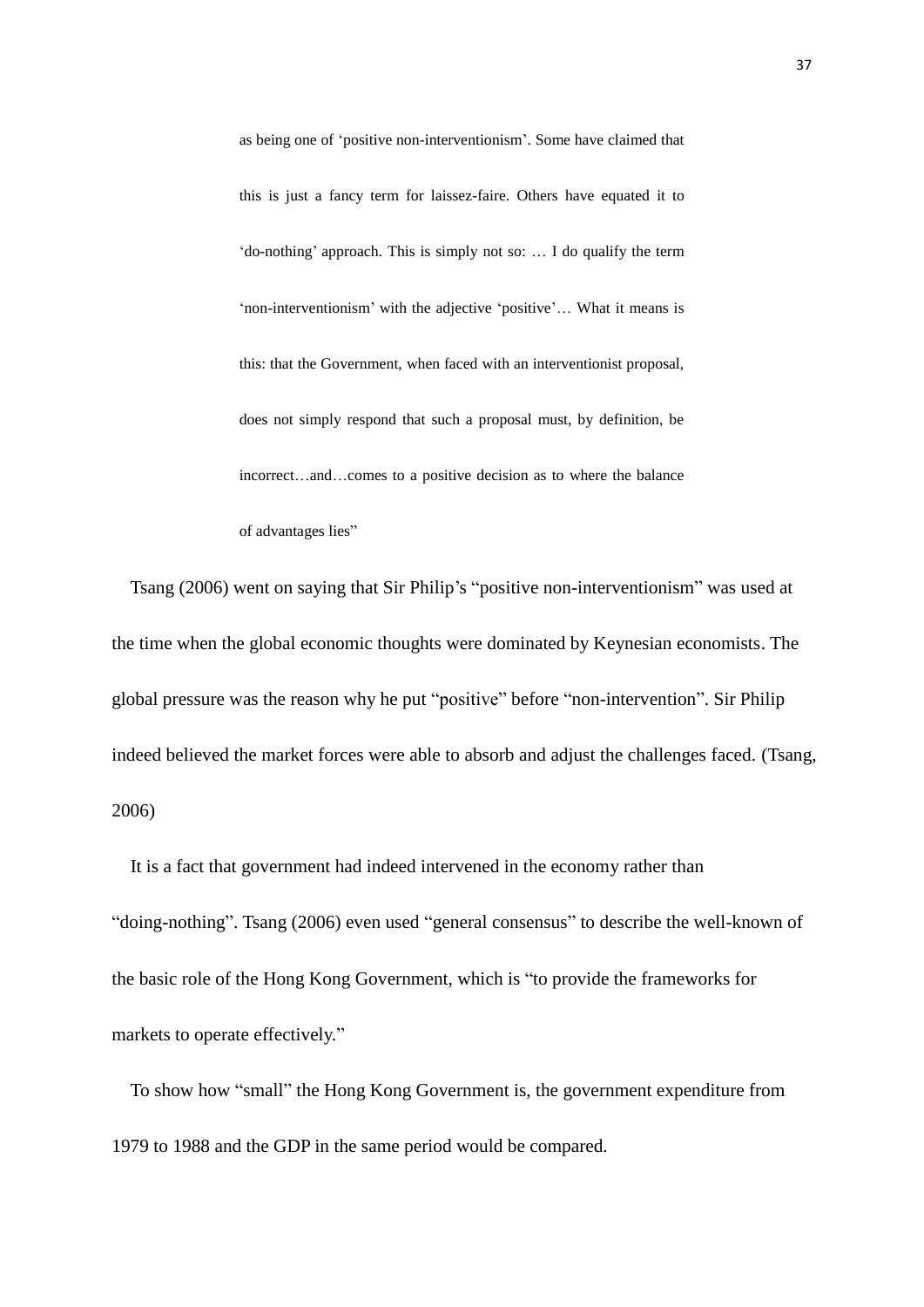| in HK\$ million |  |
|-----------------|--|
|-----------------|--|

| Year             | 1979   | 1980   | 1981   | 1982   | 1983   | 1984   | 1985   | 1986   | 1987   | 1988   |
|------------------|--------|--------|--------|--------|--------|--------|--------|--------|--------|--------|
| $G^*$            | 13872  | 23593  | 27778  | 35597  | 33393  | 36901  | 39798  | 39927  | 44022  | 48952  |
| GDP <sup>1</sup> | 107047 | 137081 | 164973 | 186328 | 207562 | 248728 | 261195 | 300818 | 368177 | 427313 |
| G                | 0.13   | 017    | 0.17   | 0.19   | 0.16   | 0.15   | 0.15   | 0.13   | 0.12   | 0.11   |
| /GDP             |        |        |        |        |        |        |        |        |        |        |

 $*G = Government\t Experiment (Recurrent + Capital)$ 

 $<sup>1</sup>$  at current market price of the year</sup>

(from Census and Statistics Department 1989. Hong Kong Annual Digest of Statistics, p121 and p111)

 In the figure 7, the highest percentage of government expenditure over the GDP was just 19%. The average was just 14.8%. Comparing with the eve of the NPM reform in US, the percentage (where military expense was not counted) was about 30%. There is obviously a big difference between the two. Hong Kong Government was obviously not spending too much and the "imperativeness" of NPM reform in Hong Kong was ridiculous if the situations of Hong Kong and the Western world can be compared simultaneously.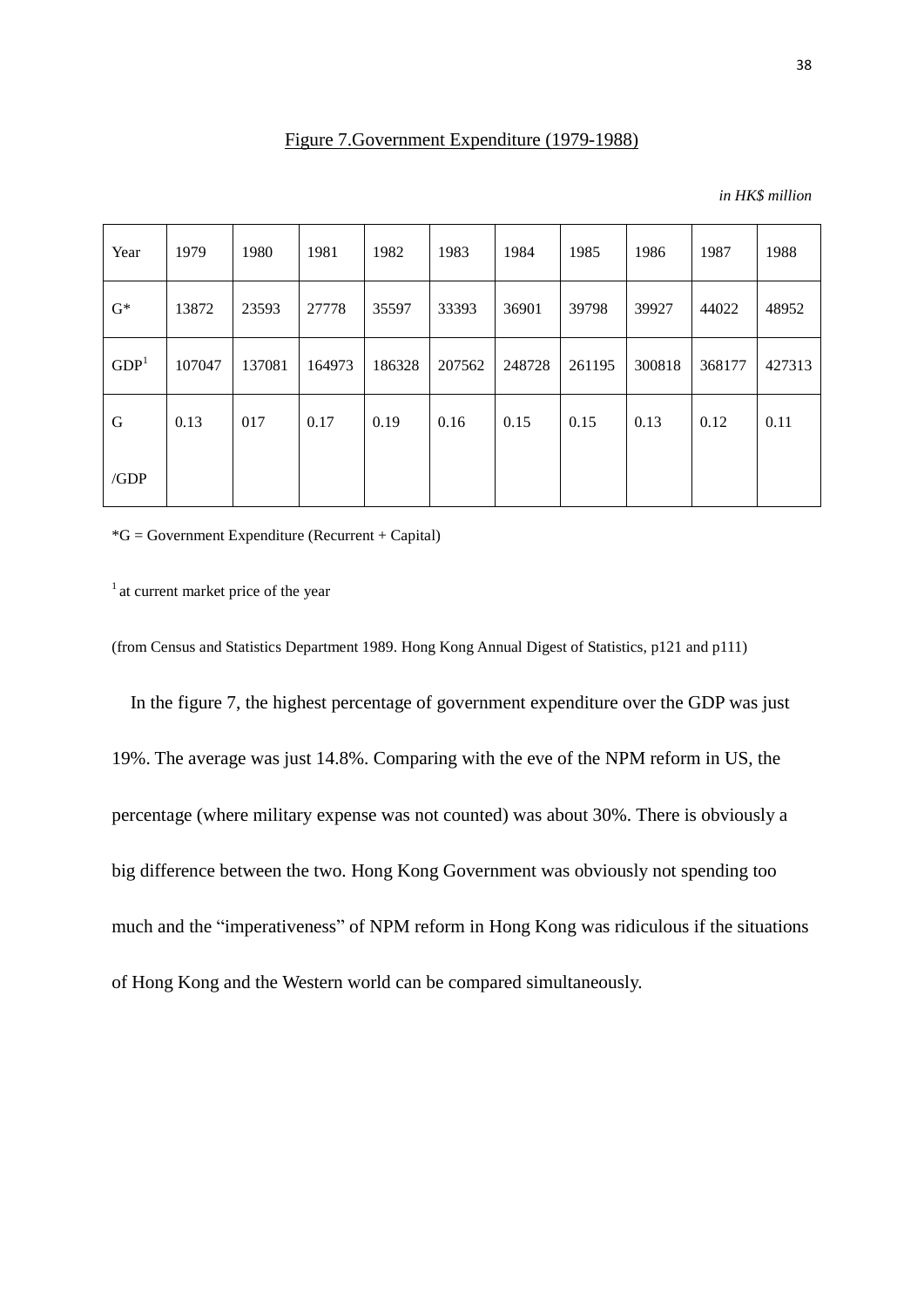#### Figure 8. Government Expenditure (1989-1998)

| in HK\$ million |  |
|-----------------|--|
|-----------------|--|

| Year             | 1989   | 1990   | 1991   | 1992   | 1993   | 1994    | 1995    | 1996    | 1997    | 1998    |
|------------------|--------|--------|--------|--------|--------|---------|---------|---------|---------|---------|
| $G^*$            | 71365  | 85556  | 92191  | 113332 | 147438 | 164155  | 183158  | 182680  | 194360  | 239356  |
| GDP <sup>1</sup> | 523861 | 582549 | 668512 | 779335 | 887614 | 1010885 | 1077145 | 1191890 | 1325165 | 1268034 |
| G                | 0.14   | 0.15   | 0.14   | 0.15   | 0.17   | 0.16    | 0.17    | 0.15    | 0.15    | 0.19    |
| /GDP             |        |        |        |        |        |         |         |         |         |         |

 $*G = Government\t Experiment (Recurrent + Capital)$ 

 $<sup>1</sup>$  at current market price of the year</sup>

(from Census and Statistics Department 1994. Hong Kong Annual Digest of Statistics, p111 and p122 and

Census and Statistics Department 1999. Hong Kong Annual Digest of Statistics, pxiii and p188)

 In the figure 8, the highest one was still 19%. The average was 15.7%. Comparing to average 14.8% in the 1980s, the percentage of the government expenditure of the GDP was increased. However, comparing with the 30% in the US on the eve of NPM reform, the significant difference between the two still cannot support strongly for launching the reform, in order to downsize, streamline the structure and contract to a smaller government.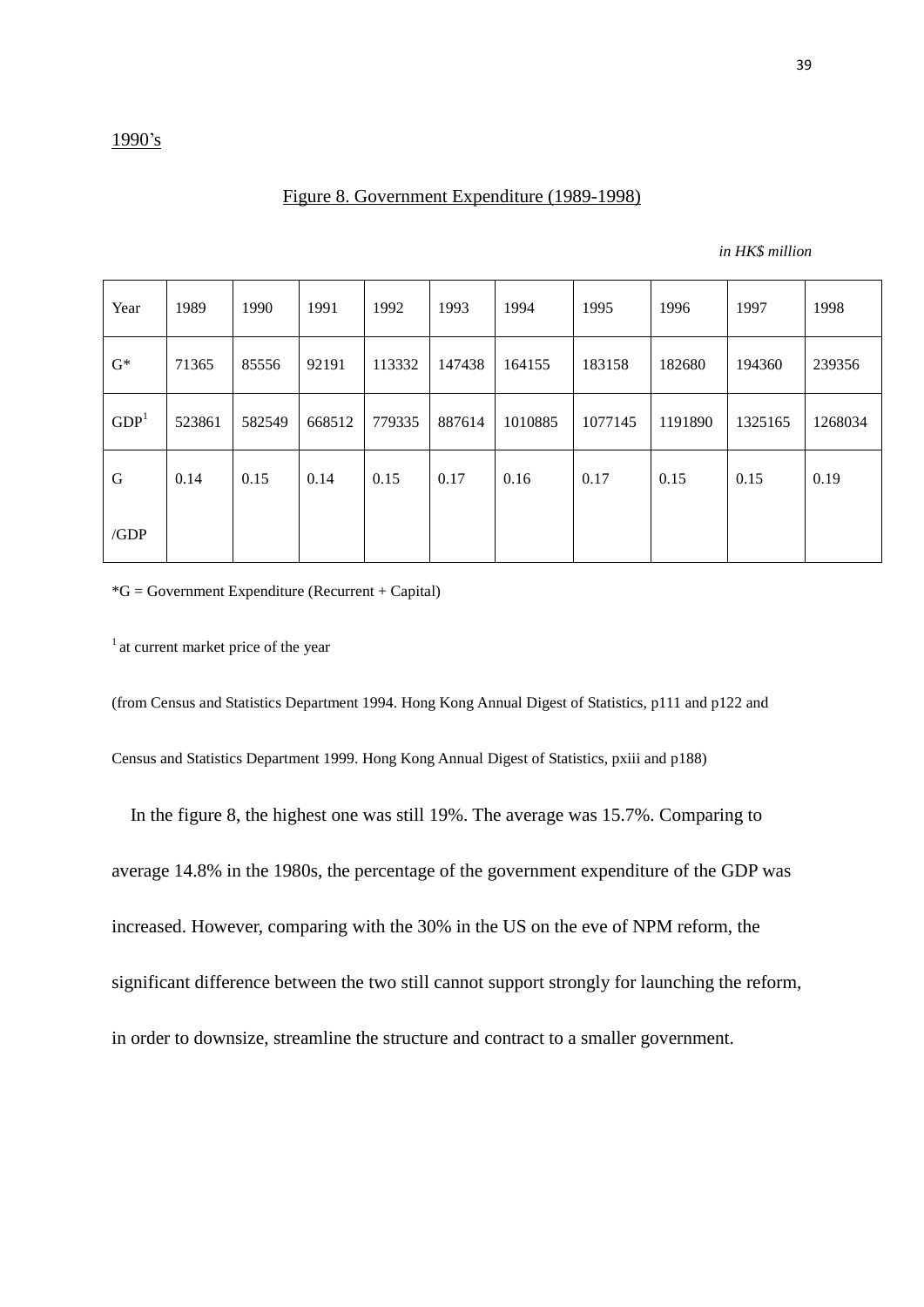### *Reputation of the Civil Service*

#### Colonial Era

 "Small but efficient", "cornerstone for Hong Kong's stability and prosperity" and "clean" were the adjectives widely used to describe the civil service. (孫同文 1999: 9, 文思成 1994: ii, 聶振光 1991: 2, 萬朝領 1990: 2, 王叔文 1998: 0, 錢世年 1996: ii)

 The "highly-efficient" Civil Service was originated from the bureaucracy of the British. The Governor, as the head of the government, was legitimized by the Letter Patent. Another important document, the Royal Instructions, had supplemented the Letter Patent with details on the structure of the government. (人事部國際交流與合作司 1992: 10) They laid down the foundation the civil service system.

 The civil service was not "efficient" right from the start of the colonial era. It had constantly been transformed and reformed. However, before 1966, there was not much reform on the civil service. There is even a saying that if the first Governor, Sir Henry Pottinger, revived, he would not be able to recognize the system of government. (文思成 1994: 2) But this saying was not suitable from 1967 on.

As the 1967 riot had awakened the colonizers, the colonizers started to improve the living condition and the social justice in Hong Kong, especially, the working class. To boost the policies launched by Sir Murray MacLehose, the civil service had to be reformed on the structure. The reform can be regarded as a response towards the changing social situation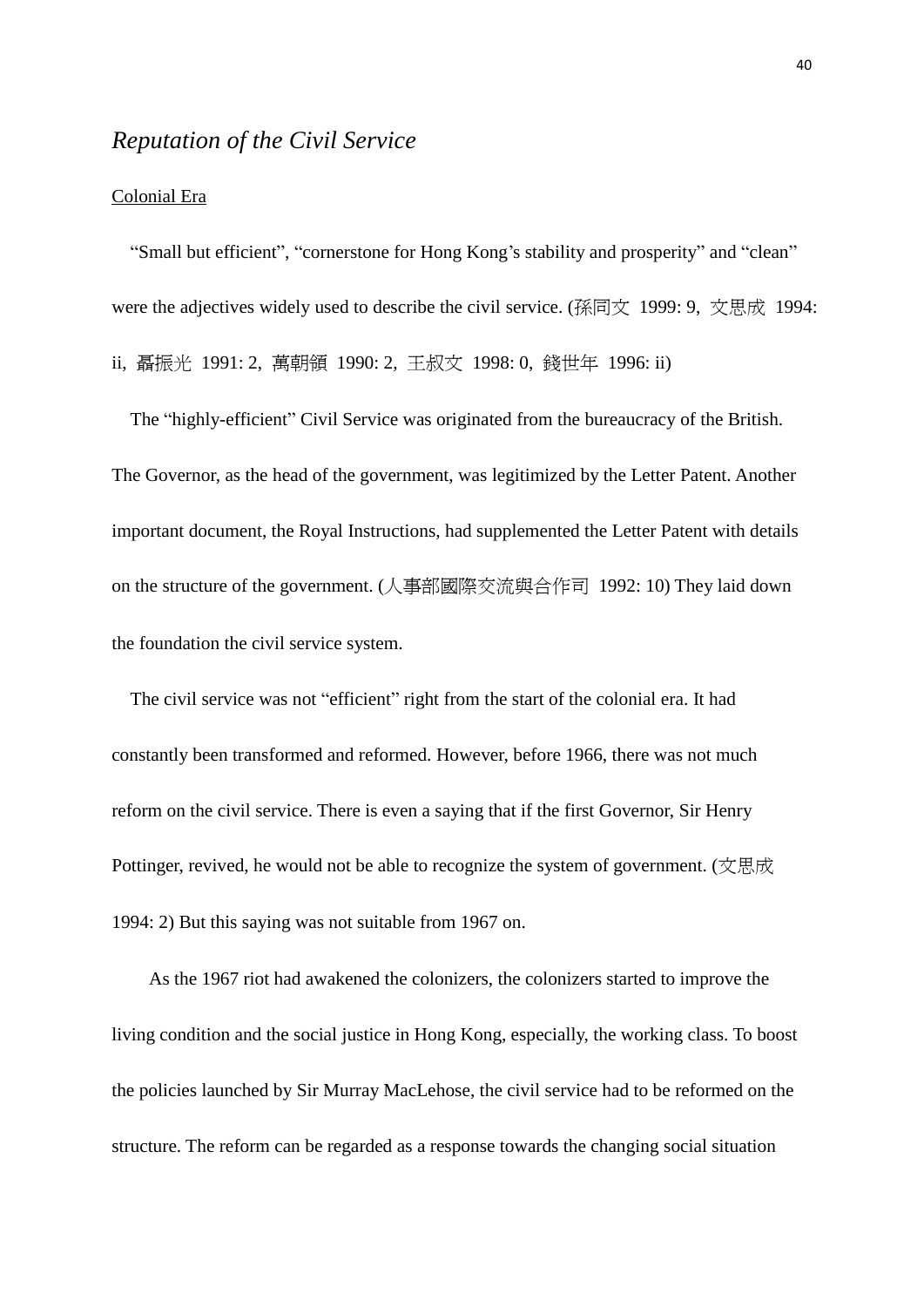which was regarded as a sort of the "utilitarian familism" described by Lau (1978). The society and the government were no longer separated and run on their own. To my opinion, the 1967 riot can be regarded as the turning point on the attitude of society towards government.

In 1972, government had employed the McKinsey & Company Inc. to investigate the possibility of structural reform. (聶振光 1991: 10) In order to enhance the governing efficiency, they proposed to decentralize the power of the Chief Secretary by adding new directors into the six policy bureaus and the two human resource departments. The policy bureaus were economics, environment, civic, housing, security and social services. Equally important was the localization of the civil servants. From 1947 to 1960, there were only seven Chinese who had been appointed as the Administrative Officers (A.O.). In the same period, there were 65 foreign Administrative Officers being appointed. (聶振光 1991: 7) In 1970s, Chinese A.O. had been increased to 40 and there were 71 foreign A.O. at the time. The former had later been increased to 129 in 1980s where the latter was increased to 134. (聶振  $\#$  1991: 7) What is more is the size of civil servants, from 77,975 in 1970 to 129,217 in 1980, the growth rate was astonishing to respond to the higher demand from the society.

With the expansion of civil service and the more precise division of works, the civil service started building up their reputation as efficient, professional, clean and open. It is because the government from 1970s on was (relatively) trying to respond to the society (the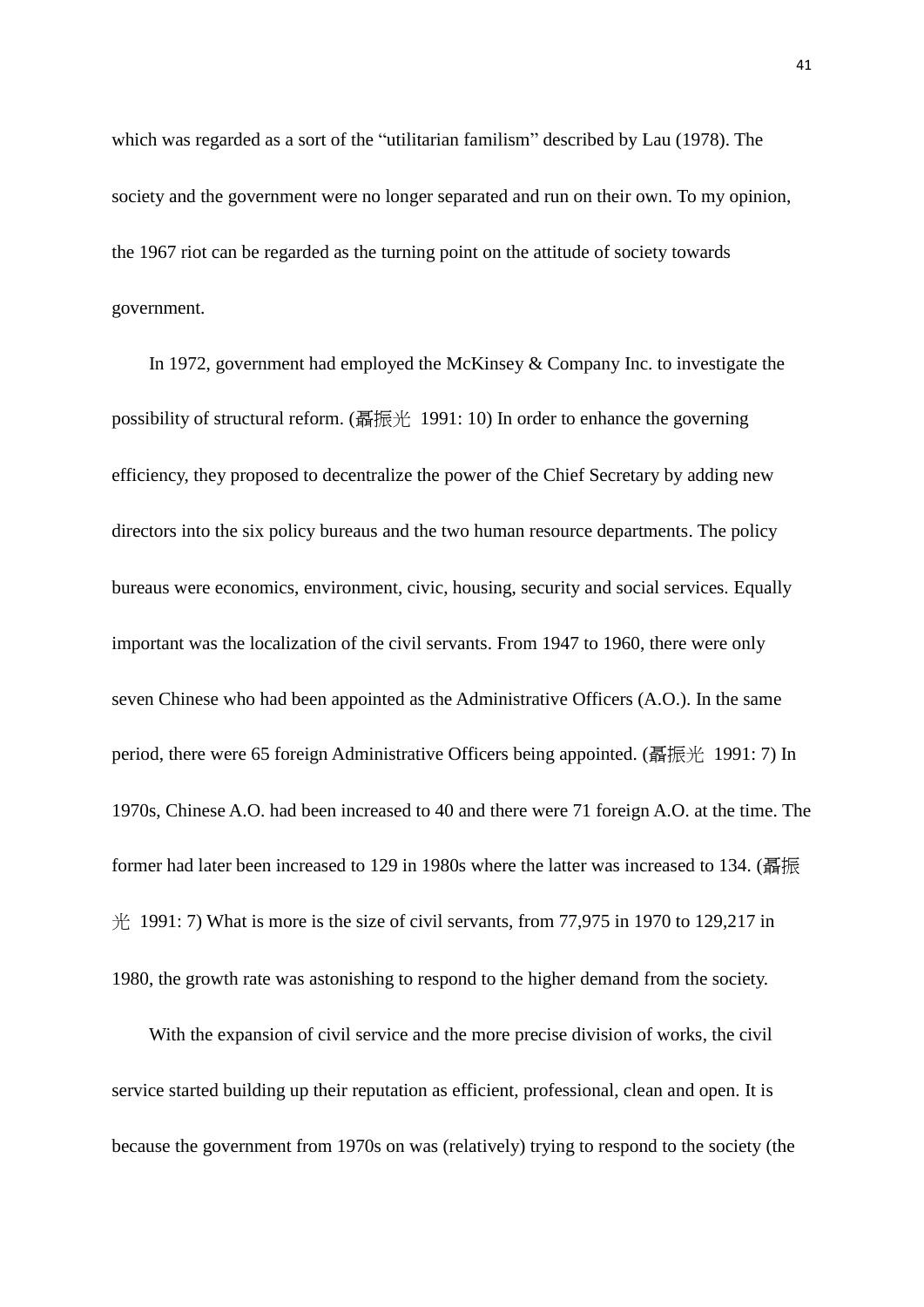requirement from the society was still not very high). Also, the meritocratic principle was long be used as the recruitment hurdle. The educated and skillful person would be employed and even promoted. The professional civil service team was built and opened to public. With the establishment of ICAC in 1973, the government's reputation had not suffered from too much accuse for corruption.

#### Post-Colonial Era

According to Burns (卜約翰 2010: 12), the socio-political environment in the 1980s and early 1990s could still contribute to a highly-efficient government. However, after 1997, the socio-political environment has been changed. This attributed to the worse reputation of the HKSAR Government as well as civil service. It had been discovered that the civil servants were lazy at work, cheating for longer working hours and late for work. (張炳良 1998) The reputation of civil service was then further harmed by the troubles made. For example, the opening of the new Airport was described as a mess. (文匯報 1999)

 Under this socio-economic situation, the government suffered from more pressure from the public, Legislative Council and the press. The reputation was harmed easily if mistake or malpractise was found and exposed.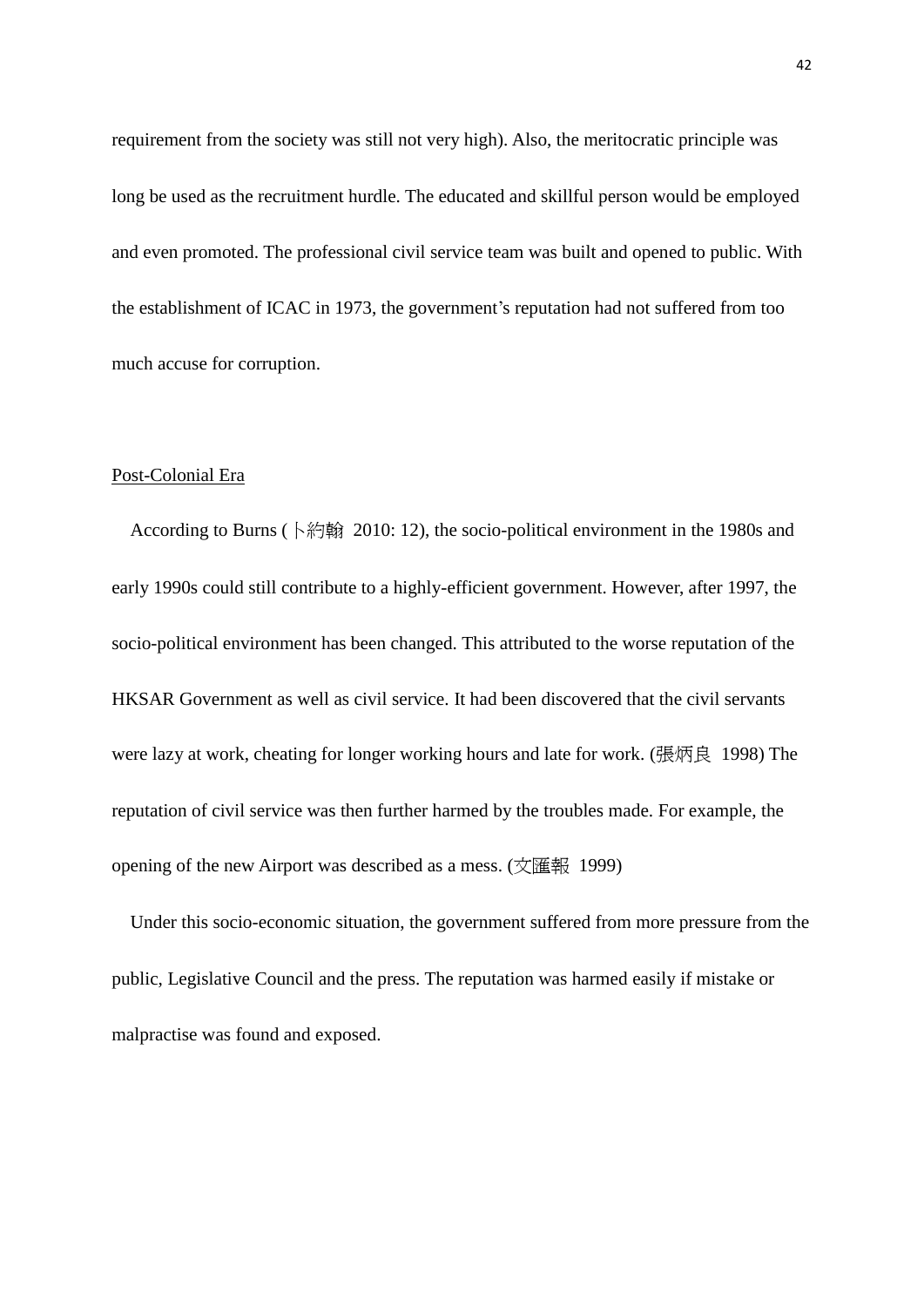### *Summary*

 After investigating the "possible" factors for launching the NPM-reform, it had been shown that the Western experience would not be applicable to Hong Kong. So, what I am arguing is Hong Kong had her own considerations on launching the public sector reforms.

 In the West, the NPM-reform was launched under the prolonged economic slowdown, over-loaded government structure and inefficient government. The Hong Kong economy, government intervention and reputation of the government were both found as not the same as the West before the reform. In Hong Kong, economy was growing in a quite satisfactory pace in the 1980s and early 1990s. Government had generally been hand-off under the principle of positive-non interventionism. And the reputation of government, before handover, was overall satisfactory or not discovered as inefficient. What is worth mentioning is the reputation of government after handover, it was harmed for a certain degree. Would this be the factor of the first C.E to launch public sector reform? This question would occupy the last part of this essay.

 Under this mismatch between the Western experience and Hong Kong situation, the following analysis will see what is/are the factors for the Governor and the Chief Executives to launch the NPM-reforms.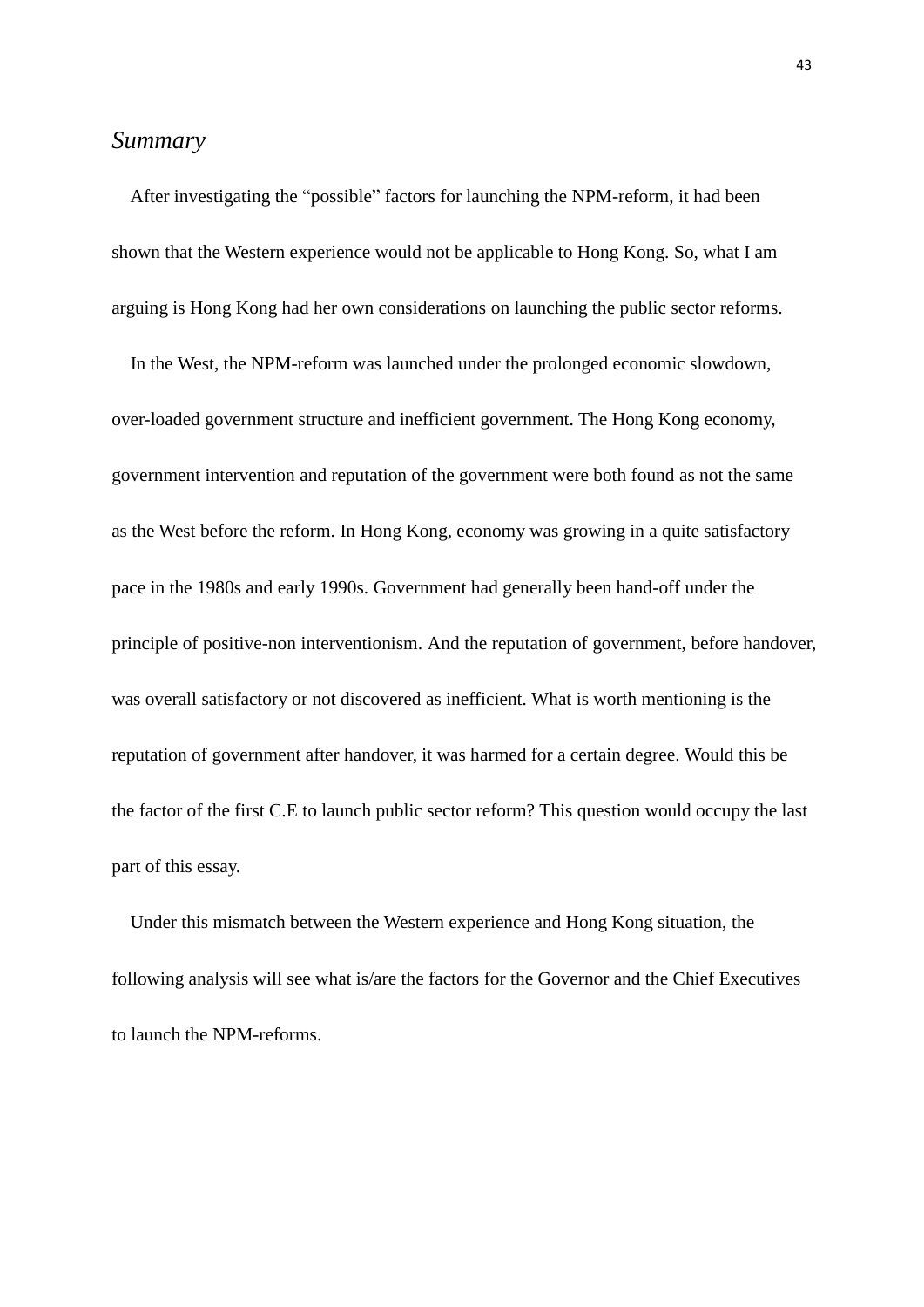# **Part V Why did Chris Patten (last Governor) launch the public sector reforms?**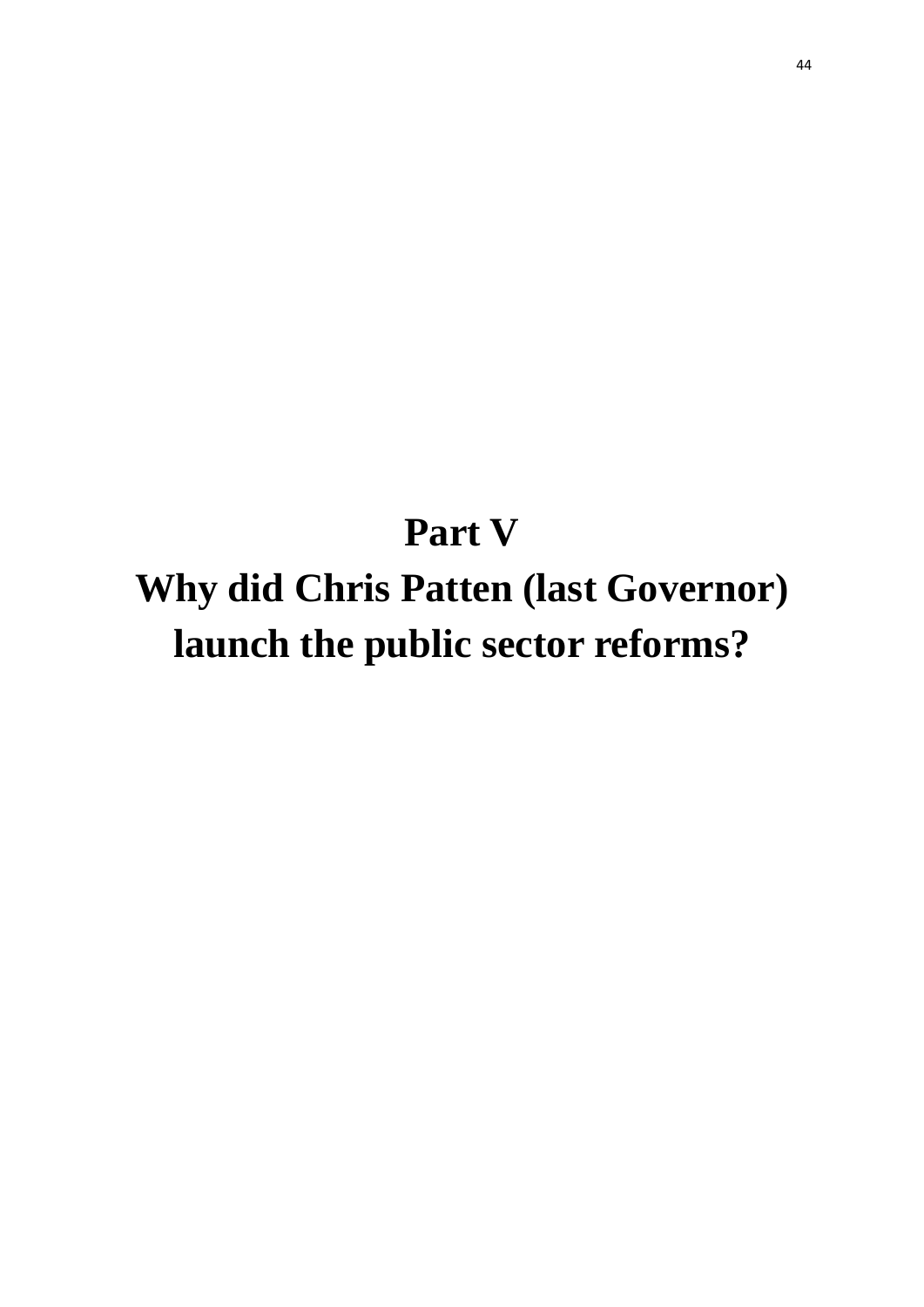Before drilling in the factors per se, the theoretical framework is now worth mentioning. To explore the reasons behind launching a policy, the "Policy Window" theory of Kingdon was borrowed. Problem, Policy and Politics Streams would be outlined. "Policy entrepreneur" will "couple" the three independent streams up to bring the problem on the agenda. (Kingdon 1984)

### **Constitutional Condition**

 The Problem Stream will now come to the stage. In the era before the sovereignty transfer, constitutional constraint would be the most obvious problem for the Colonial Governor. It means that the constitutional framework where the Colonial Government has to work within. As the era to be focused was the period before sovereignty transfer, which was the decade before and of the last Governor, the process of sovereignty transfer will first be focused to see why the public sector reform was launched.

 Traced back history to 1967, right after the riot, there must be some people in Hong Kong being panic about the regime in the People Republic of China. Sir Sze-yuen Chung would be the one among them. In his memoir (2001: 18), Sir Chung has mentioned that it was the industrialists and entrepreneurs in Hong Kong gathered together as a group discussing the future of Hong Kong. At that time, the H.K. Chinese elite, Chau Sik-Nin, was the leader. What is funny is the group at that time, underestimated the imperativeness of the problem.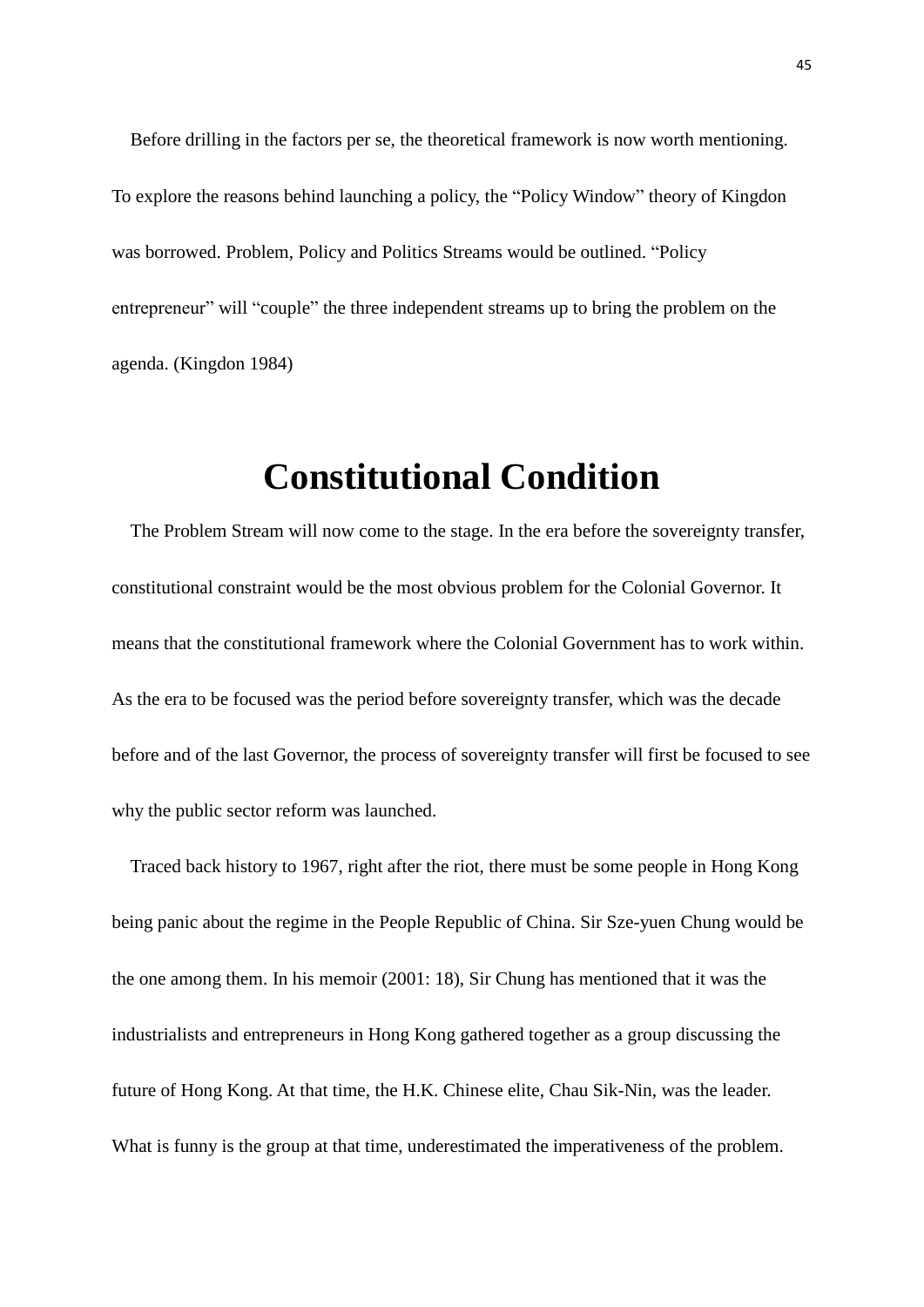They even thought that China would firstly solve the problem of Taiwan, and then Hong Kong could follow the model. This pioneering investigation group in Hong Kong then stopped their discussion. (Chung 2001:19)

 Historical development proved that the prediction made by them was wrong. As the mortgage was usually with 15 years for a term, some bankers in Hong Kong said that it would be hard to make mortgage if the 1997 Sovereignty problem had not been settled first. (Chung 2001:19) The worry of the bankers was then been put on the shoulder of the Governor, Murray Maclehose.

 In March 1979, Murray Maclehose made his trip to Beijing and met Deng Xiao-ping. Indeed, Maclehose brought an idea along him. It was the extension of the lease of land in Kowloon and the New Territories beyond 1997. However, there was rumor that Deng instantly refused it and stated firmly that China would take back Hong Kong in 1997. And at the end of the meeting, the Governor asked Deng, "what should I say when I go back to HK?" The response was what Maclehose said to the investors, "be calm". (Chung 2001:21)

 Although this was not the official start of the negotiations between the two states, it was the initial point where the future of Hong Kong was put on the table of bargaining. However, it was the British side launched it first. And this lost some chips in political sense.

 In 1982, British won their war in Falkland and swept away the Argentineans. With the high morale, the Prime Minister, Margaret Thatcher, came to face the problem of Hong Kong.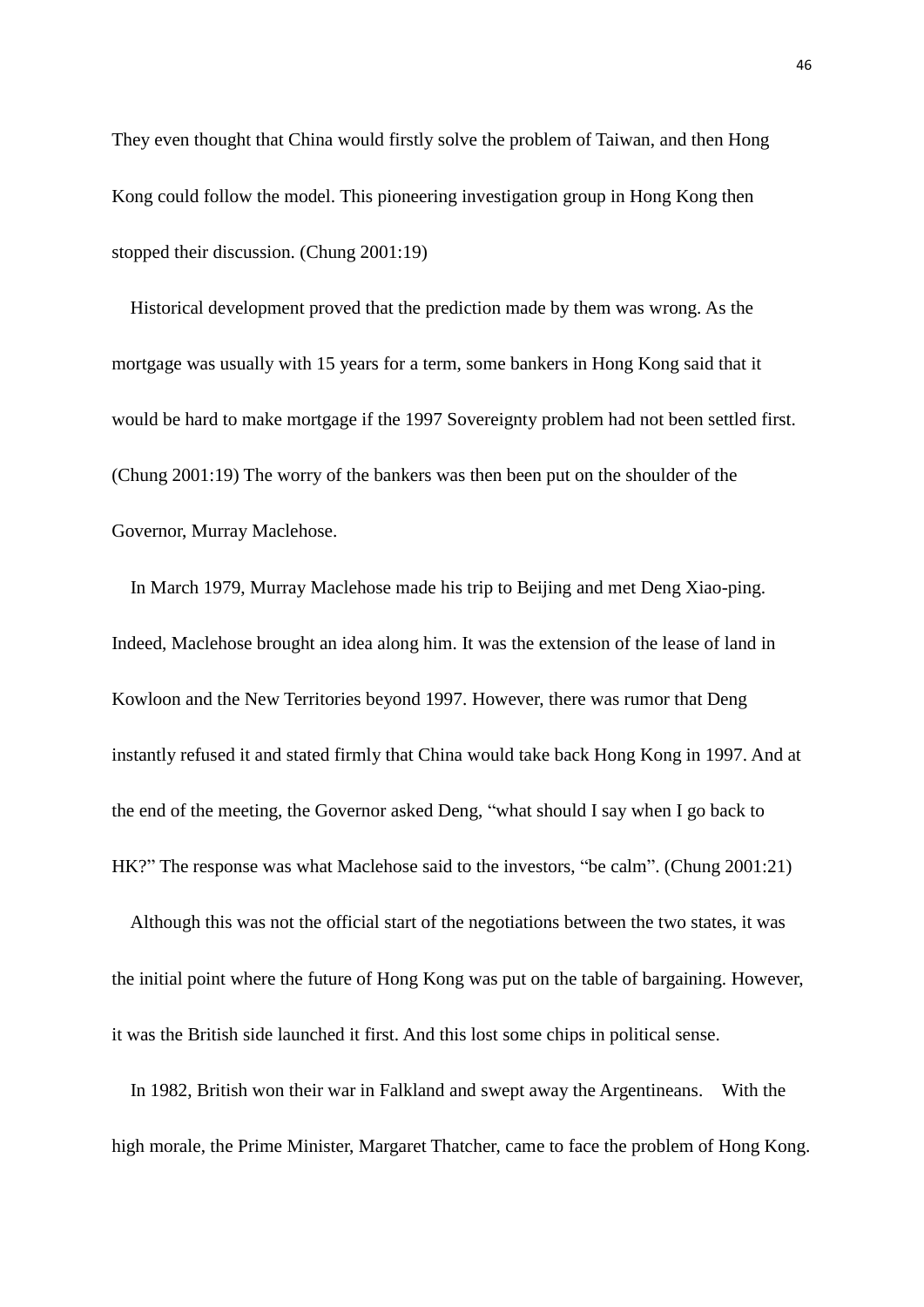In September 1982, Mrs. Thatcher arrived Beijing and started negotiation with Deng. After the negotiation, a symbolic but shocking scene was shot. It was the fall of Thatcher from stairs of the People's Hall.



 This action had simply revealed the failure of British Government in the bargaining with PRC.

 Before Thatcher went to Beijing, she had listened to the opinion of the "representatives" from Hong Kong. They were all the unofficial members of Execo or Legco. The idea they presented was simply the idea of "Sovereignty for continual administration". (Chung 2001: 38) The idea was also the "popular" idea of people in Hong Kong at the time, which was shown by some investigations. In the investigation published by the Reform Club of Hong Kong, 93% of interviewees want to keep the "status quo". Another investigation done by Baptist College showed that within 545 organizations which employed more than 100 thousand people, 85% of them want to keep the status quo and even willing to let British ruling for 30 to 50 years more. However, sovereignty can be transferred. (Chung 2001: 36)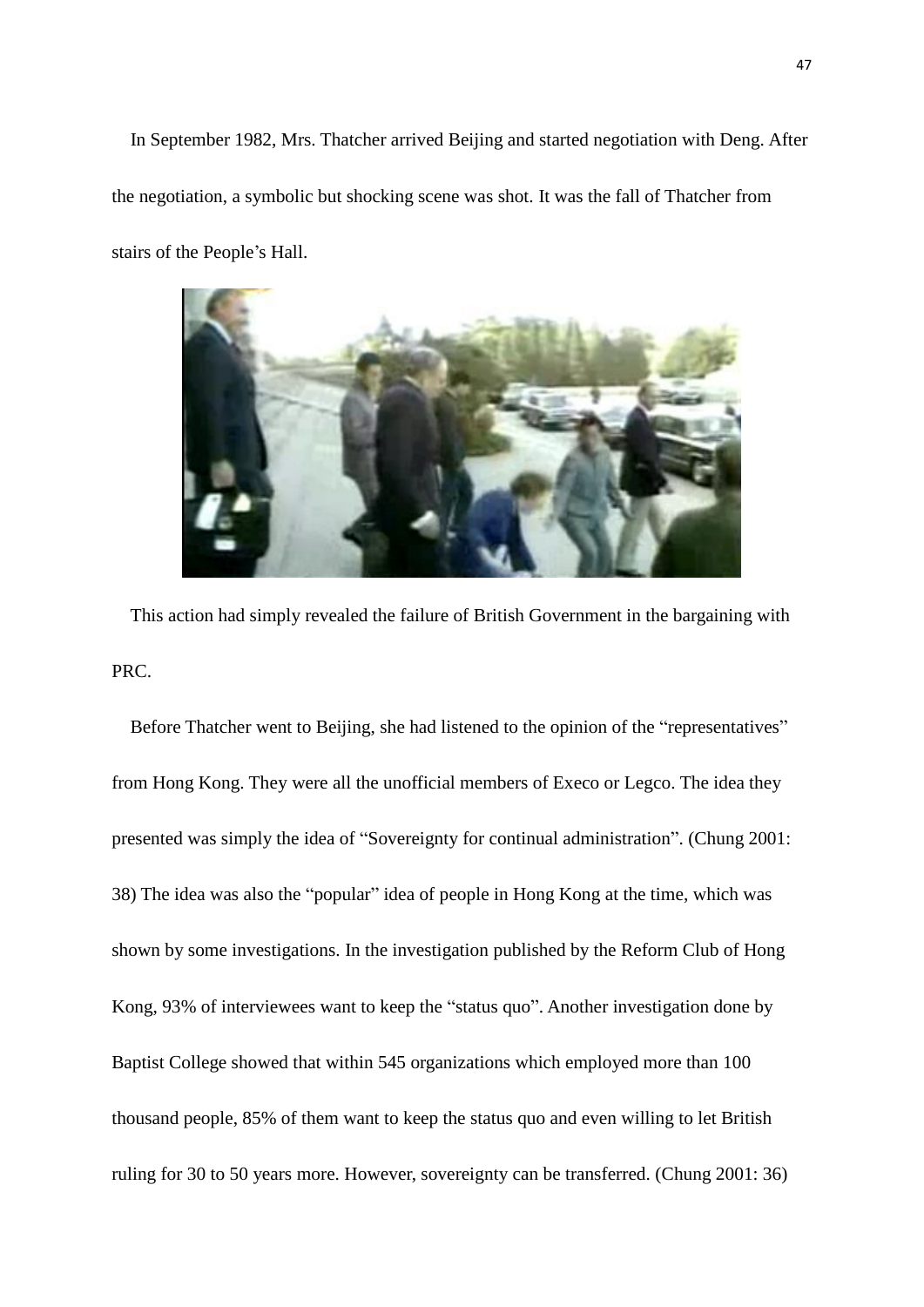In October 1982, the Sunday Observer Newspaper revealed that there were five principles which China insisted during the negotiations. The first one was "China will take back the sovereignty of Hong Kong". (Chung 2001: 43) Unluckily, this fundamental principle was concealed by Thatcher when she was presenting to the unofficial members of the two councils right after the negotiation in September. (Chung 2001:42)

 Chung (2001: 44) claimed that it was a lack of confidence towards the unofficial members. On the other side of the same token, the joining of the unofficial members in the negotiations was hard, if not impossible, due to the hardline decision made by the PRC.

 Apart from the low participation rate of the Colonial Government and Hong Kong representatives, the British Government was losing the bargaining chips continuously.

Chung (2001: 56) had simplified the negotiations into three stages. The  $1<sup>st</sup>$  stage includes the first to forth round of negotiations. The main bargaining chip of the British side was the "Sovereignty for continual administration" with the support of the population in Hong Kong. The  $2<sup>nd</sup>$  stage was the fifth to seventh round of negotiations. The previous idea was forgone. Only authoritative liaison between Hong Kong and Britain after 1997 was wished. The 3<sup>rd</sup> stage was from the eighth round on. The authoritative relation was rejected. It would be fact that Colonial Government will have leave after 1997. No room for administrative power or liaison.

At this point of time, the Colonial Government must have to leave. "Legitimacy Crisis"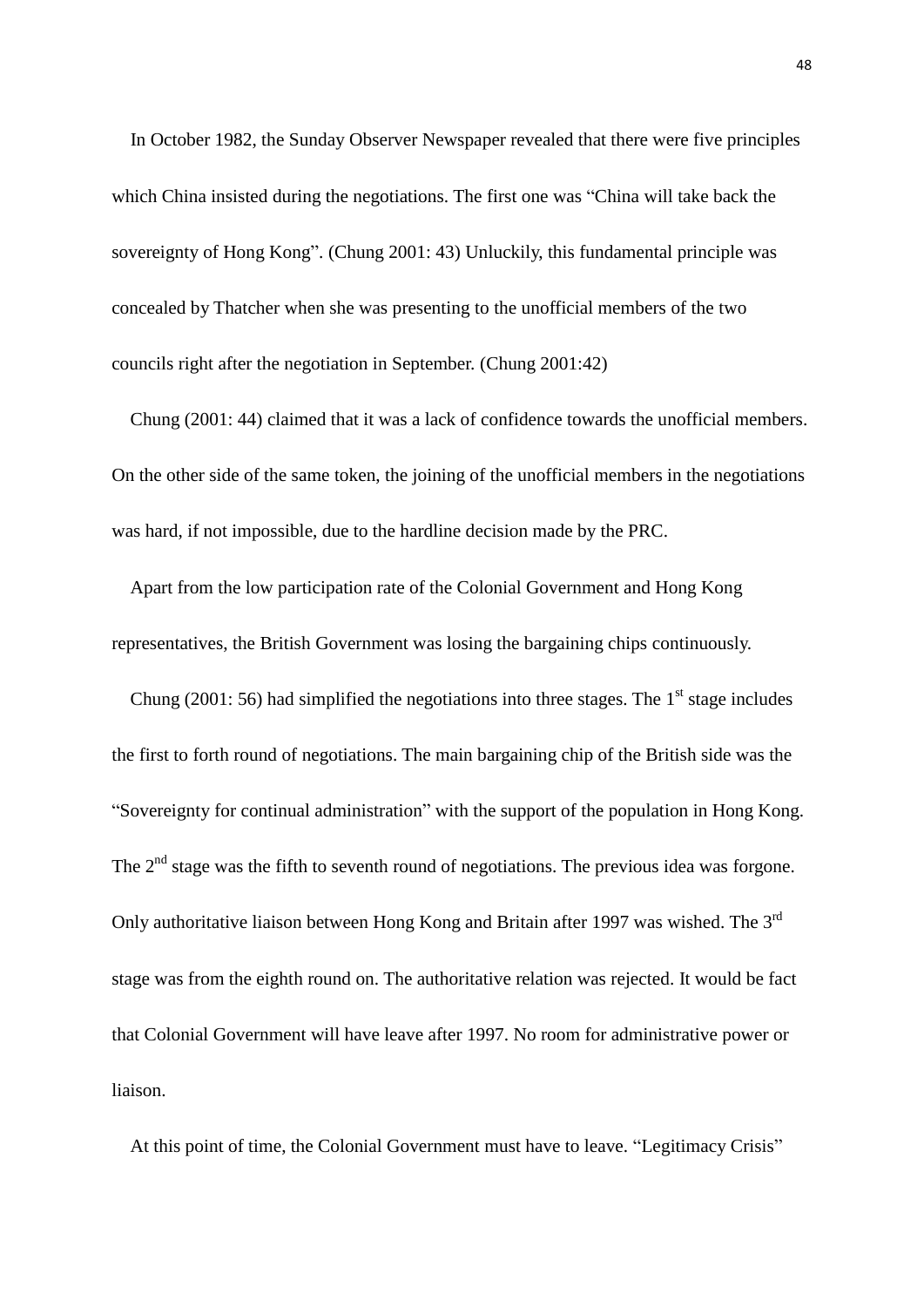became a headache of the Governor. The crisis was mainly originated from the following sources.

 The first is the great difference between the general expectations and the result. As it was pointed out before, the demand for keeping the status quo dominated the result. However, the outcome of the negotiations was the concessions made by the British Government continuously. From the luxurious hope "Sovereignty for the continual administration" to "the cruel political fact that Hong Kong will be taken back", it would be obvious that the colonial government will be blamed.

 The second point is the "powerlessness" of the Colonial Government during the processes of negotiations. Although the idea of the Hong Kong people was brought to the Prime Minister by Governor and the representatives from Execo/Legco, the British Government seemed not to stand firmly for the interest of the HongKongers and the negotiations were covered up with a black box. Even Sir Chung and other Execo/Legco members were deceived by the British Government. How can it be claimed as transparent to the general public? Tsang (1997: 32) has pointed out that during the negotiations, there were only PRC Government and British Government seeking their interests respectively.

 The third point is the general background of the Hong Kong people. At the time, the society was mainly composed by the 1<sup>st</sup> and 2<sup>nd</sup> generations of HongKongers only. (呂大樂 2007) Most of them had experienced wars, the rule of CCP and the Cultural Revolution. It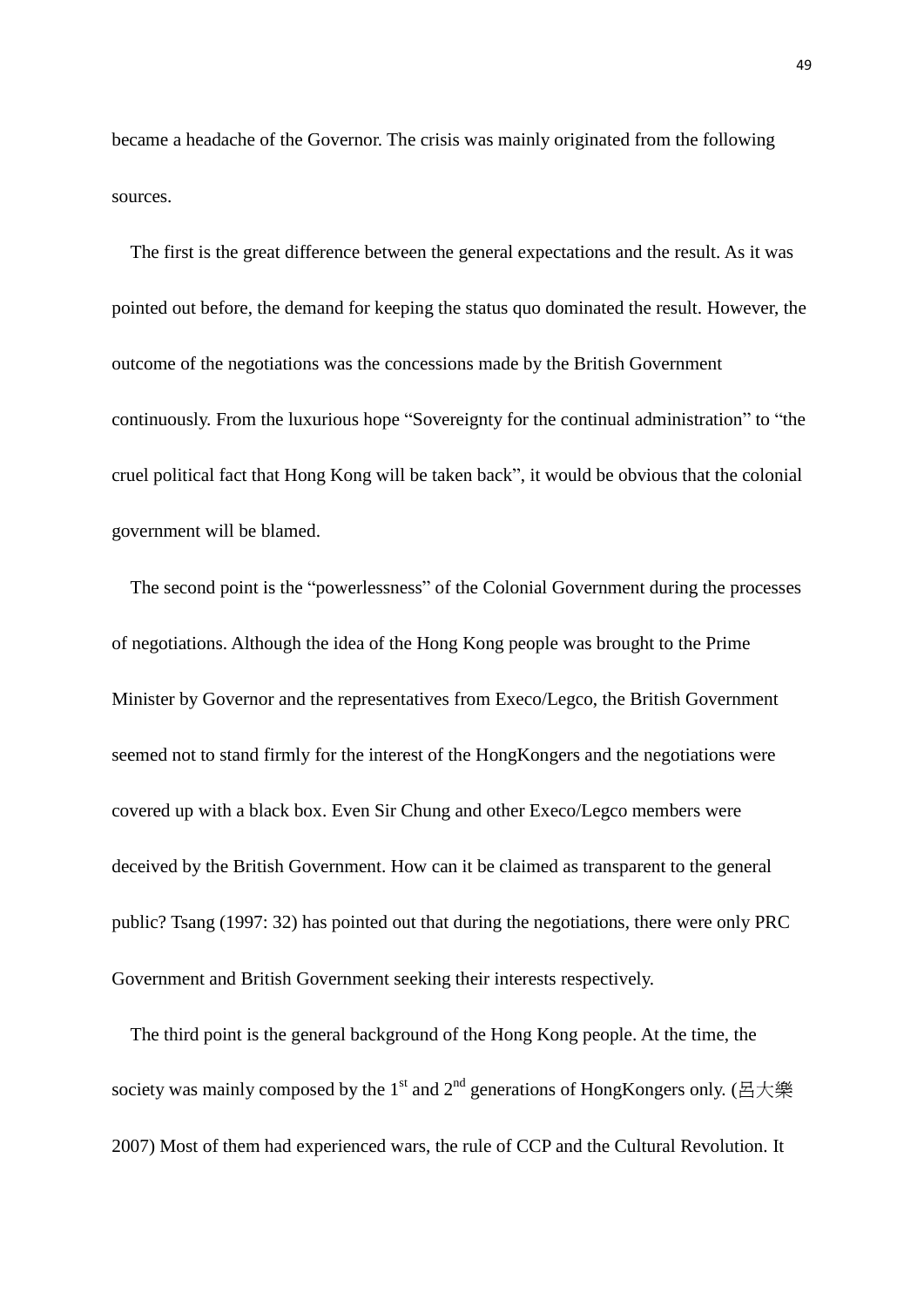would be logical to assume that the public was afraid of the rule of CCP.

So, under these circumstances, something must be done to restore legitimacy.

### **Political Condition**

 In his essay analyzing the Hong Kong politics in the transitional period, Tsang (1997: 46) has made a pinpoint conclusion on the role of the Colonial Government with the support of an example. It is that when the Governor, Sir Edward Youde, stated that he represented the people of Hong Kong, Beijing publicly and "very firmly slapped him down."

 Although the people of Hong Kong did not have the direct voice in the Sino-British negotiations of 1982-1984, the political powerlessness shared by the Colonial Government and the people being ruled in return, acted as the "catalyst to the political awakening of Hong Kong." (Tsang 1997: 46)

 As what the Annex I of Sino-British Joint Declaration said, "The legislature of the Hong Kong Special Administrative Region shall be constituted by elections. The executive authorities shall abide by the law and shall be accountable to the legislature." (Sino-British Joint Declaration 1984)

 Right after the negotiations, there was "tiny but growing group of political activists" who seized the opportunity of 1985 legislative reform to gain political power. (Tsang 1997:46) The "powerlessness" catalyzed the participation of the political activists. They included some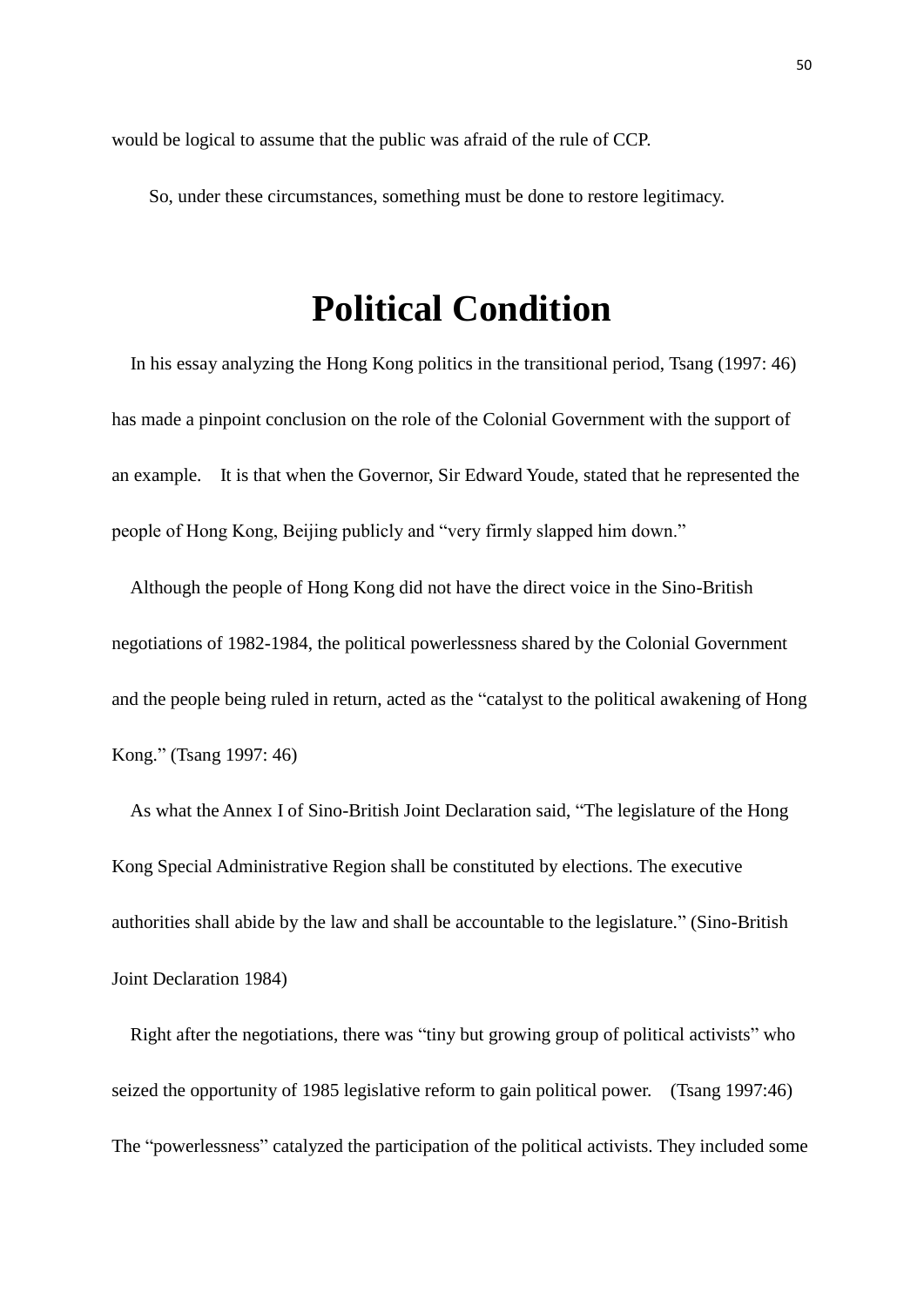middle-class intelligentsia or professionals. Martin Li was one of the representatives. (Lo 1997: 133) Feeling being "politically alienated" by Britain and China, the development of civil society was propelled. (Lo 1997: 133)

 The ways the middle-class professionals and intelligentsia participated in the political movement in Hong Kong were firstly, being unofficial member of Legco by indirect election, secondly, forming political parties in the later half of 1980s and running for the local district elections for District Boards. Thirdly, they run for the first direct election in Hong Kong history in 1991. The vigorous development of the Legislative politics was empowered by the 1989 Tiananmen incident in People's Republic of China (P.R.C.). Lo (1997: 133) even named the peak as the "explosion of civil society" in Hong Kong.

 From the first-hand experience of Sir Chung Sze-yuen, the vigorous change of the Legislative Council could be outlined clearly. In his memoir, Chung has clearly mentioned the development of the Legislative Council after 1985 and what has been changed since then. From 1986 to 1990, the legislators elected were only one third of the total. The majority was still combined by the official members and unofficial members who were appointed. No big shock towards the "executive-led" system was made by those minorities. But anyway, the bills passed and the debates were "increased in quality". (Chung 2001: 169)

 The "executive-led" system was not hurt badly until 1991. Election became the major method to get into the Legco, rather than being appointed. Also, direct election was launched.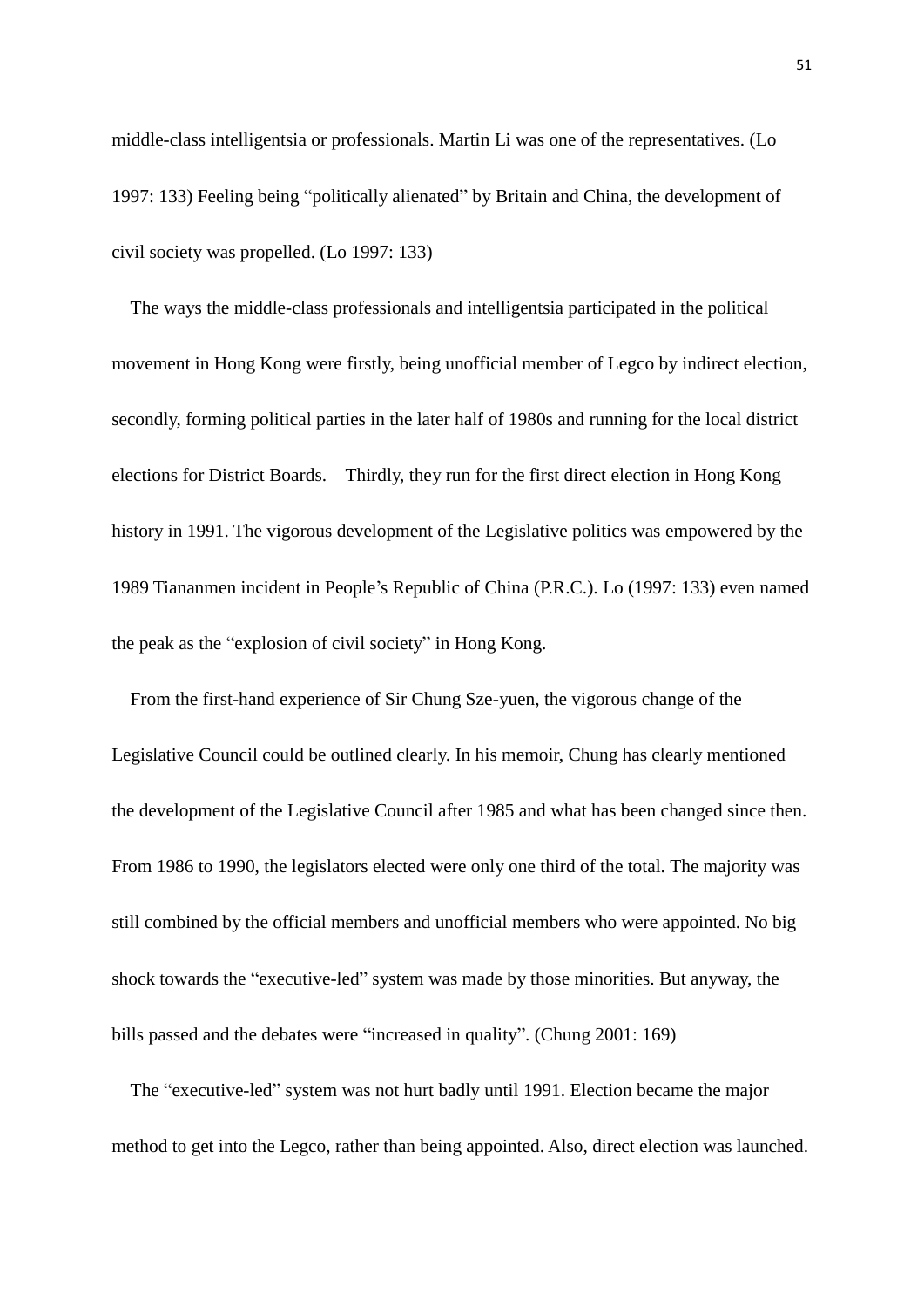One step further in 1995, all legislators were elected directly or indirectly and no more seat for officially or unofficially appointed legislator. (Chung 2001:169)

 Chung (2001: 169) straightly described the "past" Legislative Council was just a "rubber stamp" which could be easily dominated by the executive branch. Highly efficient and harmonious are the words he used to describe the Legco in the old days.

 There were some major debates which could show that after election had been employed as a way to constitute Legco, executive branch faced larger resistance while lobbying the members. In the 1980s, the debate on the building of the Daya Bay Nuclear Power Plant or the request for electoral reform placed some sorts of resistance towards the government. In 1994, the rebellion became obvious. A "Motion of Thanks to the Policy Address", in the first time of history, was rejected by the legislators. (Chung 2001: 170) The "Motion of Thanks to the Policy Address" was and is a tradition originated from Britain. (何志平 2011) Rejecting the motion would be a ground-breaking moment to show that the Legislative Council is no longer receiving the order from the executive branch. Lobbying has become the main way for getting support before the Party Politics comes along.

### **Ideology of the Decision Makers**

 I would argue that the powerless image shared by the Colonial Government was the condition for the Colonial Government to think of "alternative reforms". The only mission for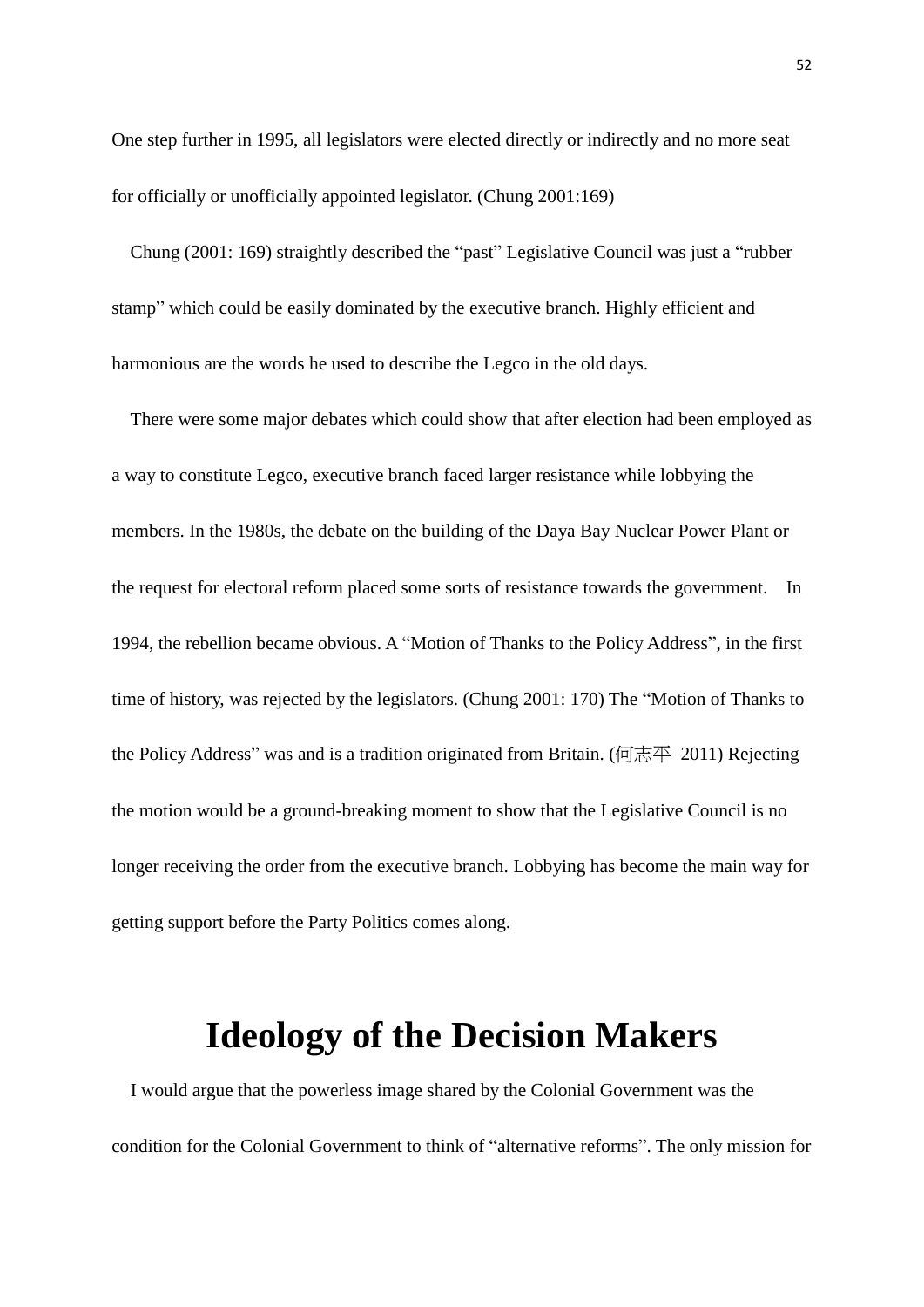the colonial government in the transition period would be "leaving Hong Kong gloriously". (Tsang 1997: 32) Political reform or democratization would be the possible option. However, in the framework suggested by Tsang (1997: 32), the main players of the "game of Hong Kong" were still Britain and China. The democratization progress was largely constrained. The logic is if the progress was too progressive, P.R.C. would be displeased. The honor of the British Government would then be trimmed.

 The constraint of the Colonial Government can be revealed in the memoir of Margaret Thatcher (The Downing Street Years), which was quoted by Chung (2001: 134). Thatcher wrote in 1990 in the following way: "There were in any case, strong moral arguments for doing so. (probably, she was talking the democratization) But all my instincts told me that this was the wrong time. The Chinese leadership was feeling acutely apprehensive. Such a step at that moment could have provoked a strong defensive reaction that might have undermined the Hong Kong Agreement. We needed to wait for calmer times before considering moves towards democratization within the scope of the agreement". (Thatcher 1993: 495)

 At the time of 1990, right after the 1989 Tiananmen Incident, the Governor David Wilson was highly constrained by the exogenous environment. Chung (2001: 134) even described David Wilson as "tender". Although in the era of Governor Wilson, the rights of abode of Britain were granted to 200,000 to 300,000 people of Hong Kong. (Chung: 2001: 133) There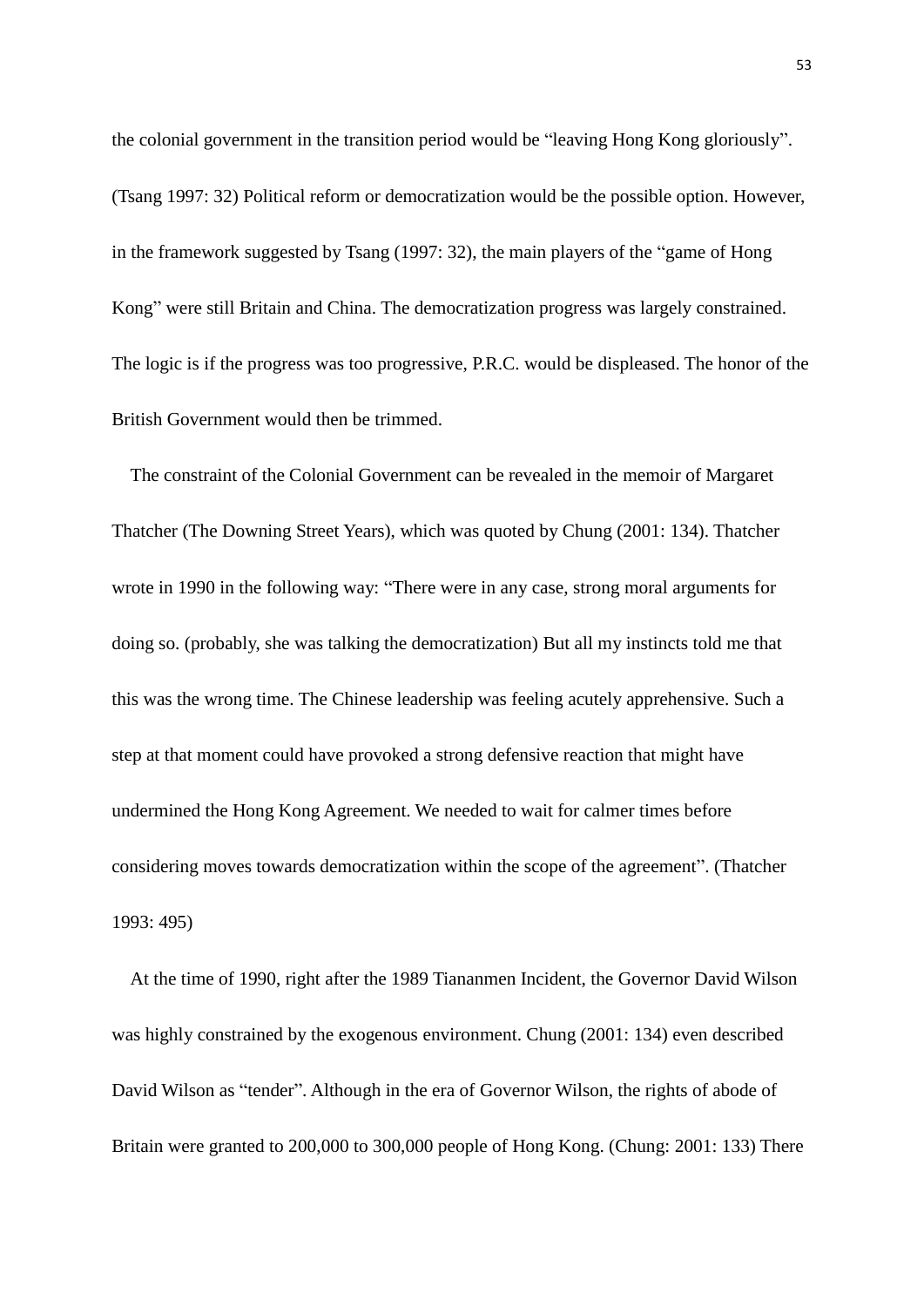was still a big difference to the expectation of Hong Kong people, shown by the request of 3 million rights of abode handed in to Britain by the Legislators. (Chung 2001: 132) So, I would argue that in the era of David Wilson, the reforms, which were largely constrained by various factors, were launched to rescue the "legitimacy" a bit. The most influential one would the "Rose Garden Project".

 In the era of Wilson, the NPM-reform was just the 1989 Financial Management Reform, which was relatively minor and keeping the civil service intact. The importance of that, in my opinion, would be acting as the foundation for further NPM-reforms in the line of financial management philosophy, which could further rescue the "legitimacy".

 As what I have said, the Rose Garden was the most influential policy done by Wilson in the era. There was rumor that it was the policy pulled Wilson down from the post of Governor. (Chung 2001: 142) During the bargaining about the cost of building the new airport shared by China and Britain, the Prime Minister of the time, John Major, went to Beijing and signed an agreement with Premier Li. This act would bring some lost of political credit in the eyes of the Western world. Due to the embarrassment brought to John, Wilson was replaced by a politician from the Conservatives. (Chung 2001: 142)

 Right after the arrival of Chris Patten in Hong Kong, in his first Policy Address, he mentioned the "radical" political reform package and a series of reforms. Firstly, the restructuring of the Execo, it means that the unofficial members of the Execo no longer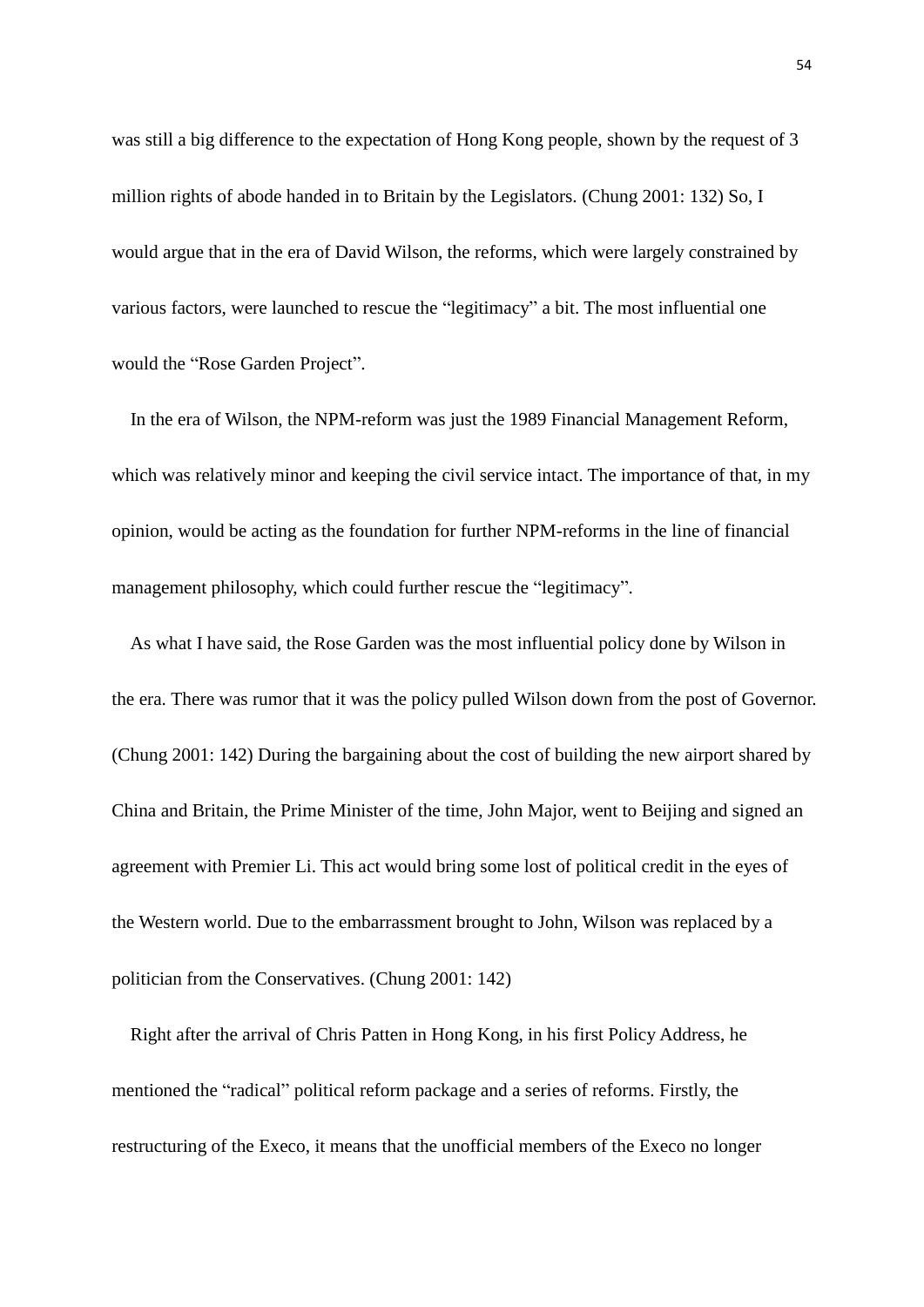included the Legislators, but including the elites from professional or financial sectors. This act enhanced the check and balance between the two branches. He continued to strengthen the Legislative branch in his policy address.

 I would now focus on the political reforms launched by him, which seriously stimulated the nerve of the P.R.C. Firstly, he advocated the abolishment of the appointed seats in the District Boards and Urban Council. Secondly, he launched the reform in Functional Constituency by adding "Nine New Groups", which could enlarge the eligible voters to nearly all labors.

 Chung (2001: 152-153) had criticized the above reform with the example of the appointed seats in the Upper Parliament in Britain. He thinks that Chris Patten has a "special mission" to make this reform, which I trust to be "accelerating the pace of democratization which was unacceptable by the P.R.C.". Chung thinks that if Chris Patten is wholeheartedly advocating the abolishment of the appointed seats, why he didn't advocate it in Britain. Especially, he was the chairman of the Conservatives which objected the action at the time.

 Regardless the objective of Chris Patten, what he did was shocking the political atmosphere of Hong Kong. His "radical reforms" were no longer limited, in his NPM-reform, we can see some difference comparing to the previous one. I would argue that the NPM-reforms launched by him were more "legitimacy-oriented". From the name of the reforms, "Performance Pledge" and "Serving the Community", a sense of "pleasing the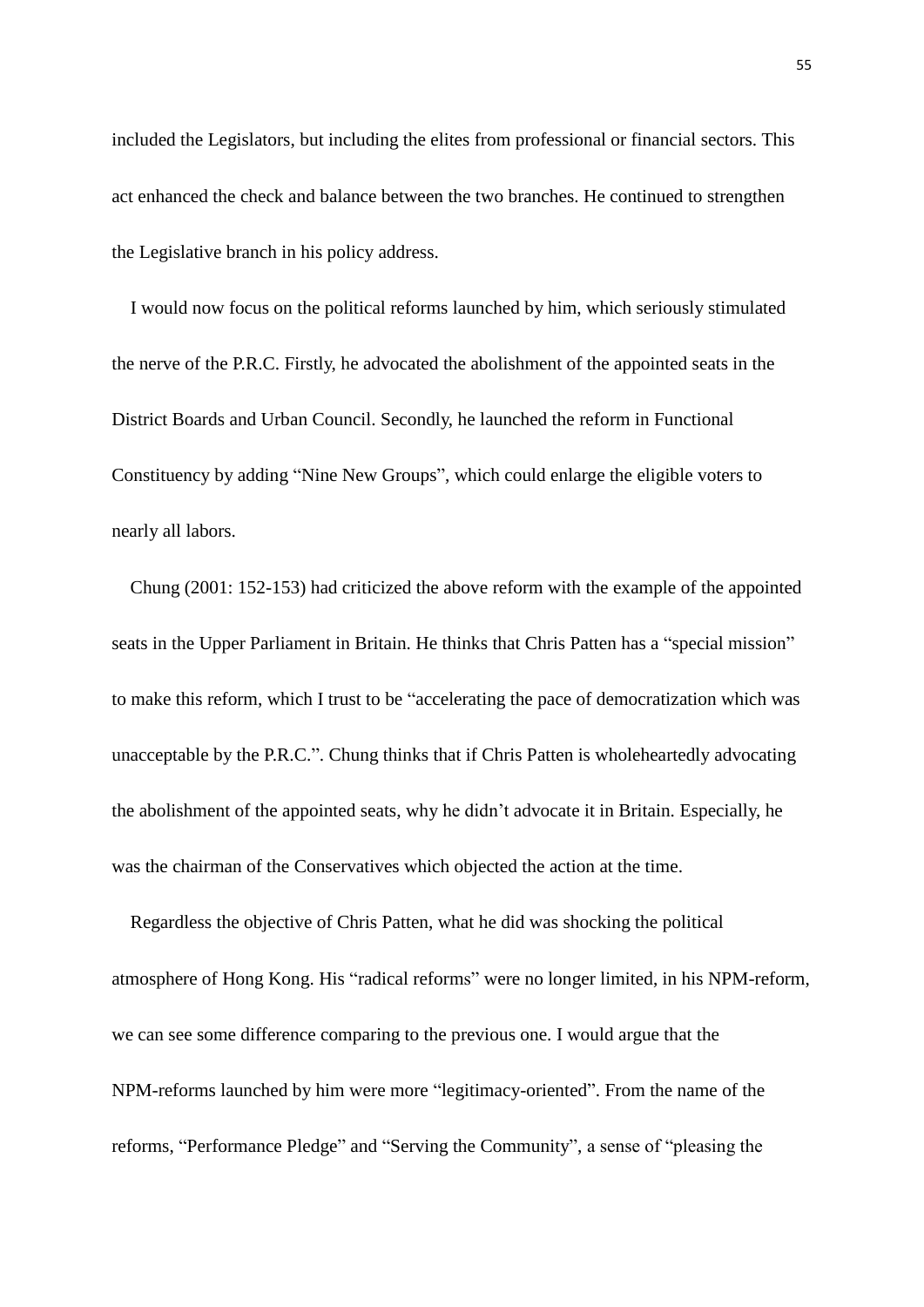citizens as customers" was observed. So, the image of the "highly performed" civil service was left by the last Governor.

### *Summary*

 No matter the result of the political reforms launched by Chris Patten (the abolishment of "through train" by P.R.C.), Chris Patten's launch of NPM-reforms can be regarded as the "medicine" tackling the problem of the "powerlessness", in order words, the response to the legitimacy crisis.

 My theoretical framework is with the problem framed by the policy entrepreneur who is Chris Patten; the solution would be raised in the Policy Stream. I would assume the problem is "the powerlessness of the Colonial Government" and the solution is the NPM-reforms. The constraints from the Political Stream were the "strengthening Legislative Council" and from the Constitutional Constraint, "the Sino-British Joint Declaration".

 I would argue the NPM-reforms would be the limited option left for the Governor to re-gain legitimacy in the sense that democratization would not be their autonomous choice, though the legitimacy gained would be larger than the NPM-reforms.

 Someone may argue that Chris Patten is an exceptional case, who is not constrained much by the constitutional framework because of his radical reforms launched. I would argue that his works were indeed the perfect example to show the "continuous powerlessness" of the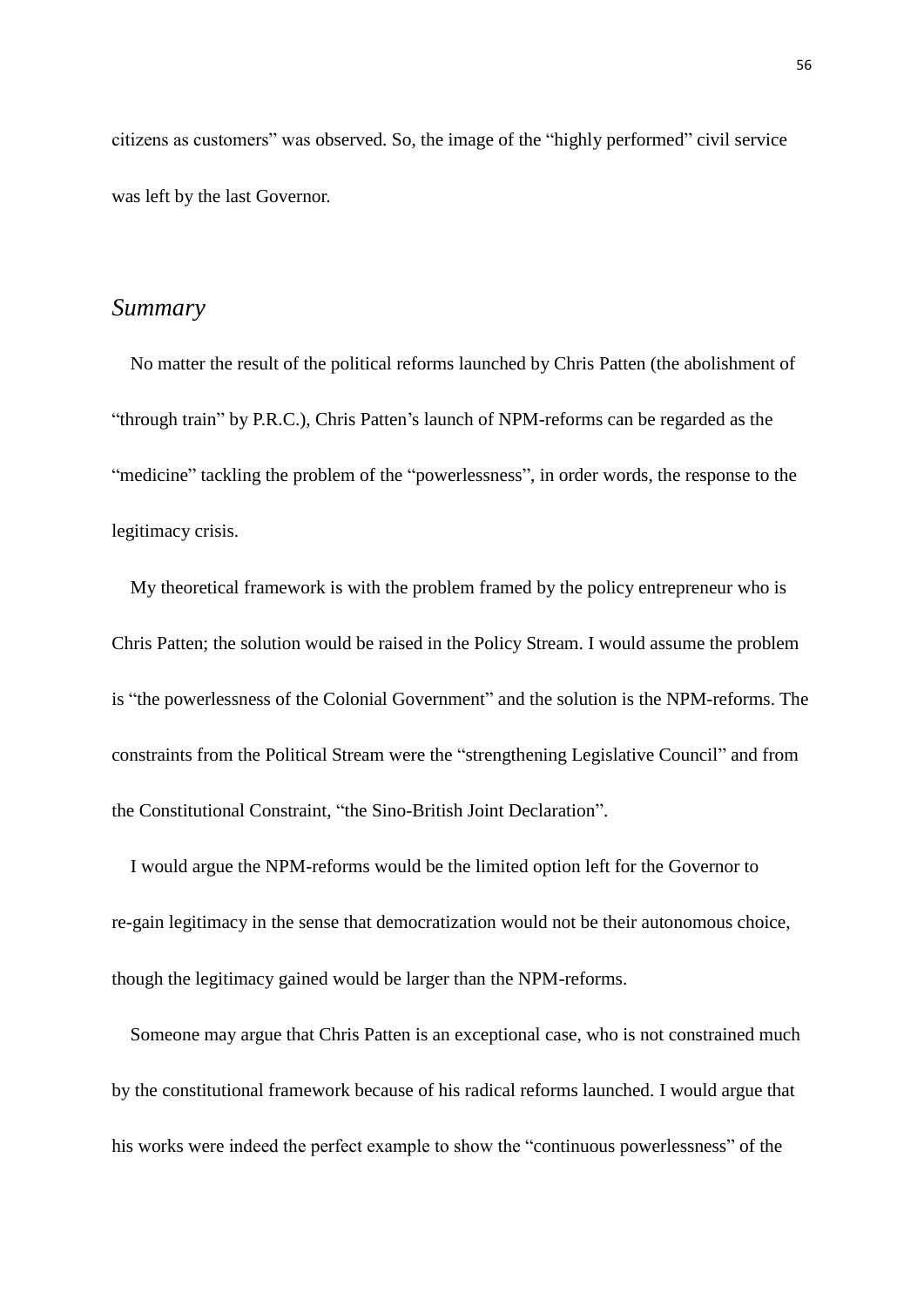Colonial Government because even after his policy address was publicized. China and Britain still had to discuss in 1993 whether the political reforms were made within the framework set by the two. So, his radical political reform seems not to be a good way out for "legitimacy crisis", but the NPM-reforms.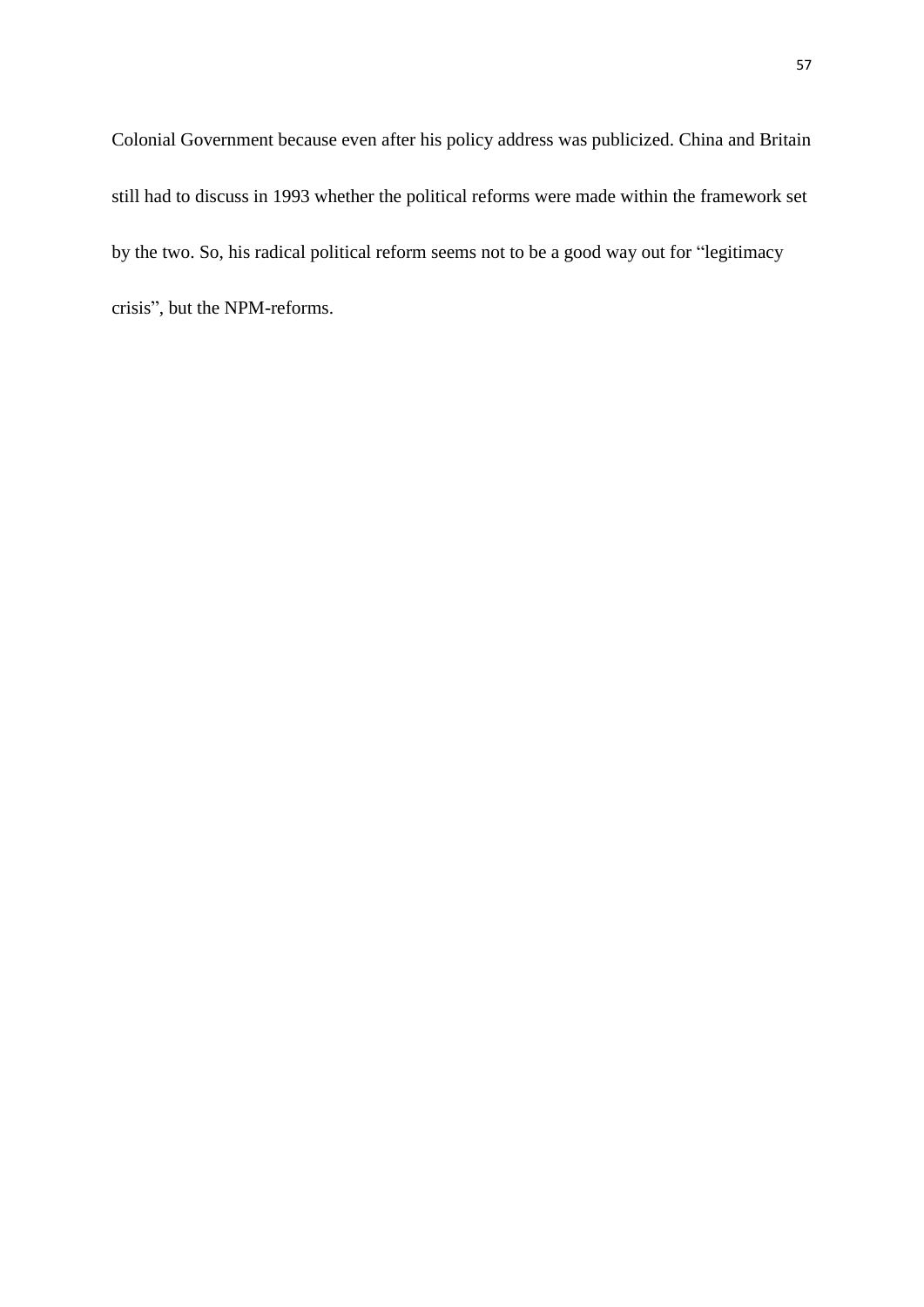# **Part VI Why did Tung Chee-hwa (first Chief**

# **Executive) launch the public sector reforms?**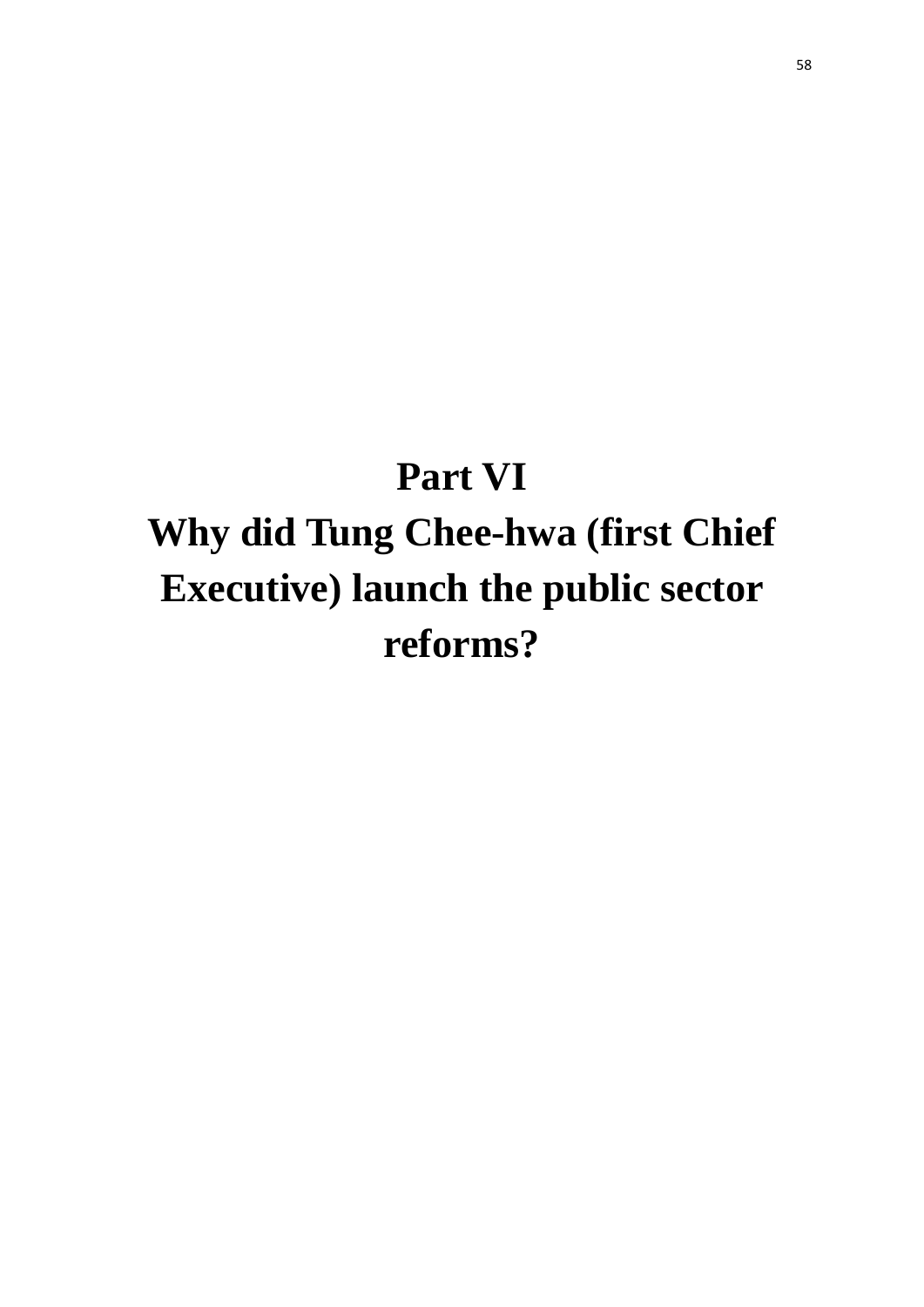On  $4<sup>th</sup>$  April 1990, the Basic Law was published and became in effect on  $1<sup>st</sup>$  July 1997. In the Article 2, HKSAR is authorized by the National People's Congress, "to exercise a high degree of autonomy and enjoy executive, legislative and independent judicial power, including that of final adjudication, in accordance with the provisions of this Law." (Basic Law 2008) In the Article 3, the Legislative branch and the Executive branch "shall be composed of permanent residents of Hong Kong…" (Basic Law 2008)

 The two articles above reflected that HKSAR Government would represent "Hong Kong people ruling Hong Kong and the high autonomy".

 Tung Chee-hwa, as the first Chief Executive, supposedly enjoyed the legitimacy gained from the demand of Hong Kong people, which is "Hong Kong people ruling Hong Kong". However, the fact is C.H. Tung did not have his legitimacy. Lau (2002: vii) even concluded the first five years of Tung's era, in which people of Hong Kong living in a "crisis of confidence". It was brought by the "uncertain economic future, ineffective governance…"

 So, I would now argue that the NPM-reforms launched by Tung as the "medicine" for the "legitimacy problem". By presenting the constitutional constraint, political constraint, ideology of himself and the relationship between him and Anson Chan. Evidence would be shown to support why NPM-reforms were chosen as the way to rescue the legitimacy.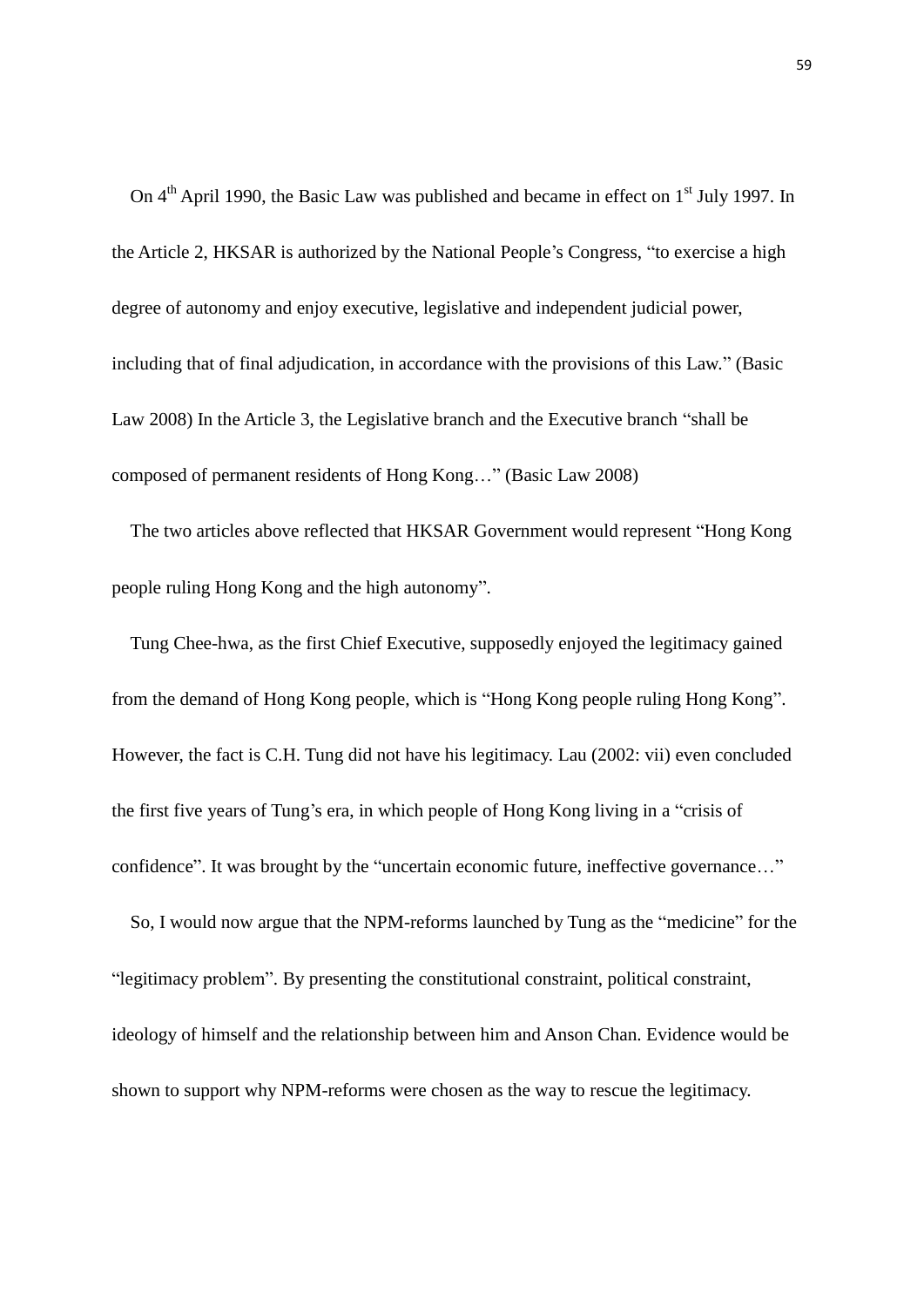### **Constitutional Condition**

 In pre-handover era, Colonial Government was facing the limited tenure and had to leave on 30<sup>th</sup> June 1997. This time frame was not the problem to the HKSAR Government because the sovereignty was handed to the P.R.C. and Hong Kong people could then rule Hong Kong legitimately with the legal authority originated from the Basic Law.

However, does it mean the first Chief Executive is not facing any constitutional constraint? The answer is no. So, now, the constitutional constraint faced by Tung would be presented.

To explore the question "to what extent, HKSAR Government can enjoy the autonomy", the articles in the Basic Law can be analysed. In the Chapter II of Basic Law, the relationship between the Central Authorities and the HKSAR is mentioned. In Article 18, it has been stated that "Laws listed in Annex III to this Law shall be confined to those relating to defense and foreign affairs as well as other matters outside the limits of the autonomy of the Region as specified by this Law." (Basic Law 2008)

 The question worth asking is "what is ""other matters outside the limits of the autonomy of the Region as specified by this Law""?"

 Before answering the question, the Article 158 can also be reviewed. In the article concerning the interpretation of the Basic Law, the courts of the Hong Kong Special Administrative Region is authorized to "interpret on their own" and if the courts need to "interpret the provisions of this Law concerning affairs which are the responsibility of the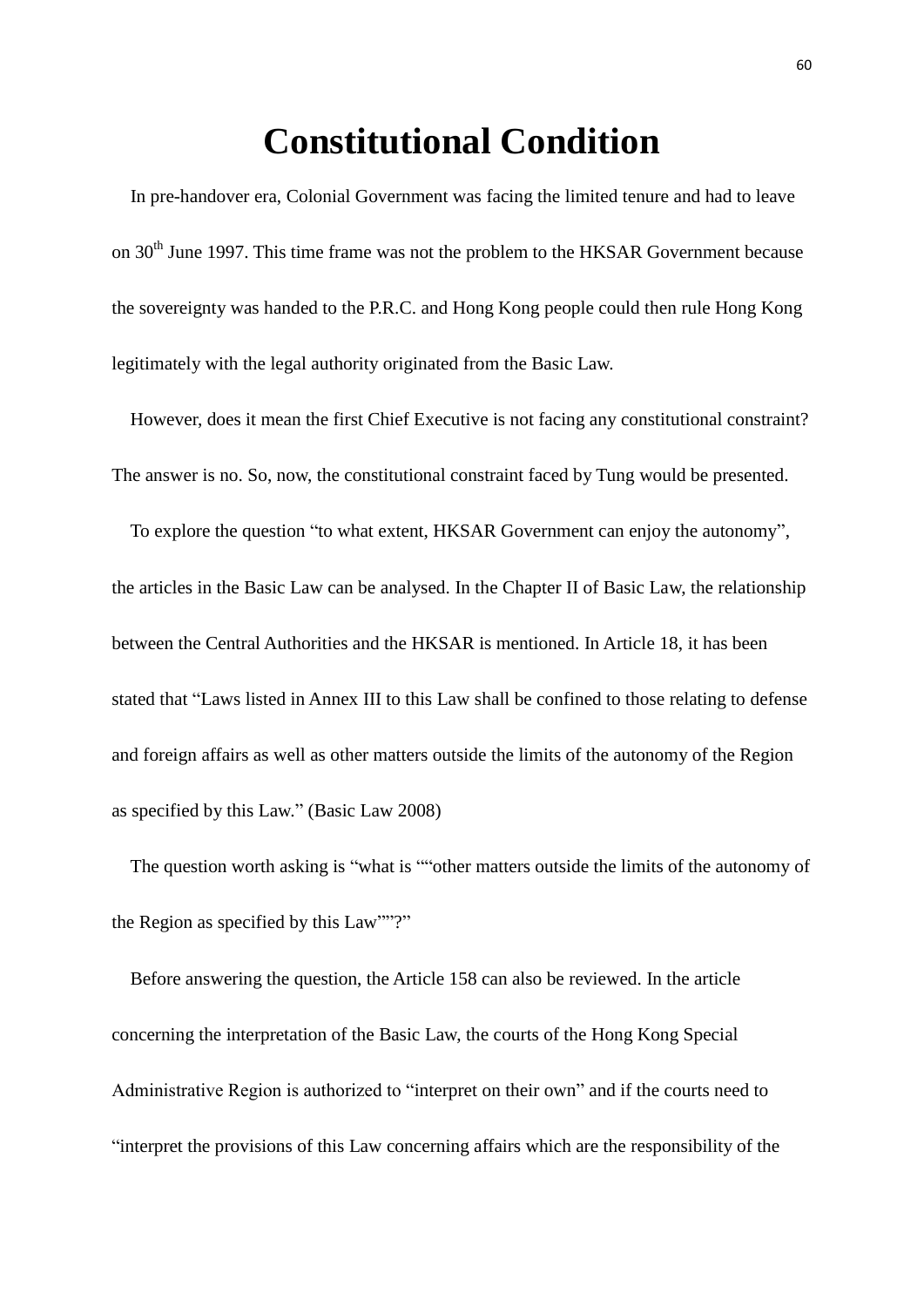Central People's Government, or concerning the relationship between the Central Authorities and the Region, and if such interpretation will affect the judgments on the cases", the courts can seek an interpretation from the Standing Committee of the National People's Congress (NPCSC). (Basic Law 2008)

 With regard to the Article 158, one more step was made. It clearly stated that when the courts facing any case, concerning the relationship between the two regions, can seek re-interpretation from the NPCSC.

 Still, vagueness was found in the articles of the Basic Law. The vagueness is mainly found on "defense", "foreign affairs", "relationship between the two regions" and "the other matters outside the limits of the autonomy…"

 The vagueness of the boundary is claimed as the problem of "residual power" which is the concept in the Federal System. (蘋果日報 1999) However, when the discussion was hot in 1999, the representatives from Mainland rejected the notion from the Legal sector. In Wen Wei-bao (1999a), it has been stated that 'the courts in Hong Kong are "authorized", but not "the courts sharing power with the Central Government".' So, residual power is not applicable to the courts of Hong Kong, in the premise that Hong Kong is a inseparable part of P.R.C. However, the dispute has not ended. As Hong Kong is the Special Administrative Region, special treatment would be granted.

The dispute was originated from a judgment made by the Court of Final Appeal in 1999, in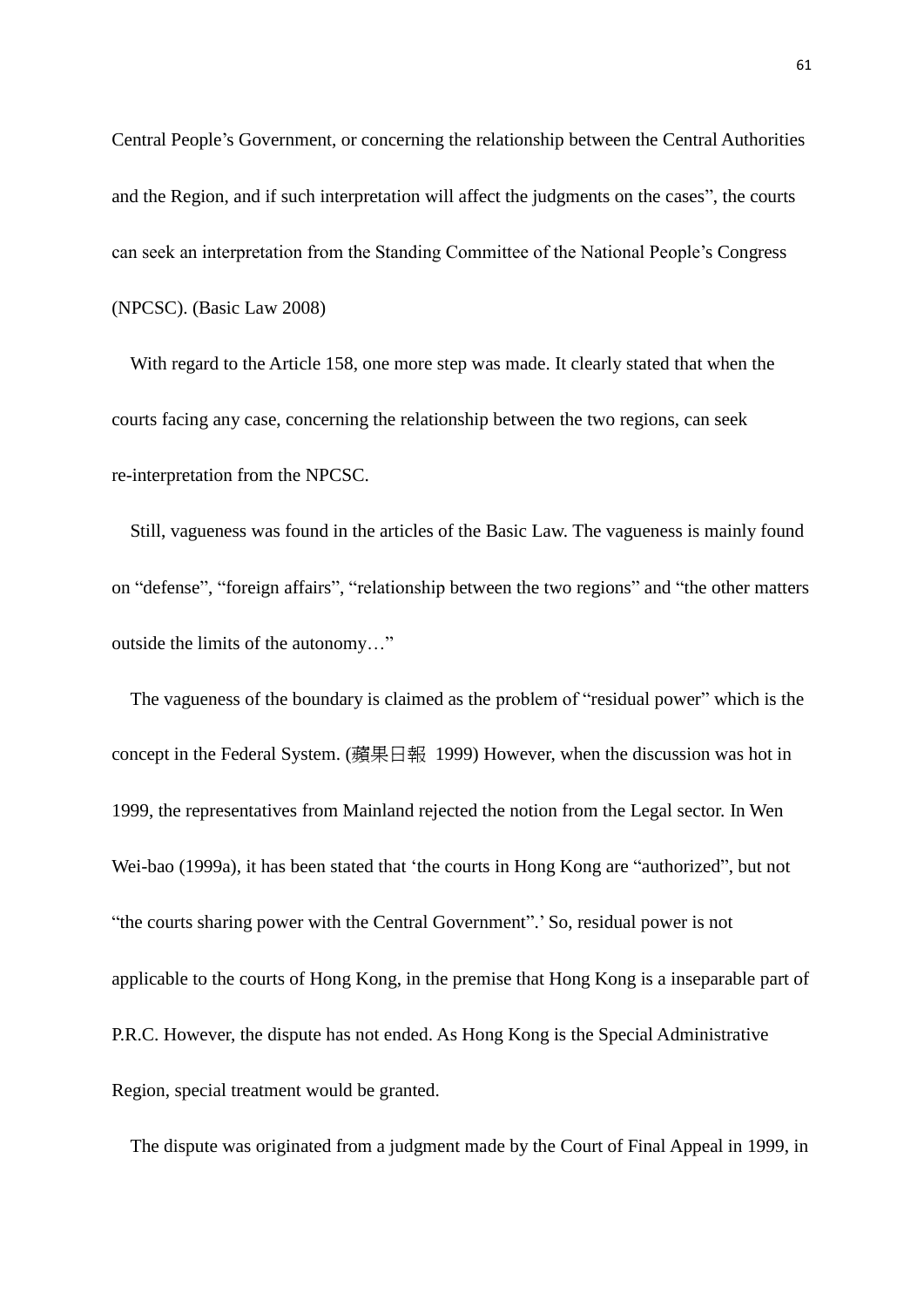which government predicted that 1.67 million people would come to Hong Kong in the following ten years after judgment. (香港經濟日報 2001) The HKSAR Government then seek the re-interpretation from the NPCSC. This was the first time NPCSC intervened in the judgment made by the Court of Final Appeal.

 I won't investigate more deeply into the case and the residual power in the legal way due to the limit of this thesis. However, the point I have to raise here is HKSAR Government, represented by the Chief Executive, has the limitation (though it is vague and arbitrary) constitutionally. No matter it was the government proactively surrender the autonomy to the NPCSC (like in the 1999 right of abode, it was the government, but not the Court of Final Appeal, initiated the reinterpretation.) or vice versa, the constitutional constraint from the Basic Law is not smaller than the constraint faced the Colonial Government.

 The constitutional constraint was even, "radically" claimed as the question of "second-tier governing team". In 2008, the head of the research department in the China Liaison Office, Cao Er-bao (曹二寶), suggested the above idea. He claimed that before handover, there was only one governing team. But after 1997, there are two, one is the HKSAR Government and another is the Central Government and the cadres in Mainland, who mainly focused on Hong Kong. (李柱銘 2009) From the above investigation, I could conclude that HKSAR Government, especially the Chief Executive, would more or less be constrained by the governing power from the Central. No matter it is written in the Basic Law or by the "United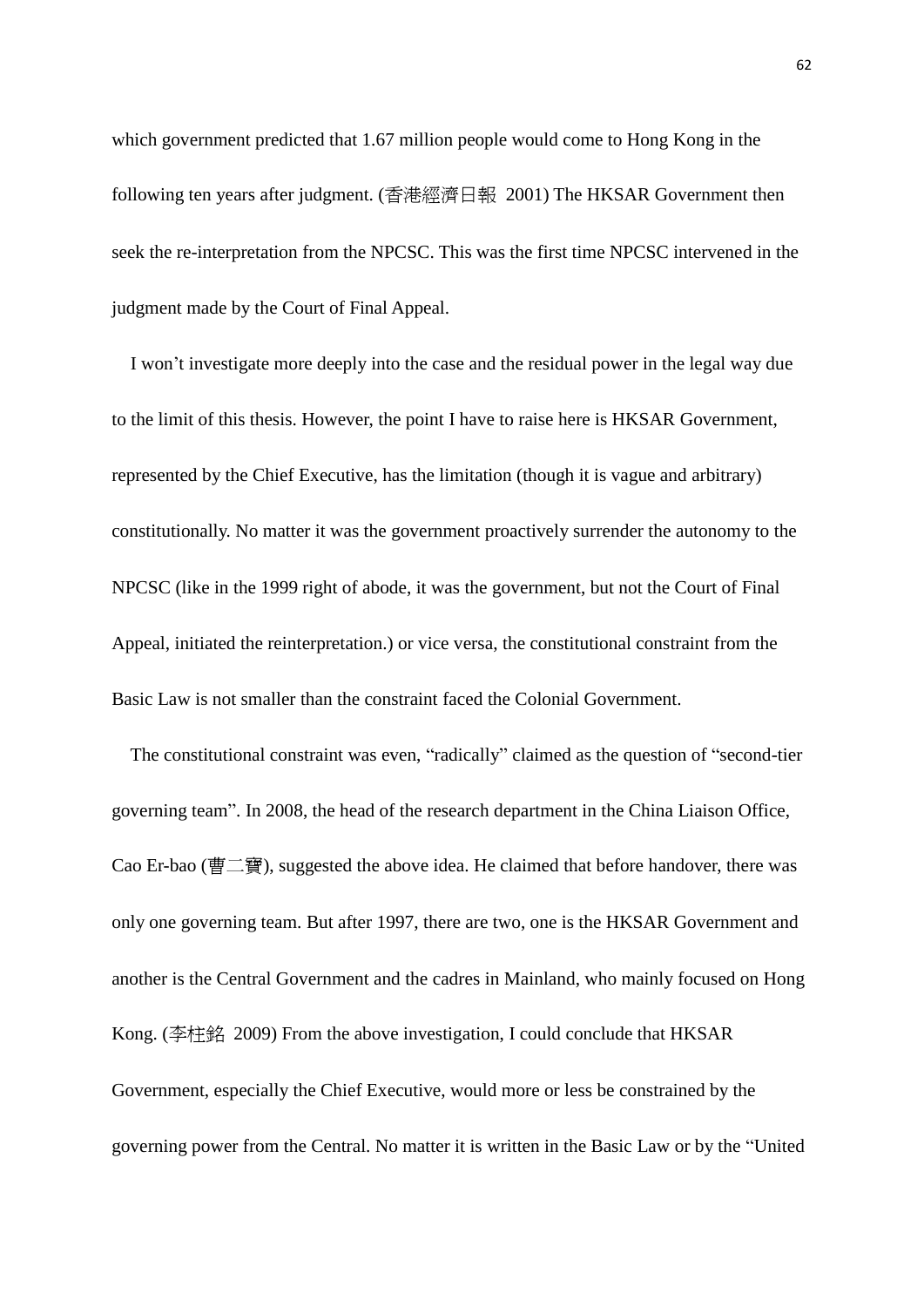Front" or any unofficial way, I would see these constraints set on the power of the Chief Executive as "constitutional constraint" because of the different style of work of Hong Kong and China. And I believe these constraints would not be smaller than the constitutional constraints faced by the Governors. These constraints, in the eye of people of Hong Kong, would be the source of the "legitimacy crisis" because they will question whether the Chief Executive is working in the sake of the people or not.

 So, constitutional constraints, after handover, still restricted the power of the Chief Executive and harmed his legitimacy. These constraints would be regarded by me as the Problem Stream in the theoretical framework, which later would be solved with certain kinds of method. I would suggest that the method is the NPM-reforms.

### **Political Condition**

"Tumultuous period" was used by Lau (2002: vii) to describe the era of Tung. It is true that Tung's administration had faced serious challenges, from the start in 1997.

 In the chronology recorded in Lau's book (2002: xii-xxxiv), the series of challenges were shown clearly. After Tung became the first CE, the Asian financial crisis started in the same month. "Speculative attacks" were launched against the HKD and the stock market within. On 23rd, the Hang Seng Index dropped 10.4%. (Lau 2002: xiv)

In December, deadly H5N1 (avian flu/bird flu) out broke. 1.3 million chickens in Hong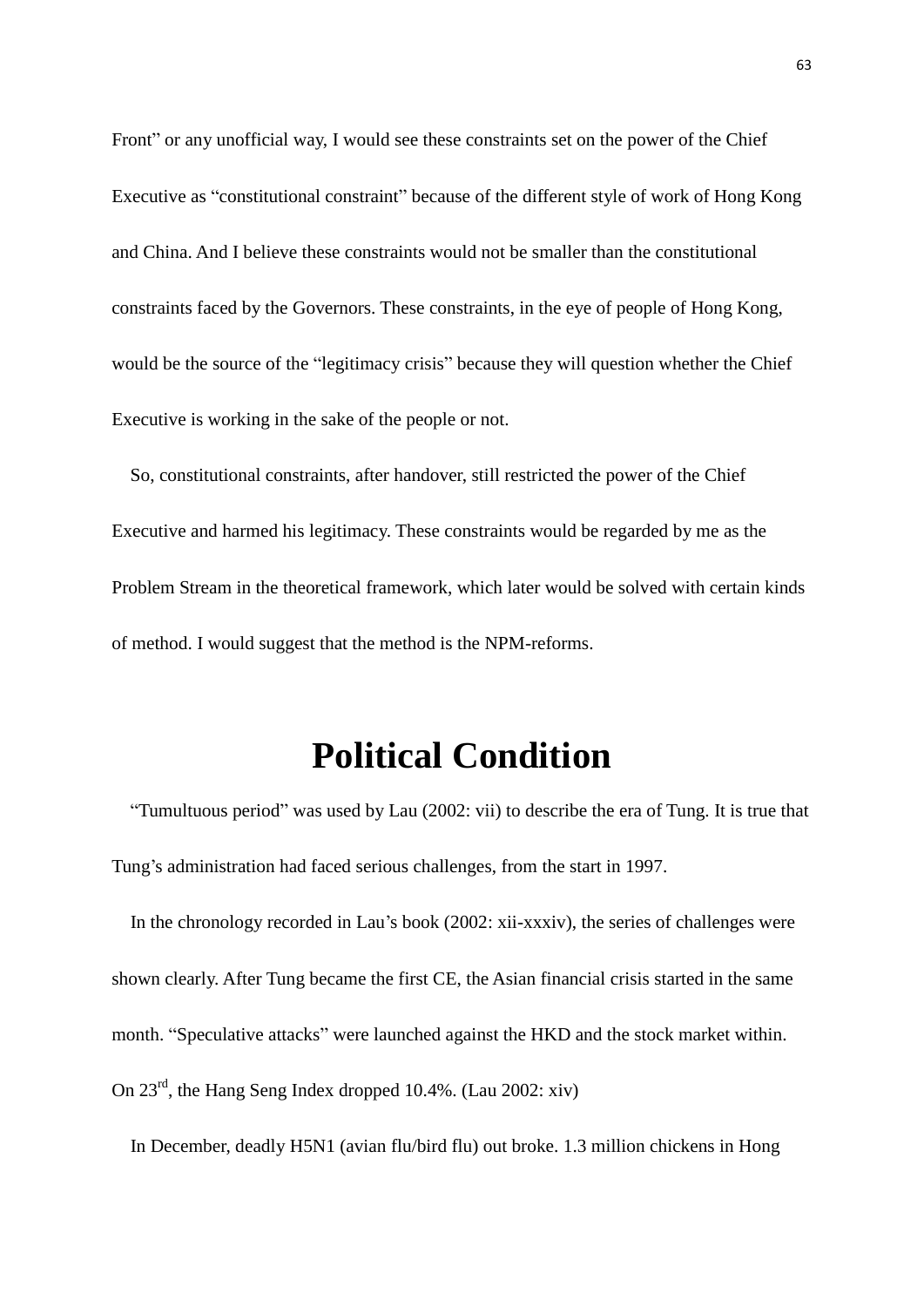Kong were slaughtered to get rid of the virus. However, the progress was much slower than the anticipation of the government. The job was not yet finished until mid-January 1998. (Lau 2002: xiv) Then, the lack of cooperation and efficiency aroused public concern and criticism for sure.

 In July 1998, the new Hong Kong International Airport was opened officially at Chek Lap Kok. Unfortunately, technical problems were found right after the opening. For example, flight information failed to be updated by the liquid crystal display. Flights were delayed. Passengers complained of losing luggage. Air-cargo computer system kept crashing. Everything was in a mess.

 What's more was the fall of Hong Kong into recession amid the Asian financial crisis, HKD, at the time, suffered from great pressure of devaluation. (Lau 2002: xvii)

With the kind of start, how can the Tung's administration immune from political constraint? Now, we will turn to the political constraints faced by Tung.

 Cheng (2001: 28) claimed that since handover, the performance of the civil service in Hong Kong had been fallen short, which attracted criticism from community. They were "committing one blunder after another" from the bird flu epidemic to the opening of the new airport.

 The criticism was vigorous. Especially after the appointed members in Legco were abolished, Li (2001: 85) claimed that it would be "very difficult to command a majority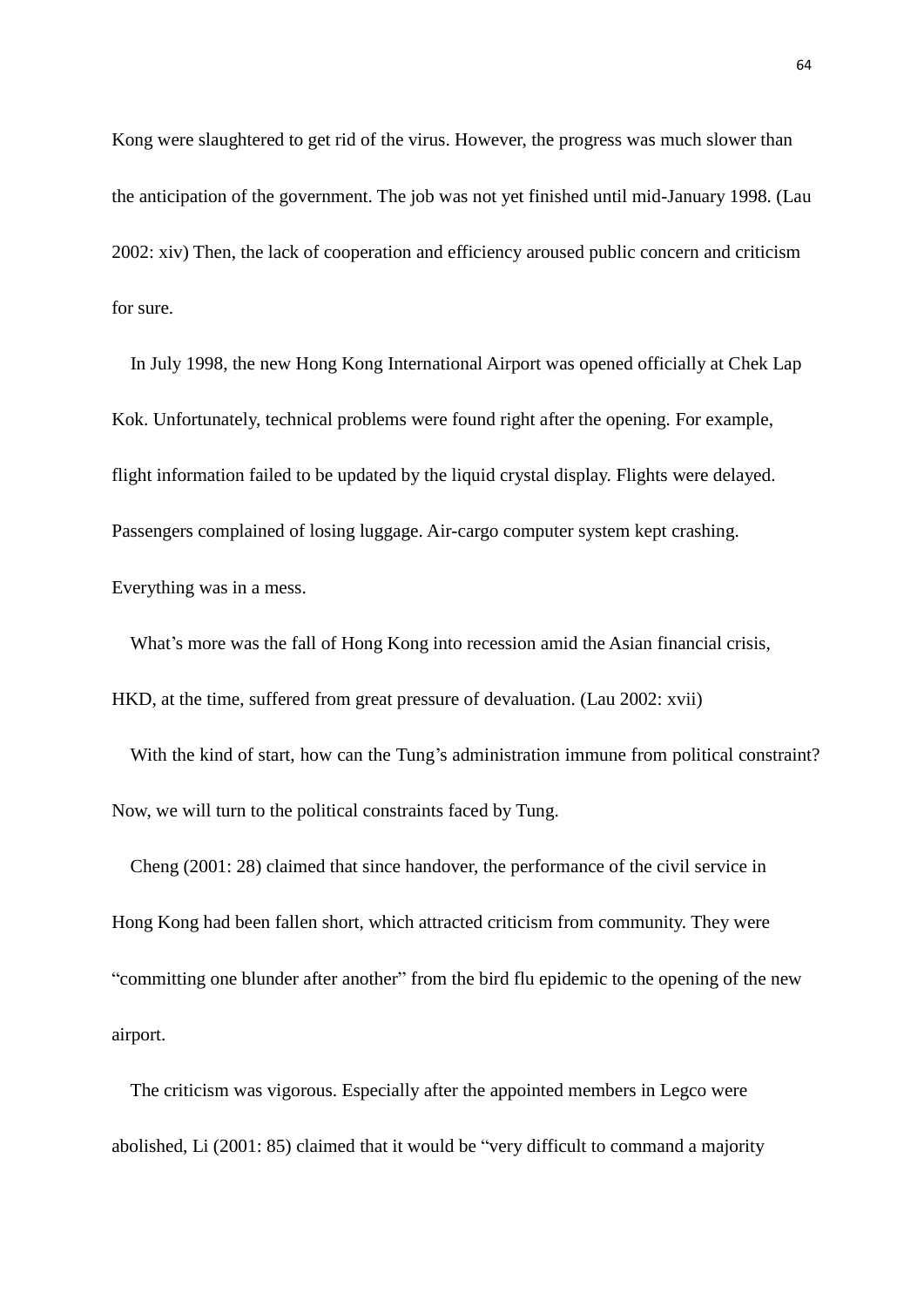support from the Legco". The problem framed by Li was the "lack of a stable pro-government coalition in the Legco". This is why government has to lobby and to be afraid of being rejected when the controversial initiatives were handed in there. The hardship faced by the executive branch would be more when the "number of popularly elected Legco members grows". (Li 2001: 94)

|      | Direct (G.C.) | Electoral Com.           | Indirect (F.C.) |
|------|---------------|--------------------------|-----------------|
| 1998 | 20            | 10                       | 30              |
| 2000 | 24            | 6                        | 30              |
| 2004 | 30            | $\overline{\phantom{0}}$ | 30              |

Figure 9. Legislative Council Composition

(from: [http://www.legco.gov.hk/general/chinese/intro/hist\\_lc.htm\)](http://www.legco.gov.hk/general/chinese/intro/hist_lc.htm)

 The above graph shows that the trend mentioned by Li has been undergoing since handover. So, it is plausible to argue that Tung's administration was facing more challenges from Legco. Especially when more direct elected seats were set, the competition would be more vigorous in election. Even though in the daily works of the legislators, they will try to attack government more vigorously to get the chance of exposure in media, then credit will be gained politically. Chung (2001: 223-224) even used "utopia" to describe the political system of colonial era to compare with the one after handover, in the eyes of the head of the executive branch.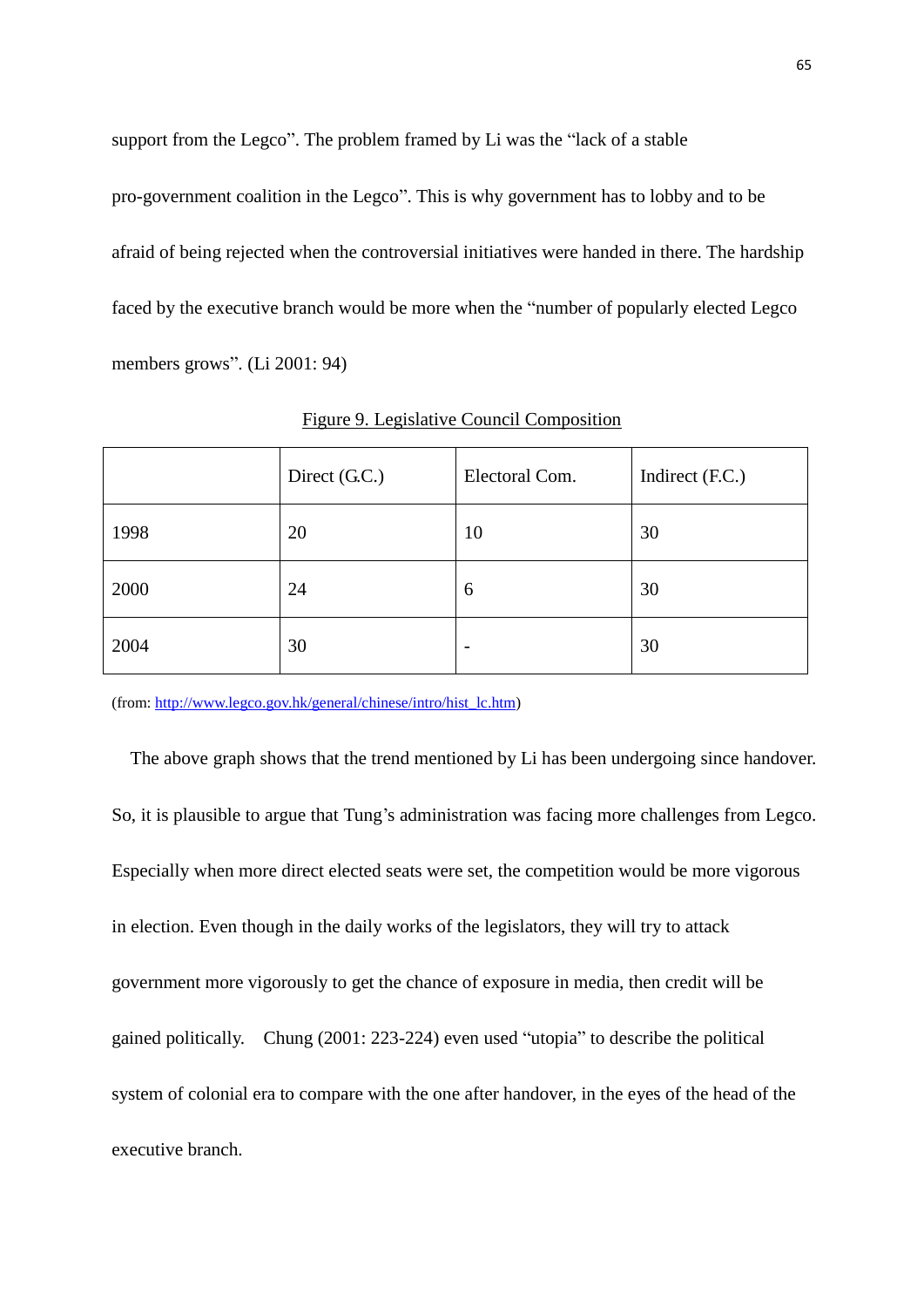Some advocates like Chung Sze-yuen (2001: 224) and Li (2001: 95) suggested the party politics as a way out for the dilemma faced by the Chief Executive in the Legco. It was advocated by Li in "ministerial system" which is not just the political appointment of bureau secretaries, but also the "fusion of the legislative and the executive branch". However, this way to ease the political constraint was once again restricted by the larger framework, the "constitutional constraint". It was because it was "legislative-led" system rather than "executive-led" system in the eyes of the P.R.C. Government. (Li 2001: 95) So, this "radical" advocate was ignored.

Tung even claimed that "it is a fundamental change to the political system in Hong Kong" and "Hong Kong has not yet reached the stage for such a change". (Li 2001: 95) Ironically, Tung launched the similar system in 2002, which is the Principal Official Accountability System (POAS). However, the system just advocated the importance of the appointment of the outside elites but ignored the importance of the closer relationship between the legislature-executive branches.

 The above example shows that the political constraint and the constitutional constraint are intermingled. For a "fundamental" change in political system, it is not possible to keep the constitution intact. Especially, "executive-led" system was implied by the Basic Law in various articles. The Article 74 would be one of them.

Although I don't know whether the Chief Executive wants to launch a political reform or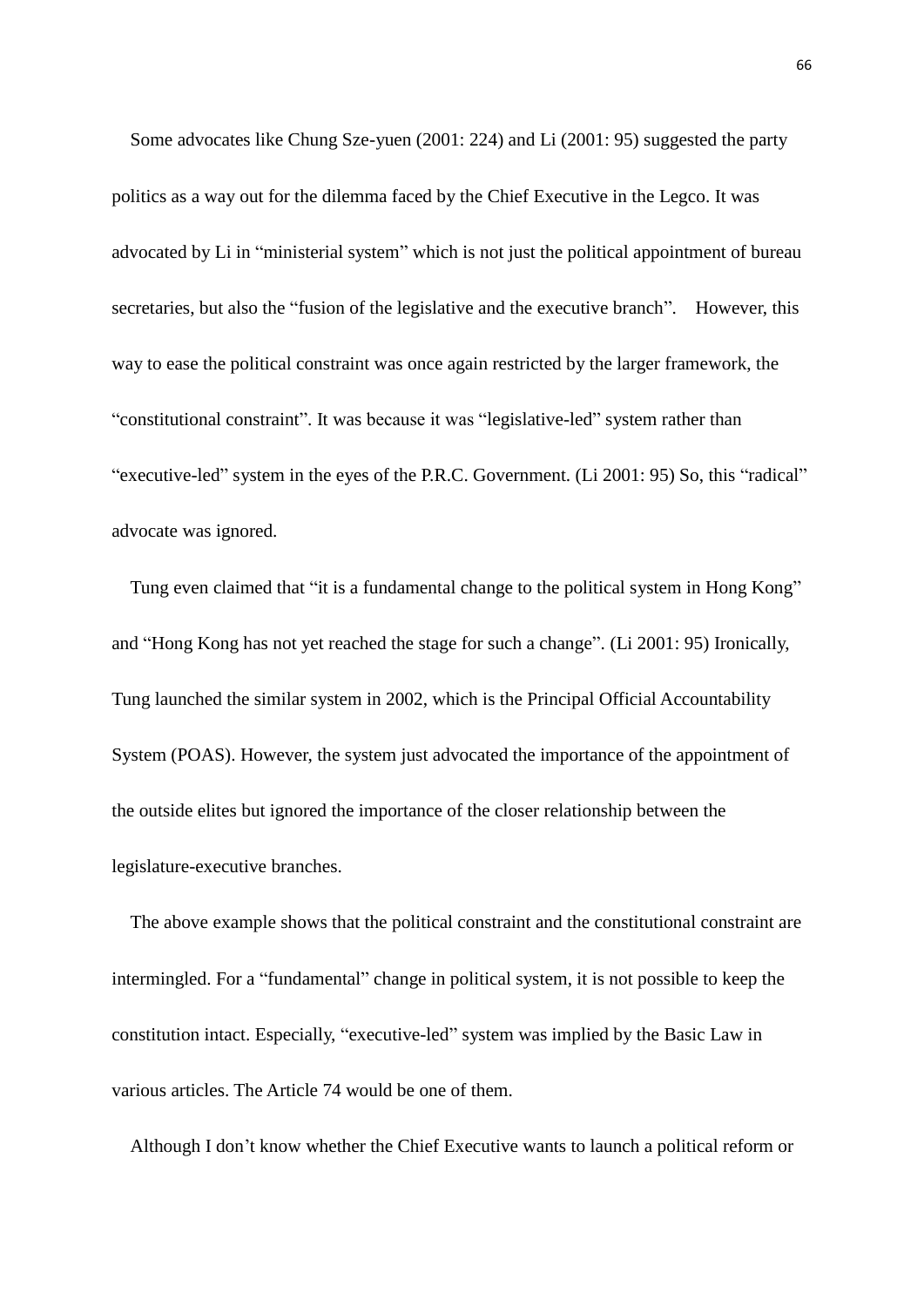not personally, I would like to point out here is even though he wants to do so, he will face a restrictive constitutional framework, the Basic Law. So, no matter what, not much big change can be done by the Chief Executive to gain legitimacy.

### **Ideology of the Decision Makers**

We can still reveal C.H. Tung's ideology by examining some of his policies made in his era.

 Cheung (2002: 48) had commented that Tung was being "accountable" and "obedient" to Beijing. 'Operating under a conspiracy mindset and in order to respond to Beijing's longstanding suspicions that Patten had "corrupted" Hong Kong's system of government, the new SAR Government under Tung Chee-hwa tried hard to roll back Patten's political reforms.' (Chung 2002: 48) It clearly shows that Tung was "responding" and echoing to Beijing's idea. In what Tung had done, insight may be brought out more clearly.

 Firstly, municipal councils were abolished in his hands. In the government proposal to the Provisional Legislative Council, the "district organizations" were needed to be "reorganized". (Cheung 2002: 49) Also, the appointment to the district councils was re-employed, which was abolished by Chris Patten before 1997. (Cheung 2002: 49)

 Secondly, the traditional voting method "first-past-the-post" was replaced by the "proportional representation". (Cheung 2002: 49) In the name of getting more people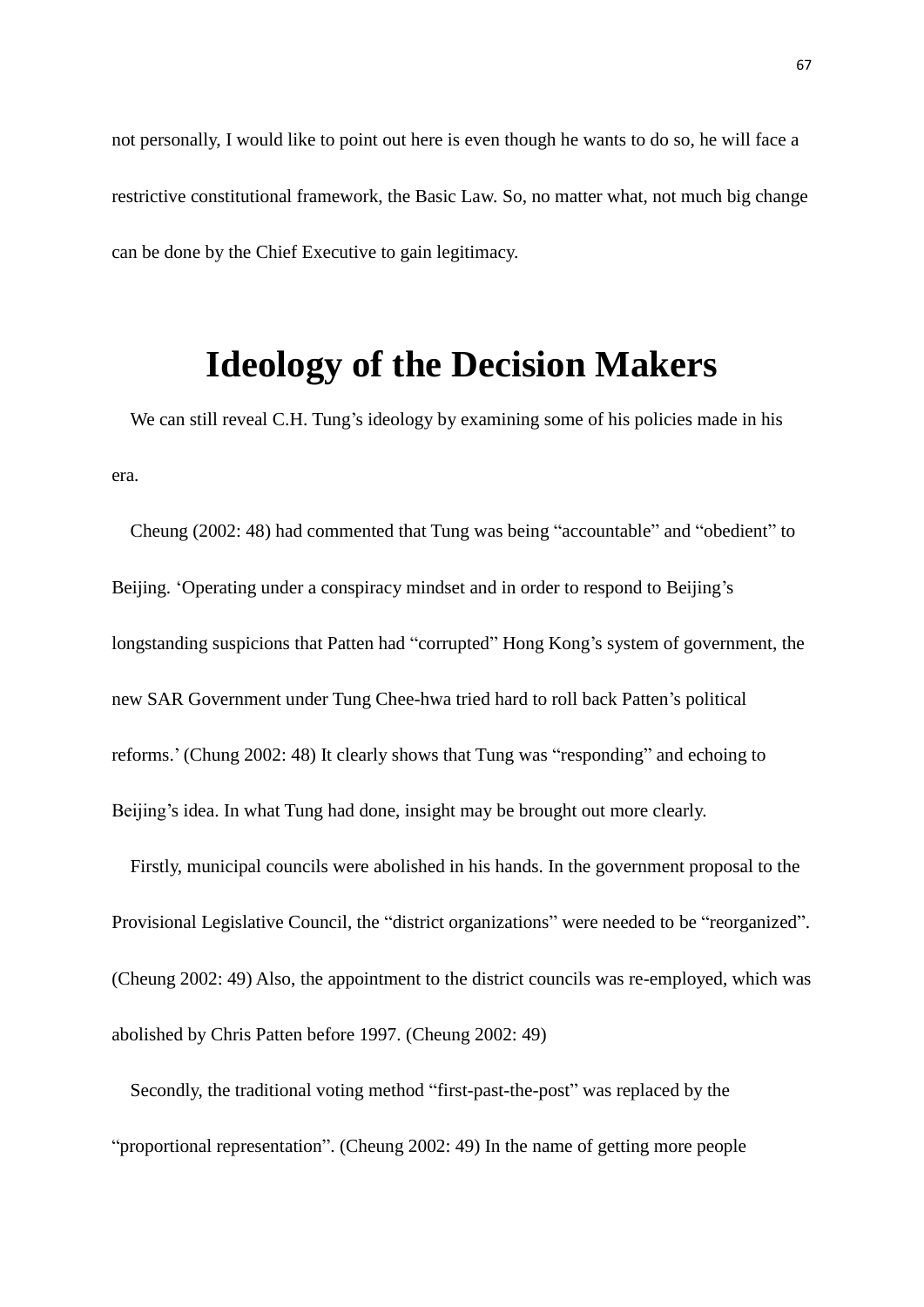represented in Legco, the pro-democracy parities, which enjoyed higher popularity in the previous system, were harmed.

 Thirdly, Tung Chee-hwa, in contrast to Chris Patten, retrogress the administrative culture to "Confucian" and "more colonial". Cheung (2002: 50) commented that as the reverse to the "old colonial culture of the administrative arrogance". In the same vein, the criticism from the editor of Ming-pao in 2001 named Tung's administrative culture as "neo-authoritarianism" (Ming Bao 2001)

 The above actions can be summarized, in my opinion, as "sweeping all the obstacles". In the policy address of Tung in 1997 and 1998, we can see he would like to advocate in the policy areas of "housing", "education" and "welfare of elderly". For example, he launched the controversial reform, "teaching in mother-tongue", in 1997. Although amendment was made on the number of the schools affected, the policy was successfully passed.

 Assuming that P.R.C. Government has not intervened in the above "regressive" political reform, the intention of Tung would probably be "to smoothen the procedure of the policies advocated". I would say his ideology is "more livelihood, less politics".

## **Power Struggles between C.H. Tung and Anson Chan**

Anson Chan was the first Chief Secretary of HKSAR. She joined the Colonial Government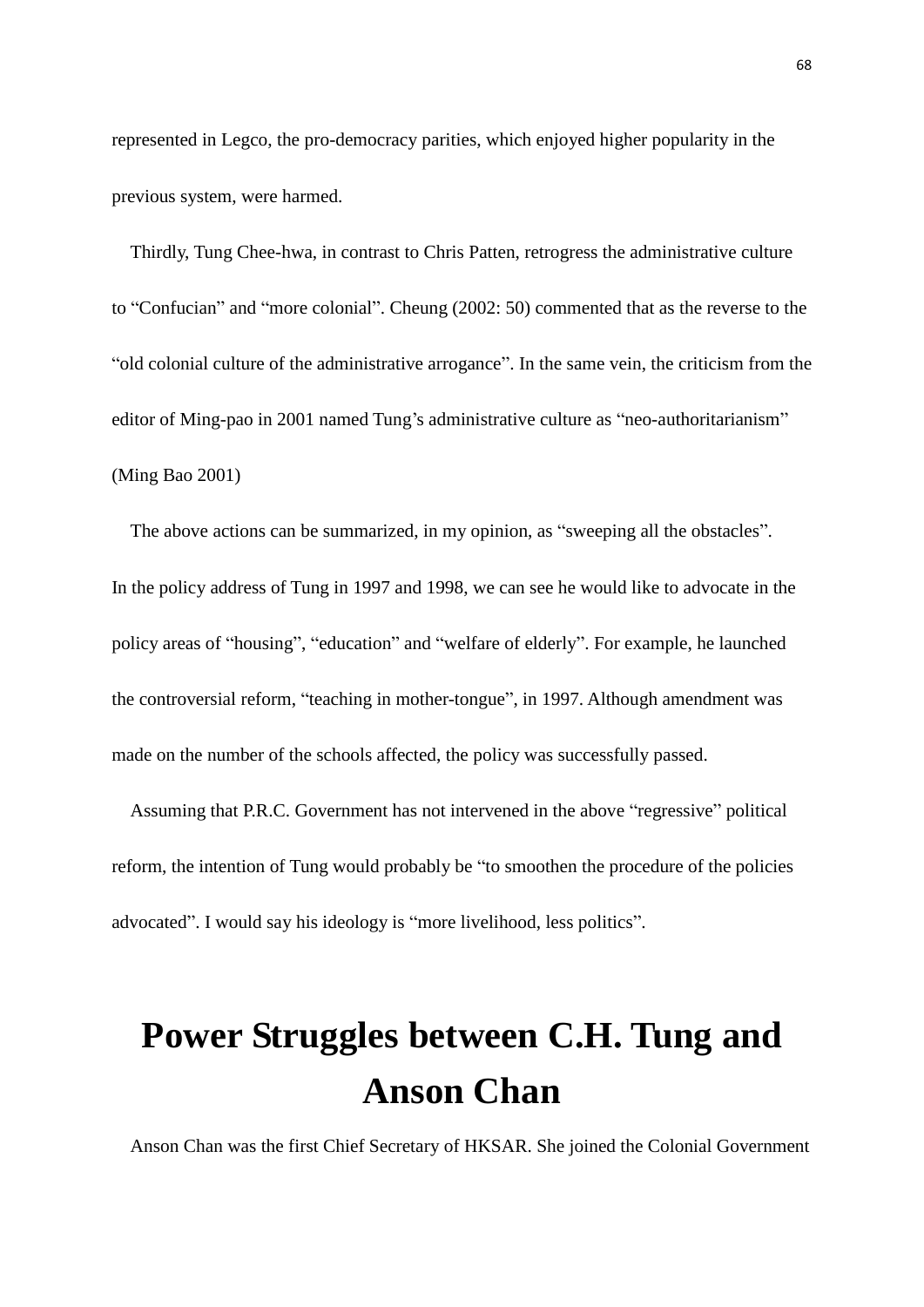in 1962 to be Administrative Officer. In a book revealing the secret files of Hong Kong (羅亞 君 1998: 212-214), a fascinating case was shown to convince the reader that Anson Chan was trusted by the Colonial Government. When Anson Chan was in the District Office, she had to handle a case in the New Territories. The writer said that it was usual to have corruption in this kind of case. Also, the Political Department (政治部) would get involved to investigate whether the officials involved are "loyal" to the Colonial Government or not. In the case of Anson Chan, she was passed. This means that in the eyes of Colonial Government, Anson Chan could be trusted. (羅亞君 1998: 214)

 The above case cannot show that whether Anson Chan will be loyal to the British Government in every circumstance. However, it can be shown that the identity of Anson Chan won't get confidence from the eyes of Beijing. So, whether good relationship between Anson Chan, as the "pre-servants of Colonial Government", and Tung Chee-hwa, the "mandate from Beijing", can be maintained should be subject to question.

#### *Summary*

 Tung, as the first Chief Executive, had his own "great" plan to rule Hong Kong, which was shown in his policy addresses. However, his plan, especially 85,000 units housing policy, cannot work well in the bad economic environment he was and in the serious challenges faced by him. He, certainly, lost his popularity in the economic downturn and a series of error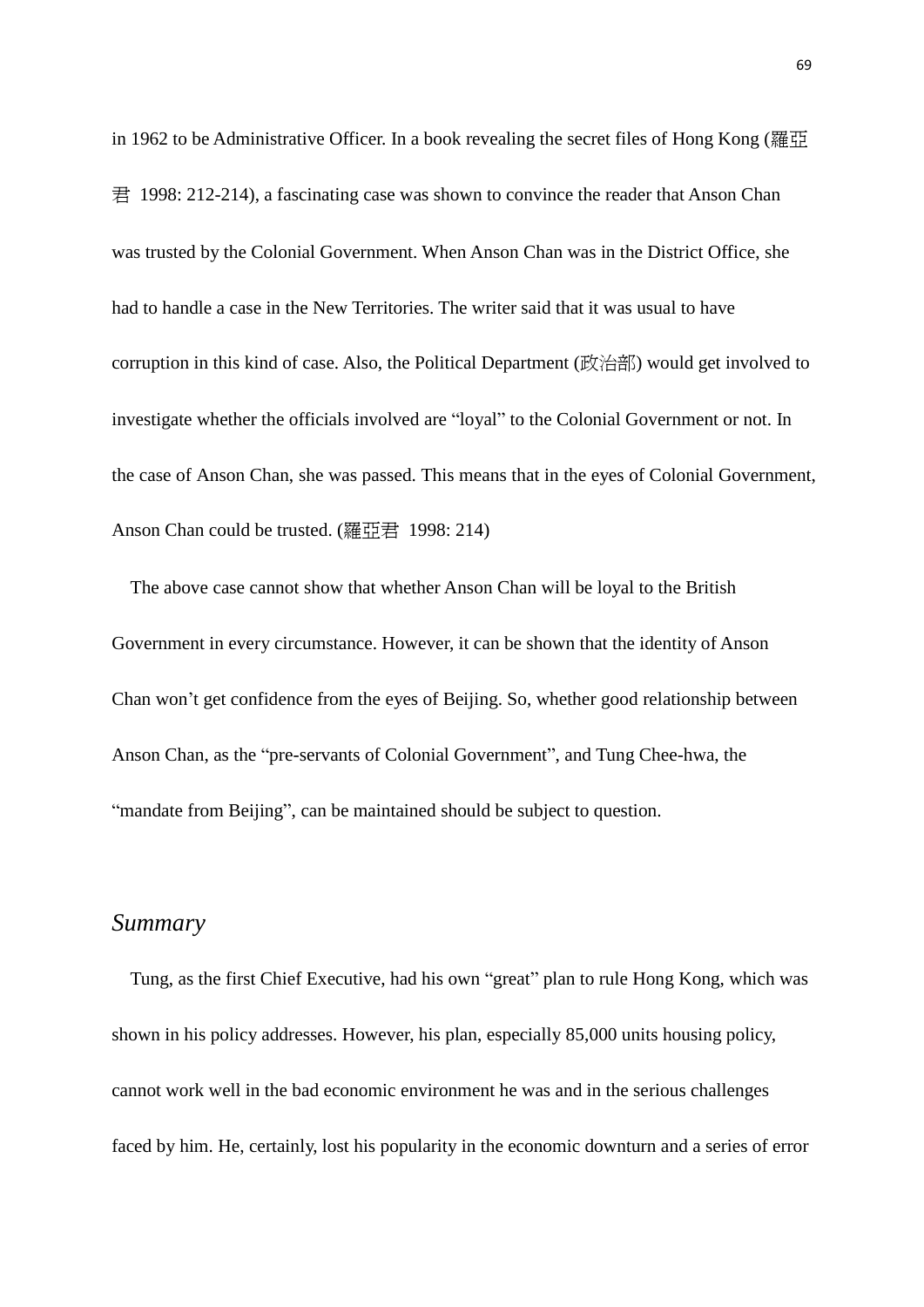made by his administration.

 So, what can he do? In the above chapter, the constitutional condition was explored to show "how much, if he wants, can be done to reform the political system to gain popularity and legitimacy?" The answer is "not much". Although Hong Kong has and is enjoying "high autonomy", the boundary between the two administrations is still in question. In my opinion, the problem of "residual power" harmed the HKSAR administration greatly, in the sense that the SAR government seems like a puppy when conflict occurred between the two. What I mean here is even though Hong Kong do not have the power and need to be independent, the "speciality" of the SAR would be a treasure to be protected by the SAR government. It seems that the first Chief Executive had not tried hard or capable to do so. That's why constitutional constraint still exist even it is "Hong Kong people ruling Hong Kong".

 Also, in the more developed Legco, the first Chief Executive would certainly face a lot more criticism than the governors in the colonial era. What's more is the relationship between the Chief Executive and his men is not good. I would say the relationship between him and Anson Chan would be the symptoms of this problem. There was even rumor that the POAS system was made to restrict the power of the post, the Chief Secretary. Anyway, replacing the senior civil service with an outsider would upset the civil service as a whole in the lower level. (Cheng 2001: 30-31) So, I would say that the Chief Executive also felt the "powerlessness", this time not from the constitution only, but also from the civil service.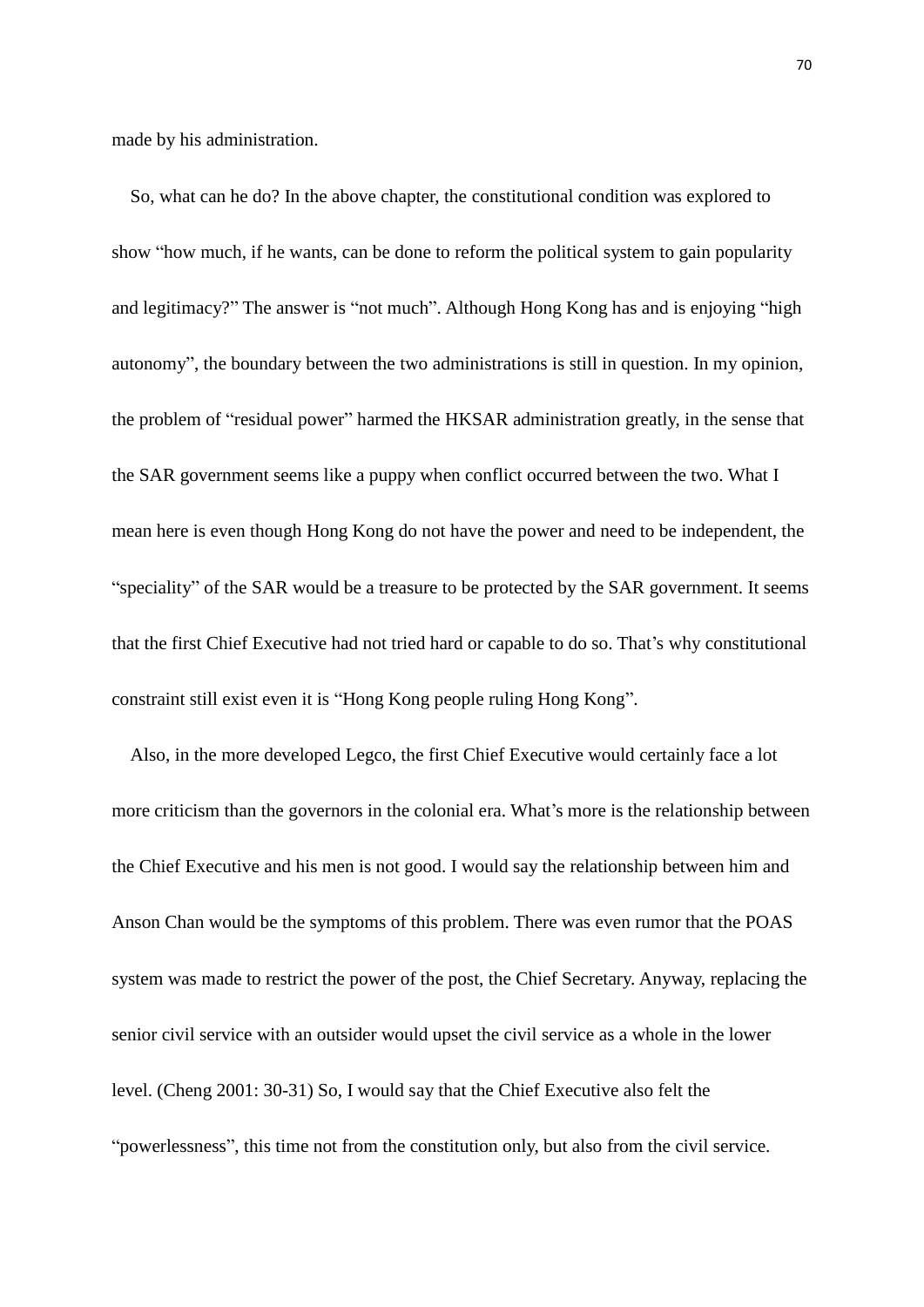NPM-reforms, as a tool to improve the image of the government as a whole, would be employed by Tung to re-gain his legitimacy. Especially, when he was restricted constitutionally, politically and by the "powerlessness", he had to think of method to gain popular support for his reforms on livelihood issues. So, I would argue, once again, NPM-reforms were employed by Tung as his "medicine" for the "low-legitimacy" disease.

## **Conclusion**

 The content of NPM-reforms is not a focus of this thesis. What I have focused is "how NPM-reforms were acted as a tool to regain the legitimacy lost?" In other words, "how NPM-reforms were acted as the political tool" is my question to answer.

 Started with the discussion on what NPM-reform is, the origin and the global divergence were discussed. Originated in the West, the NPM-reform has its historical-political root. The notion was the combination of different ideas like neo-liberalism, managerialism, public choice theory and agency theory. Although the concept was originated in the West, the concept was not exclusively monopolized by the countries. It was transferred to the East.

 However, the experience of the West cannot explain much on the question "why did the East employ such a concept?" So, with the discussion on the global divergence and regional convergence, the similar pattern of the launch of the NPM-reform was found. The administrative reforms seem to be employed to sustain the non-democratic regime in the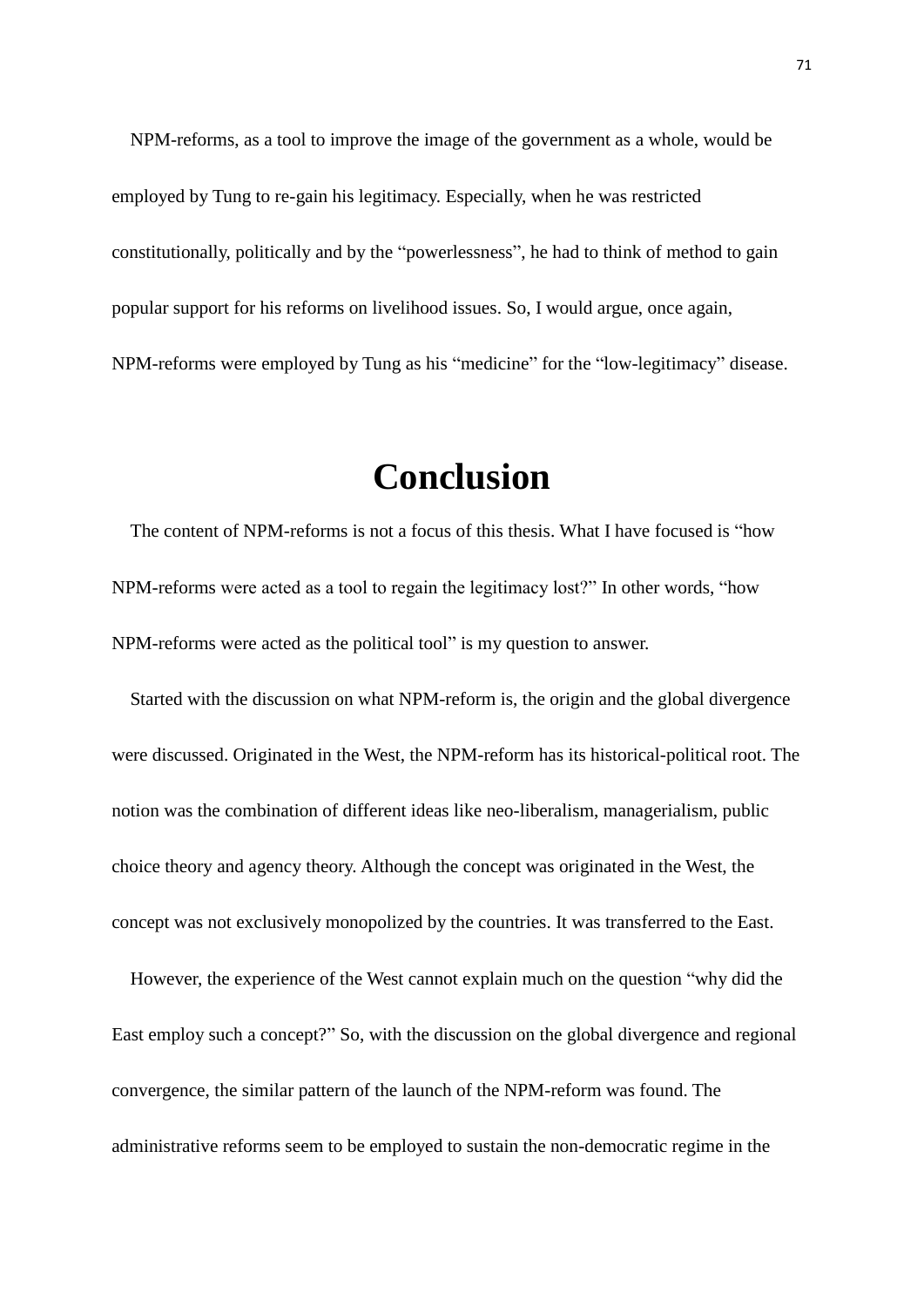region.

With light briefing on what the NPM-reform means in Hong Kong content, the conditions before the reforms were investigated. The aim of the part 4 was to differentiate the conditions in Hong Kong from the conditions in the West. In other words, the aim is to falsify the "universal formula" with the support of the case in Hong Kong. (The universal formula was falsified because the conditions the theory suggested were not matched with the case in Hong Kong) So, I would propose that "domestic factors" would be taken into account in the top-down NPM-reform.

So, what would be the "domestic factors"?

Borrowing Kingdon's theory, the Problem Stream, the Policy Stream and the Politics Stream can be investigated in order to know what the domestic conditions are.

The Policy Entrepreneurs, or Policy Actors, in the case of Hong Kong before 1997, would be the governors. From 1989 to 1992, I would say the Governor Wilson would be the one who "coupled" the problem with the policy alternative. However, the administrative reform launched in his era was limited. So, the significance would be lacked. However, from 1992 to 1997, when Chris Patten was in the seat of Governor, the significance would be obvious.

The problem in Problem Stream, framed by the Policy Entrepreneur Chris Patten, would be the "powerlessness of Colonial Government" constraint by the Constitutional Condition. The Policy Alternative in the Policy Stream would be the NPM-reform acted as the only way out.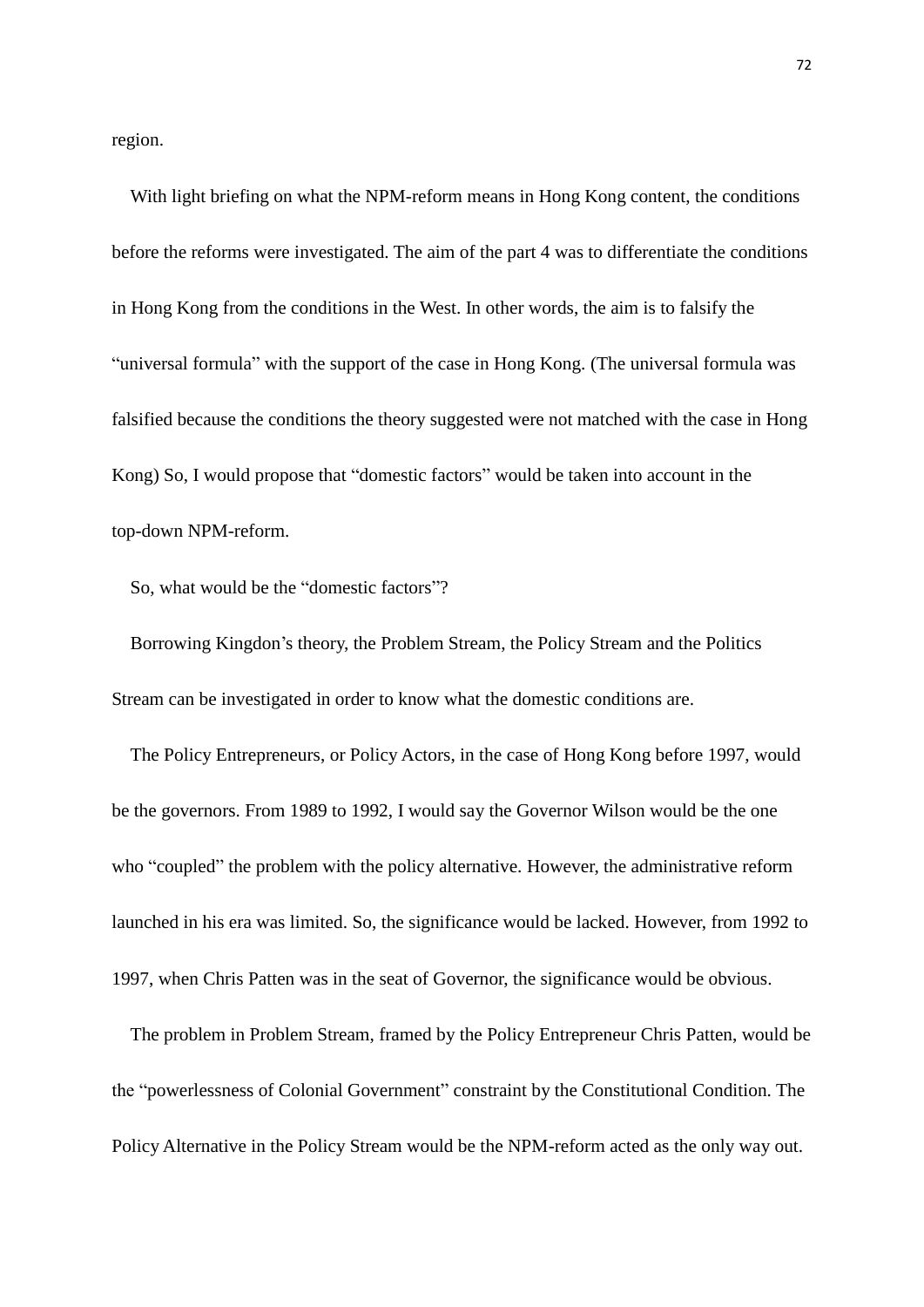The Politics Stream would be the ideology of the Decision Maker and the Political Condition at the time. The ideology would be the mission given to Chris, "to let British leave gloriously". The Political Condition would be the "higher demand from the public asking for protection of hongkongers' interest".

As what the theory suggested, if problem was coupled with the policy alternative and political condition was suitable, the "Policy Window" would be opened. In this sense, the open of the Policy Window means the NPM-reform being put on agenda.

The case after 1997 resembles the explanation above. C.H. Tung was the Policy Entrepreneur, who coupled problem with policy alternative. In the Constitutional Condition, Basic Law had paved the way of political development of HKSAR in the era of Tung, not much big change on political system can be done by the first C.E. I can still call this "powerlessness". At the same time, gigantic political pressure from the Legco was faced by Tung, with the series of policy failures in his era. So, "Problem" emerged. The Constitutional Condition was contributing to the problem in Problem Stream. It was powerlessness coupled by Tung with the NPM-reform, once again acted as policy alternative.

Also, Tung would be obedient to the idea of P.R.C. Government. Any vigorous political reform was not possible to be launched by the first C.E. who was asked to abolish the political reforms done by Chris Patten before 1997. At the same time, changes on "livelihood" were emphasized by Tung. Any change which can smoothen the implementation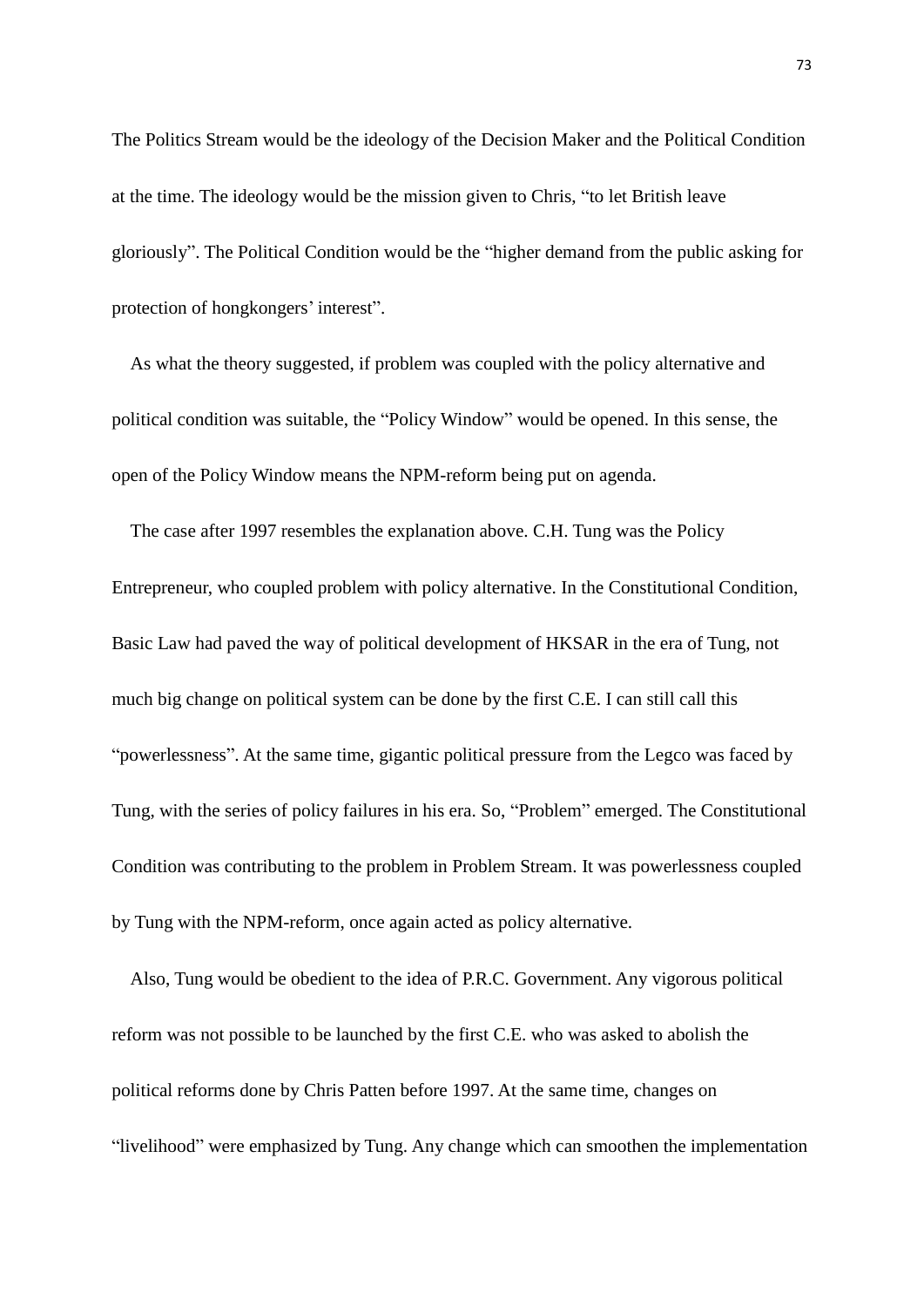of the policy would be favorable. The "solution" employed by Tung was the NPM-reform.

Once again, Kingdon's theory helps us to clarify the elements for a policy being put on agenda. In both cases of Chris Patten and C.H. Tung, the theoretical framework can successfully outline the "coupling effect" of the "policy entrepreneur" and the importance of "when" and "why" a certain policy was launched. It can in return, help to supplement the "universal agenda" with the domestic factors like constitutional condition, political condition and ideology of the decision maker.

To conclude, NPM-reform was not launched just because of the "efficiency" brought. The rhetoric of "efficiency" was brought by the policy actor to seek for their political credit. In return, the rhetoric of "efficiency" is to sustain their regimes, mostly non-democratic. Nonetheless, the NPM-reforms would be a good tool to regain the legitimacy when political reforms were restricted by the constitutional constraint.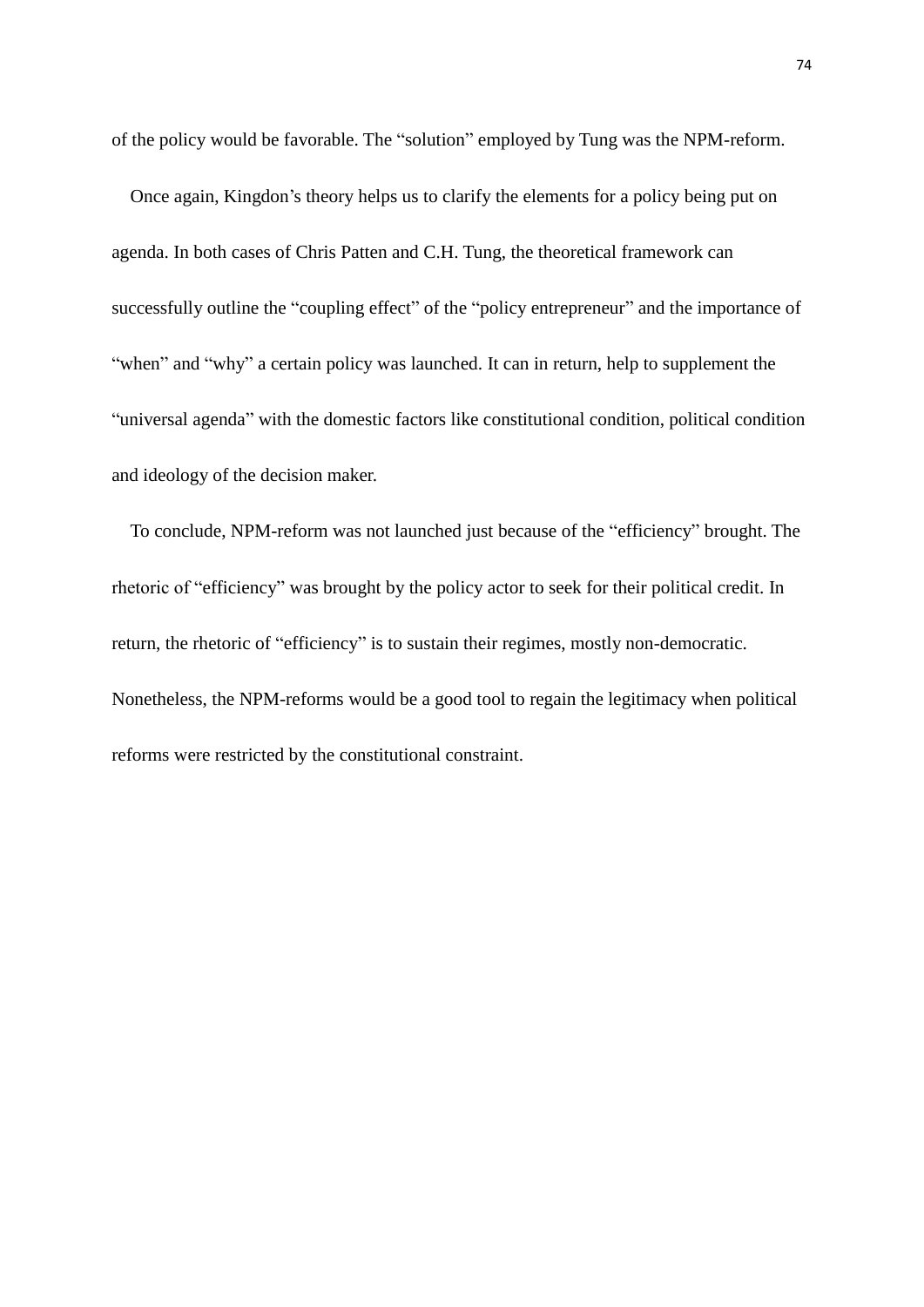## **References**

Basic Law 2008. Accessed on 26 April. Available at:

<http://www.basiclaw.gov.hk/en/basiclawtext/index.html>

- Boston, J. 2011. 'Basic NPM Ideas and their Development'. In *Ashgate Research Companion to New Public Management* , eds. T. Christensen and P. Laegreid. Surrey: Ashgate Publishing Limited.
- Buchanan, J. 1978. 'From Private Preferences to Public Philosophy: The Development of Public Choice'. In *The Economics of Politics*, ed. J. Buchanan. London: Institute of Economic Affairs.
- Burns, John P. 2002. 'Civil Service Reform in the HKSAR'. In *The First Tung Chee-hwa Administration – The First Five Years of the Hong Kong Special Administrative Region*, ed. S.K. Lau. Hong Kong: the Chinese University Press.
- Census and Statistics Department 1982. *Hong Kong Annual Digest of Statistics*. Hong Kong: Census and Statistics Department
- Census and Statistics Department 1989. *Hong Kong Annual Digest of Statistics*. Hong Kong: Census and Statistics Department
- Census and Statistics Department 1994. *Hong Kong Annual Digest of Statistics*. Hong Kong: Census and Statistics Department

Census and Statistics Department 1999. *Hong Kong Annual Digest of Statistics*. Hong Kong: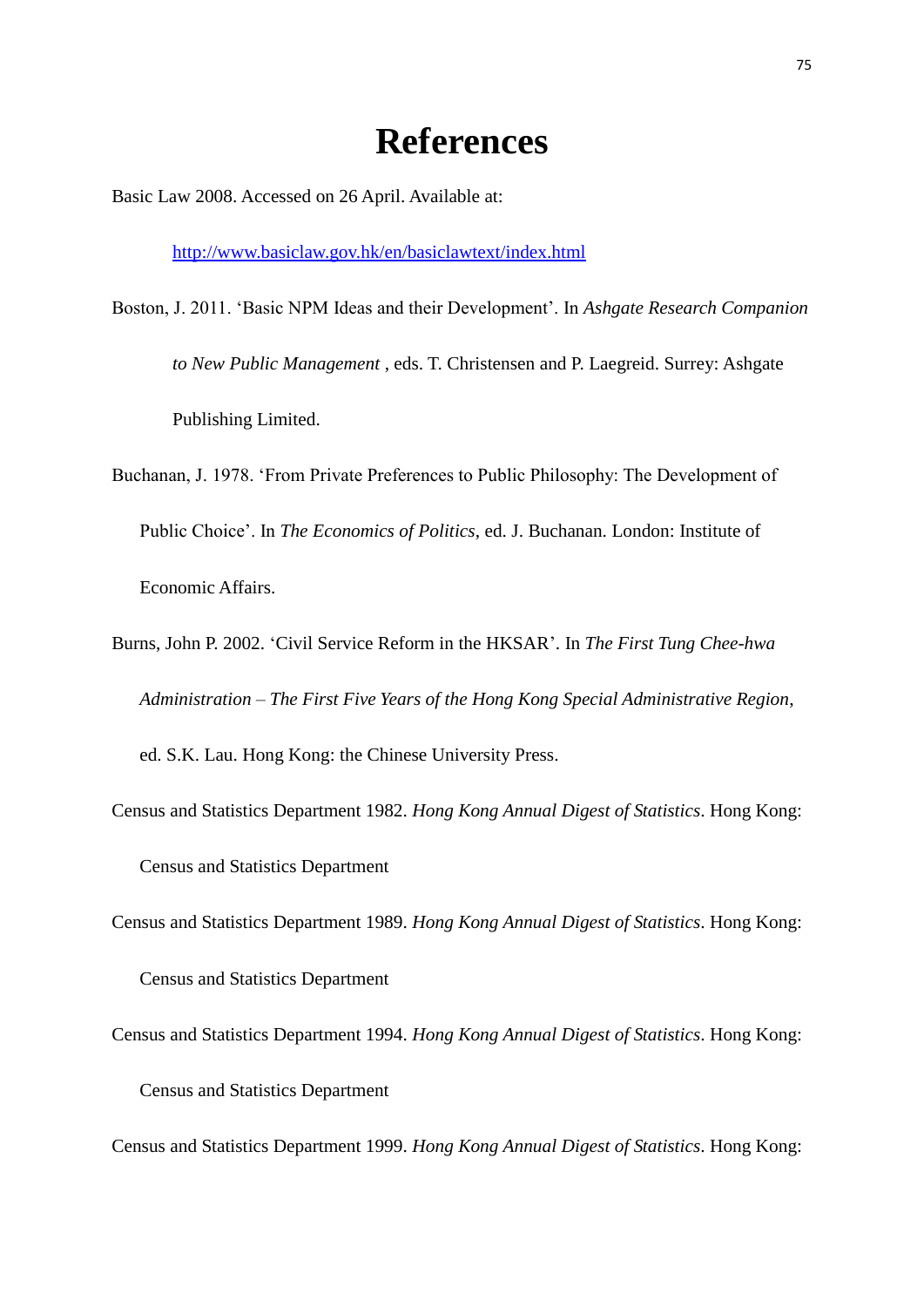Census and Statistics Department

- Chantrill, Christopher 2012*. US government spending*. Accessed at 7 March 2012. Available at [http://www.usgovernmentspending.com/past\\_spending](http://www.usgovernmentspending.com/past_spending)
- Cheng, J. Y. S. 2001. 'The Constitutional, Political, and Legal Order of the Hong Kong Special Administrative Region'. In *Political Development in the HKSAR*, ed. Joseph Y. S. Cheng. Hong Kong: City University of Hong Kong.
- Cheung, A. B. L. 1995. 'Financial, managerial and political dimensions of public sector reform'. In *Public Sector Reform in Hong Kong: Key Concepts, Progress-to-Date, Future Directions*, eds. Jane C. Y. Lee and A. B. L. Cheung. Hong Kong: the Chinese University Press.
- Cheung, A. B. L. 1996a. 'Efficiency as the rhetoric: public sector reform in Hong Kong explained'. *International Review of Administrative Sciences* 62(1): 31-47
- Cheung, A. B. L. 1996b. 'Public sector reform and the re-legitimization of public bureaucratic power: the case of Hong Kong'. *International Journal of Public Sector Management.* 9(5/6): 37-50.
- Cheung, A. B. L. 2001. 'Understanding Public Sector Reforms: Global Trends and Diverse Agendas'. In *Public Sector Reform in Hong Kong, eds.* A. B. L. Cheung & Jane C. Y. Lee . Hong Kong: the Chinese University Press.
- Cheung, A. B. L. 2002. 'The changing political system: executive-led government or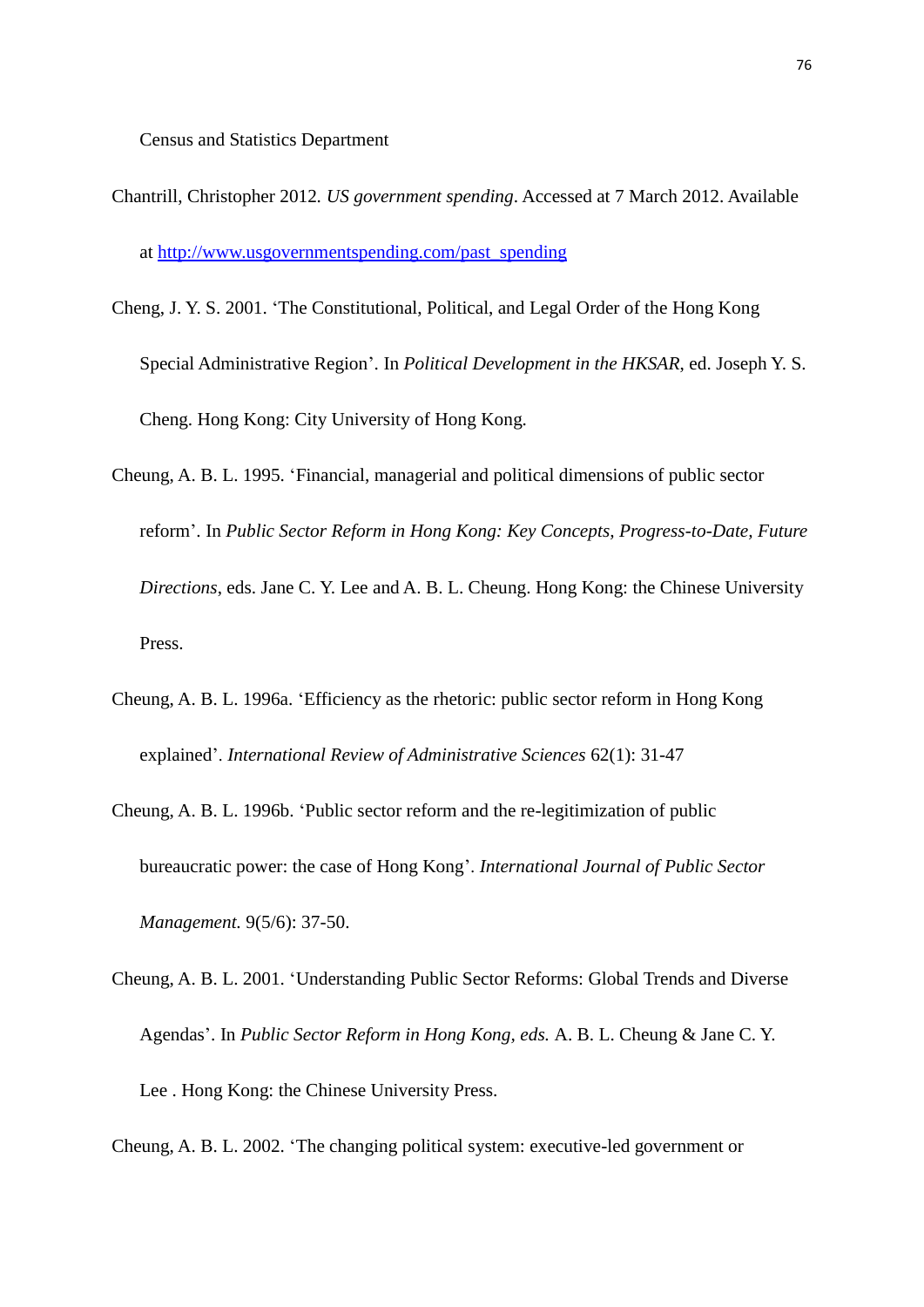"disabled governance"?'. In *The First Tung Chee-hwa Administration – The First Five Years of the Hong Kong Special Administrative Region*, ed. S.K. Lau. Hong Kong: the Chinese University Press.

- Cheung, A. B. L. 2011. 'NPM in Asian Countries'. In *Ashgate Research Companion to New Public Management*, eds. T. Christensen and P. Laegreid. Surry: Ashgate Publishing Limited.
- Christensen, T. & Laegreid, P. 2011.'Introduction'. In *Ashgate Research Companion to New Public Management*, eds. T. Christensen and P. Laegreid. Surry: Ashgate Publishing Limited.
- Chung, S. Y. 2001. *Hong Kong's Journey to Reunification – Memoirs of Sze-yuen Chung* (in Chinese) Hong Kong: Chinese University Press.
- Civil Service Bureau. 1999. *Civil Service Reform*, Accessed 27 February 2012. Available at

<http://www.info.gov.hk/archive/consult/1999/reforme.pdf>

Efficient Unit (EU). 1995. *Serving the Community – A Management Guide for Civil Servants*,

Accessed 27 February 2012. Available at

[http://www.eu.gov.hk/sc\\_chi/publication/files/95\\_mgt\\_guide.pdf](http://www.eu.gov.hk/sc_chi/publication/files/95_mgt_guide.pdf) .

Efficient Unit (EU). 2005. Managing for Result, Accessed 27 February 2012. Available at

[http://www.eu.gov.hk/english/history/history\\_man/history\\_man.html](http://www.eu.gov.hk/english/history/history_man/history_man.html)

Eisenhardt, K. 1989. 'Agency Theory: An Assessment and Review'. *The Academy of*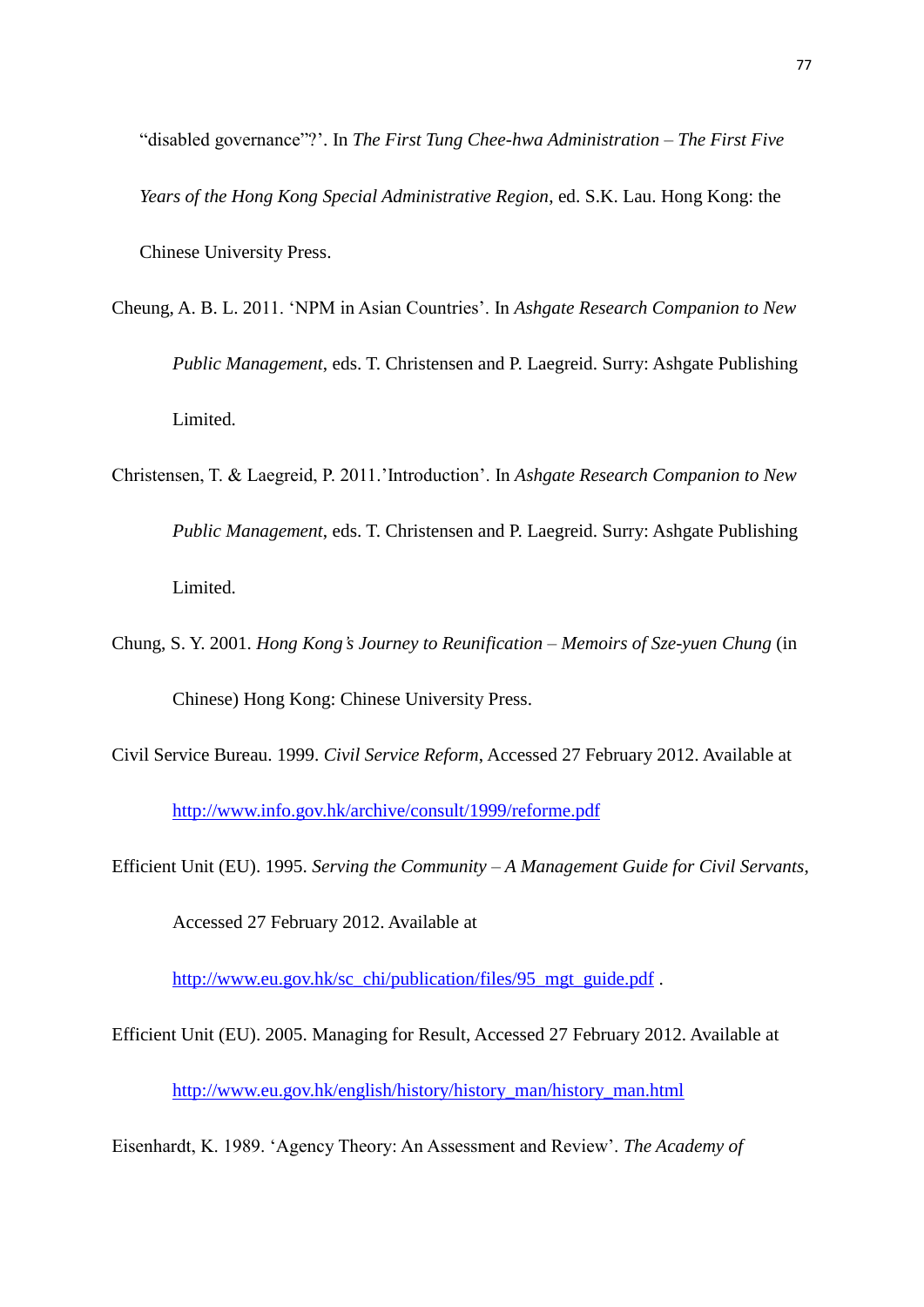*Management Review* 40(1): 57-74.

- Halligan, J. 2011. 'NPM in Anglo-Saxon Countries'. In *Ashgate Research Companion to New Public Management*, eds. T. Christensen and P. Laegreid. Surry: Ashgate Publishing Limited.
- Hood, C. 1991. 'A Public Management for All Seasons'. *Public Administration* 69(1): 3-19.
- Kingdon, J. W. 1984. *Agenda, Alternatives and Public Policies*, Boston: Little, Brown & Co.
- Lau, S. K. 1978. *Utilitarian Familism: the basis of political stability in Hong Kong*. Hong Kong: Social Research Centre, Chinese University of Hong Kong.
- Lau, S. K. 2002. 'Tung Chee-hwa's Governing Strategy: The Shortfall in Politics'. In *The First Tung Chee-hwa Administration – The First Five Years of the Hong Kong Special Administrative Region*, ed. S.K. Lau. Hong Kong: the Chinese University Press.
- Lee, J. C. Y. 2001. 'The Changing Context of Public Sector Reform and Its Implications in Hong Kong'. In *Public Sector Reform in Hong Kong*, eds. A. B. L. Cheung and Jane C. Y. Lee. Hong Kong: the Chinese University Press.
- Li, P. K. 2001. 'The Executive-Legislature Relationship in Hong Kong: Evolution and Development'. In *Political Development in the HKSAR*, ed. Joseph Y. S. Cheng. Hong Kong: City University of Hong Kong.
- Liou, K. T. 1992. 'Privatizing state-owned enterprises: the Taiwan experience'. *International Review of Administrative Sciences* 58(3): 403-419.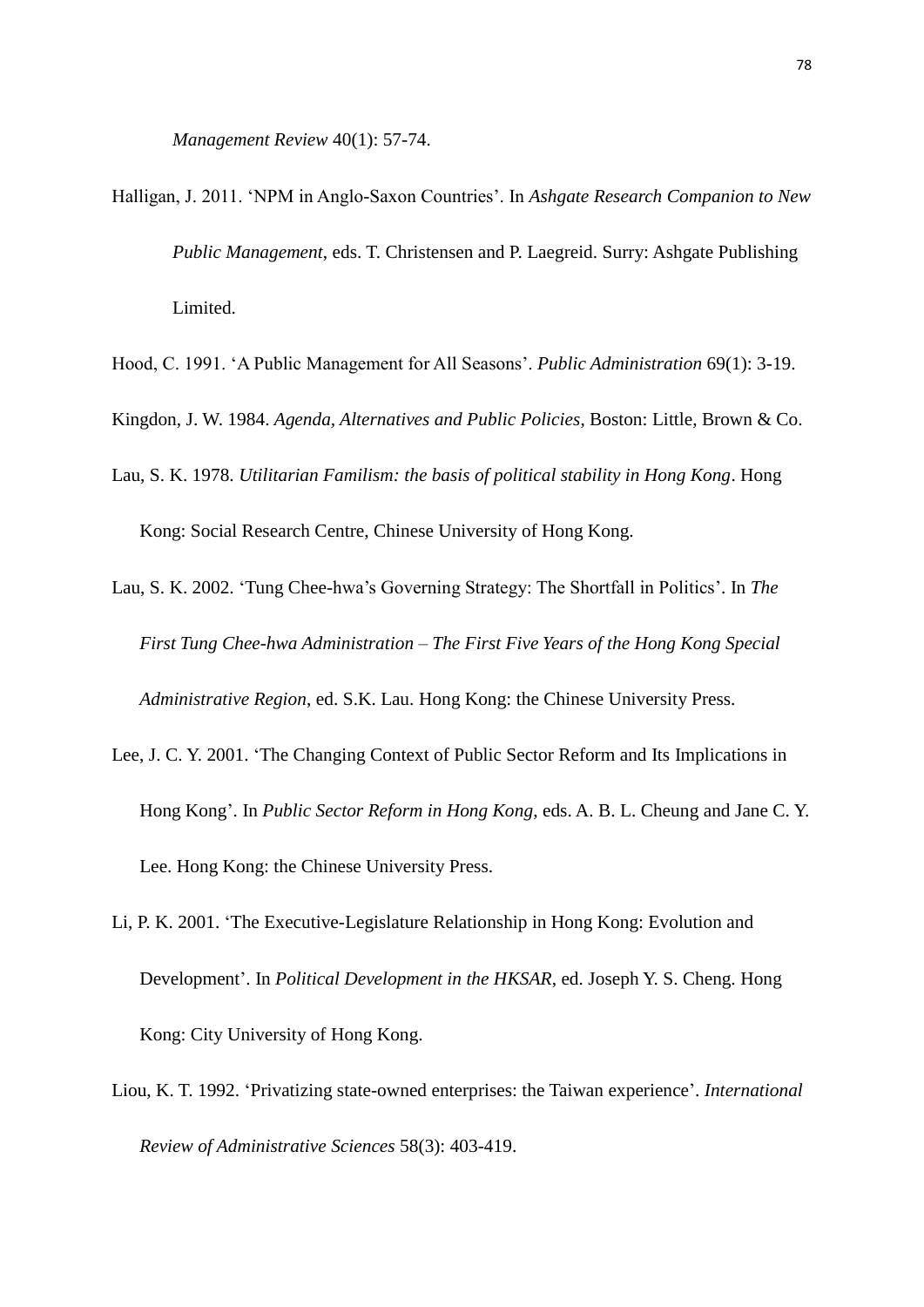- Lo, S. H. 1997. 'Political Opposition, Co-optation and Democratization: the Case of Hong Kong'. In *Political Order and Power Transition in Hong Kong*, ed. Pang-kwong Li. Hong Kong: the Chinese University of Hong Kong.
- Niskanen, W.A. 1971. *Bureaucracy and Representative Government*. Chicago: Aldine Atherton.
- Perkin, Ian 1997. 'The Economy', In *The Other Hong Kong Report*, ed. Joseph Y. S. Cheng. Hong Kong: the Chinese University Press.
- Sankey, C. 1995. 'Public Sector Reform: Past Development and Recent Trends,'. In *Public Sector Reform in Hong Kong : Key Concepts, Progress-to-Date and Future Directions* ,

eds. A. B. L. Cheung and Jane C. Y. Lee. Hong Kong: The Chinese University Press

- Sankey, C. 2001. 'An Overview of Public Sector Reform Initiatives in the Hong Kong Government Since 1989'. In *Public Sector Reform in Hong Kong* , eds. A. B. L. Cheung and Jane C. Y. Lee. Hong Kong: the Chinese University Press.
- Scott, I. 2000. 'Public sector reform and middle managers in Hong Kong'. *Asian Journal of Public Administration* 22(2): 107-134.
- Scott, I. 2005. *Public Administration in Hong Kong – Regime Change and its Impact on the Public Sector*. Singapore: Marshall Cavendish International.

Sino-British Joint Declaration 1984. Accessed on 25 April. Availabe at

<http://www.hkbu.edu.hk/~pchksar/JD/jd-full1.htm>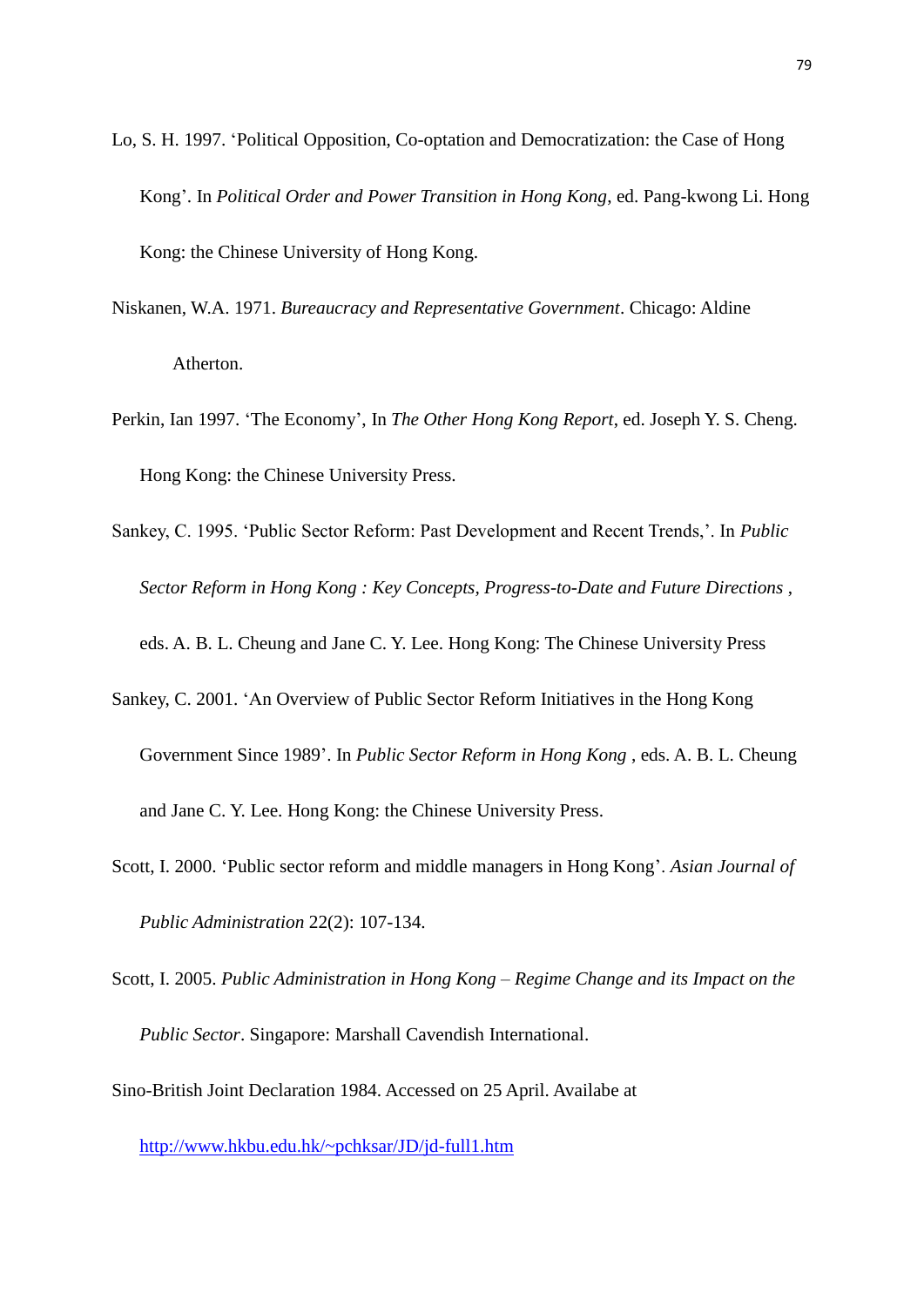Thatcher, Margaret 1993. *The Downing Street Years*. London: Harper Collins Publishers.

Treasury Department 1991. *Statistical abstract of the United States*. Washington: G. P. O.

Tsang, Donald 2006. Big Market, Small Government. Accessed on 7 March. Available at <http://www.ceo.gov.hk/eng/press/oped.htm>

Tsang, Steve 1997. 'Realignment of Power: The Politics of Transition and Reform in Hong Kong'. In *Political Order and Power Transition in Hong Kong*, ed. Pang-kwong Li. Hong Kong: the Chinese University of Hong Kong.

- Tung, C. H. 1997. *The 1997 Policy Address*, Accessed on 27 February. Available at <http://www.policyaddress.gov.hk/pa97/english/patext.htm>
- Tung, C. H. 1998. *The 1998 Policy Address*, Accessed on 27 February. Available at <http://www.policyaddress.gov.hk/pa98/english/policy2.htm>
- Tung, C. H. 1999. The 1999 Policy Address, Accessed on 27 February. Available at <http://www.policyaddress.gov.hk/pa99/english/part6.htm#b1>

Williamson, O. 1985. *The Economic Institutions of Capitalism: Firms, Markets, Relational Contracting.* New York: Free Press.

卜約翰 2010。政府管治能力與香港公務員。香港: Oxford University Press

孫同文 1999。*治理能力與行政革新 – 香港行政革新的經驗與啓示*。香港: 香港海峽兩 岸關係研究中心

陳昕, 郭志坤 1998。香港全紀錄 *(*卷二*)*。香港: 中華書局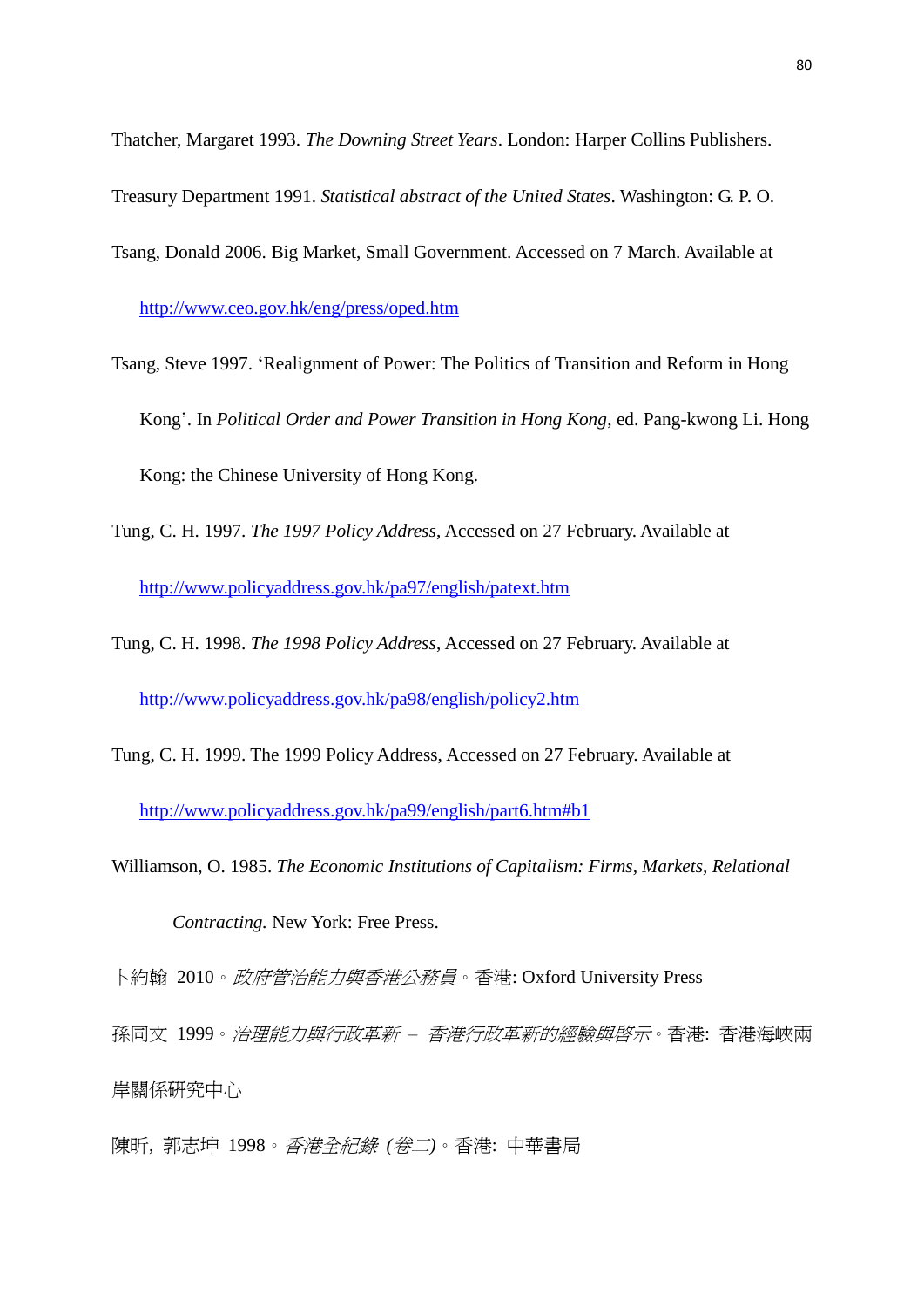文思成 1994。香港政府及施政架構。香港: 三聯書店

聶振光 1991。香港公務員制度。香港: 中華書局

萬朝領 1990。香港公務員制度。廣東: 廣東人民出版社

王叔文 1998。香港公務員制度研究。北京: 中共中央黨校出版社

錢世年 1996。1997 香港公務員架構的回顧與前膽。香港: 香港退休公務員協會有限公

司

人事部國際交流與合作司 1992。香港公務員制度。中國: 人事部高級公務員培訓中心

張炳良 1998。 '不浪費不等於有效率'。*.* 明報 25 November

文匯報 1999。'陳方安生: 政府會承擔責任' 。文匯報 28 January

文匯報 1999a 。 '人大有權糾正終院偏差' 。 文匯報 24 May.

呂大樂 2007。四代香港人。香港: 進一步多媒體有限公司

何志平 2011。還看今朝﹕致謝動議巳過時。東方日報 01 November. Accessed on 25 April.

Available at: [http://orientaldaily.on.cc/cnt/news/20111101/00184\\_012.html](http://orientaldaily.on.cc/cnt/news/20111101/00184_012.html)

蘋果日報 1999。 '公開討論化解猜疑' 。蘋果日報 24 February.

香港經濟日報 2001。 '5114 人爭居權終審 指港府出爾反爾' 。 香港經濟日報 29 May. 李柱銘 2009。 '曹二寶文章證一國兩制騙人' 。 信報財經新聞 18 April.

中華人民共和國香港特別行政區立法會 2011。 '立法機關的歷史' 。 立法會. Accessed

on 26 April. Available at: [http://www.legco.gov.hk/general/chinese/intro/hist\\_lc.htm](http://www.legco.gov.hk/general/chinese/intro/hist_lc.htm) 明報 2001。 '董建華的新權威主義' 。明報 28 December.